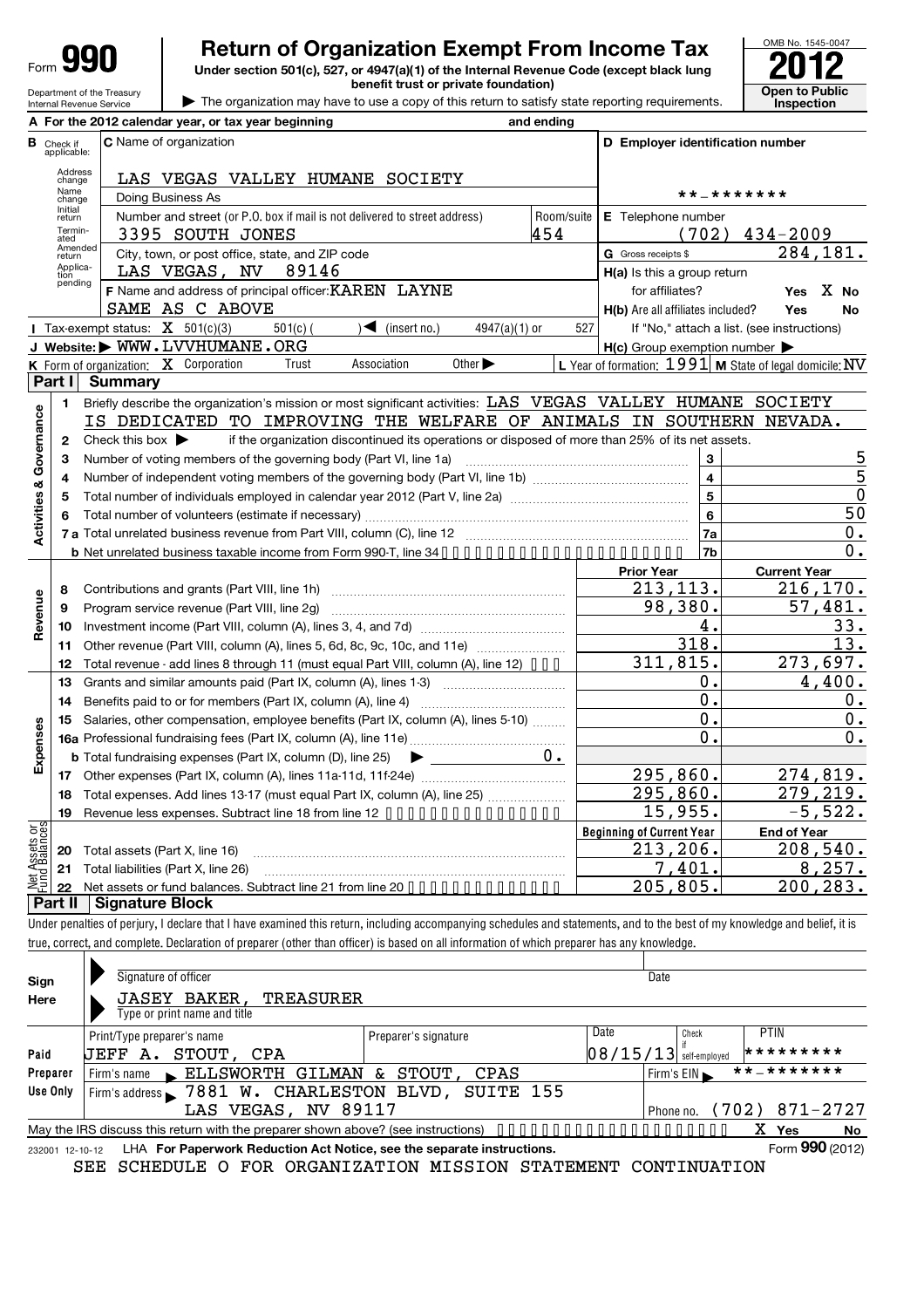|              | * * _ * * * * * * *<br>LAS VEGAS VALLEY HUMANE SOCIETY<br>Page 2<br>Form 990 (2012)                                                                                     |
|--------------|-------------------------------------------------------------------------------------------------------------------------------------------------------------------------|
|              | <b>Statement of Program Service Accomplishments</b><br>Part III                                                                                                         |
|              | X.                                                                                                                                                                      |
| 1            | Briefly describe the organization's mission:                                                                                                                            |
|              | LAS VEGAS VALLEY HUMANE SOCIETY IS DEDICATED TO IMPROVING THE WELFARE                                                                                                   |
|              | THE ORGANIZATION'S PRIMARY EMPHASIS IS<br>OF ANIMALS IN SOUTHERN NEVADA.                                                                                                |
|              | ON STRAY AND ABANDONED ANIMALS AND REDUCING ANIMAL OVERPOPULATION.                                                                                                      |
|              |                                                                                                                                                                         |
| $\mathbf{2}$ | Did the organization undertake any significant program services during the year which were not listed on<br>Yes X No<br>the prior Form 990 or 990-EZ?                   |
|              | If "Yes," describe these new services on Schedule O.                                                                                                                    |
| 3            | X Yes<br>Did the organization cease conducting, or make significant changes in how it conducts, any program services?<br>No                                             |
|              | If "Yes," describe these changes on Schedule O.                                                                                                                         |
| 4            | Describe the organization's program service accomplishments for each of its three largest program services, as measured by expenses.                                    |
|              | Section 501(c)(3) and 501(c)(4) organizations are required to report the amount of grants and allocations to others, the total expenses, and                            |
|              | revenue, if any, for each program service reported.                                                                                                                     |
| 4a           | $4,400.$ (Revenue \$<br>15,050.<br>$100$ , $297$ o including grants of \$<br>(Expenses \$<br>(Code:                                                                     |
|              | LVVHS'S MISSION OF REDUCING ANIMAL OVERPOPULATION IS MET<br>THROUGH<br>(1)                                                                                              |
|              | TRAP-NEUTER-VACCINATE-AND RETURN TO CARETAKER<br>( TNVR )<br>PROGRAM FOR<br>ITS                                                                                         |
|              | FERAL CATS<br>(THE LARGEST POPULATION PROBLEM)<br>AT NO<br>COST<br>TО<br>THE<br>CARETAKER                                                                               |
|              | 2)<br>BY PROVIDING LOW COST/NO COST SPAY AND NEUTERS<br>FOR OWNERS WHO<br>AND                                                                                           |
|              | 2510<br>CANNOT AFFORD<br>TO<br>SPAY<br>THEIR CATS AND DOGS.<br>A TOTAL<br>OF<br>CATS,<br><b>DOGS</b><br>ALTERED AT LITTLE OR NO COSTS<br>AND RABBITS WERE<br>CARETAKERS |
|              | TO OWNERS AND<br>IN FY2012.<br>1055<br>THROUGH THESE<br>TWO PROGRAMS<br>OF THAT NUMBER<br><b>WERE FERAL</b>                                                             |
|              | AND PAID FOR BY LVVHS AND RETURNED<br>CATS<br>WHICH WERE<br>TRAPPED<br>TО<br>THEIR                                                                                      |
|              | CATS AND DOGS AND<br>LVVHS.<br>THE REMAINING 1437<br>18<br>RABBITS<br>CARETAKER BY                                                                                      |
|              | WERE ALTERED<br>FOR THEIR OWNERS AT LITTLE OR NO CHARGE.<br>SINCE LVVHS ENDED                                                                                           |
|              | CLINICS DURING 2012 BECAUSE OF WEAKENING DEMAND,<br>ITS LOW COST<br>CAT<br>IT                                                                                           |
|              | NOW REFERS PEOPLE REQUESTING LOW COST TO OTHER CLINICS<br>IN<br>THE VALLEY                                                                                              |
| 4b           | 38,867.<br>20.<br>including grants of \$<br>(Code:<br>(Expenses \$<br>) (Revenue \$                                                                                     |
|              | LVVHS'S RESCUE/REHAB PROGRAM CONTINUES<br>TO BE UNIQUE<br>IN THE<br>SOUTHERN<br>NV                                                                                      |
|              | LVVHS PROVIDES A HOTLINE NUMBER<br>WHICH IS ANSWERED<br>BY A PERSON<br>AREA.<br>DAYS A WEEK,<br>8 HOURS A DAY FOR ANIMALS<br>IN DISTRESS<br>THAT ARE FERAL,             |
|              | OR ABANDONED.<br>THE FIRST PRIORITY IS ANIMALS<br>WITH<br>INJURIES.<br>THE<br><b>STRAY</b>                                                                              |
|              | LVVHS PROVIDES MEDICAL TREATMENT FOR SUCH ANIMALS AS<br>WELL AS                                                                                                         |
|              | IN FY2012,<br>210<br>REHABILITATION WHEN NECESSARY.<br>MORE THAN<br>ANIMALS                                                                                             |
|              | REQUIRED MEDICAL TREATMENT FROM FERAL MALE CATS WITH ABSCESSES TO                                                                                                       |
|              | BROKEN LEGS ON STRAY DOGS WHICH HAD TO BE TRAPPED BY LVVHS. THIS                                                                                                        |
|              | ORGANIZATION IS ONE OF A SMALL NUMBER OF AGENCIES OUTSIDE OF ANIMAL                                                                                                     |
|              | CONTROL TRAPPING DOGS.                                                                                                                                                  |
|              |                                                                                                                                                                         |
|              | 4c $\left(\text{Code:}\right)$ $\left(\text{Expenses } s\right)$ $\frac{94,794}{s}$ including grants of \$<br>42, 411.<br>) (Revenue \$                                 |
|              | AS A PART OF ITS RESCUE/REHAB PROGRAM, ANIMALS ARE RE-SOCIALIZED IN                                                                                                     |
|              | PRIVATE HOMES UNTIL THEY CAN BE ADOPTED OUT. LVVHS DOES NOT TAKE                                                                                                        |
|              | ANIMALS OUT OF LOCAL SHELTERS, BUT RESCUES OFF OF THE STREETS AS THERE                                                                                                  |
|              | ARE MANY STRAY ANIMALS IN THE VALLEY. MEDICAL AND FOOD COSTS ARE                                                                                                        |
|              | PROVIDED TO THESE HOMES. LVVHS HAS TAKEN ON CATS AND DOGS WITH CRITICAL                                                                                                 |
|              | INJURIES, SUCH AS A FRACTURED PELVIS, OR BROKEN LIMBS WHICH HAVE TO BE                                                                                                  |
|              | AMPUTATED IN SOME CASES. IT PROVIDED ALL THAT WAS NECESSARY FOR THAT                                                                                                    |
|              | ANIMAL'S REHABILITATION FROM THESE SERIOUS INJURIES. THESE ALL TAKE                                                                                                     |
|              | TIME TO MEND AND RESOCIALIZE. ANIMALS ARE                                                                                                                               |
|              | SPAYED/NEUTERED/VACCINATED/MICROCHIPPED AND MADE AVAILABLE FOR                                                                                                          |
|              | ADOPTION. IN FY2012, 364 ANIMALS WERE RE-HOMED. LVVHS TAKES BACK ITS<br>ANIMALS IF THEY ARE LATER ABANDONED OR RETURNED. IN FY2012, THE TREND                           |
|              |                                                                                                                                                                         |

**4d** Other program services (Describe in Schedule O.)

|    | (Expenses                                            | including grants of \$ | Revenue \$ |                               |
|----|------------------------------------------------------|------------------------|------------|-------------------------------|
| 4e | Total program service expenses $\blacktriangleright$ | ـ ـ                    |            |                               |
|    |                                                      |                        |            | $ \sim$ rr $\sim$<br>120 I ZI |

232002 12-10-12

SEE SCHEDULE O FOR CONTINUATION(S)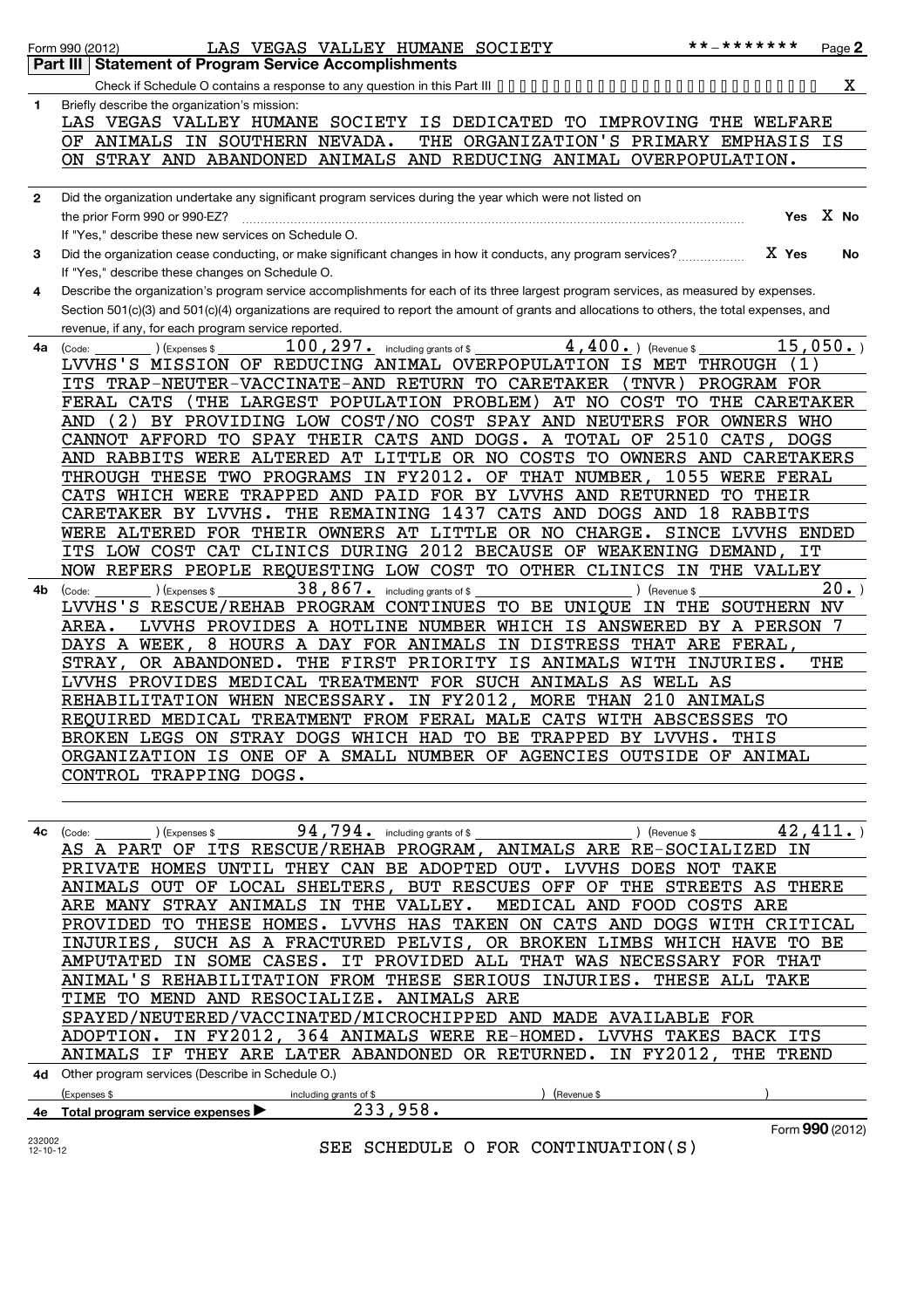|  | Form 990 (2012) |  |
|--|-----------------|--|
|  |                 |  |

|     |                                                                                                                                                                                                                                                       |                 | <b>Yes</b> | No          |
|-----|-------------------------------------------------------------------------------------------------------------------------------------------------------------------------------------------------------------------------------------------------------|-----------------|------------|-------------|
| 1   | Is the organization described in section 501(c)(3) or $4947(a)(1)$ (other than a private foundation)?                                                                                                                                                 |                 |            |             |
|     |                                                                                                                                                                                                                                                       | 1               | х          |             |
| 2   | Is the organization required to complete Schedule B, Schedule of Contributors? [11] the organization required to complete Schedule B, Schedule of Contributors?                                                                                       | $\overline{2}$  | $\rm X$    |             |
| З   | Did the organization engage in direct or indirect political campaign activities on behalf of or in opposition to candidates for                                                                                                                       | 3               |            | X           |
| 4   | Section 501(c)(3) organizations. Did the organization engage in lobbying activities, or have a section 501(h) election in effect                                                                                                                      |                 |            | X           |
|     |                                                                                                                                                                                                                                                       | 4               |            |             |
| 5   | Is the organization a section 501(c)(4), 501(c)(5), or 501(c)(6) organization that receives membership dues, assessments, or                                                                                                                          |                 |            | X           |
|     | Did the organization maintain any donor advised funds or any similar funds or accounts for which donors have the right to                                                                                                                             | 5               |            |             |
| 6   | provide advice on the distribution or investment of amounts in such funds or accounts? If "Yes," complete Schedule D, Part I                                                                                                                          | 6               |            | X           |
| 7   | Did the organization receive or hold a conservation easement, including easements to preserve open space,                                                                                                                                             |                 |            |             |
|     |                                                                                                                                                                                                                                                       | $\overline{7}$  |            | X           |
| 8   | Did the organization maintain collections of works of art, historical treasures, or other similar assets? If "Yes," complete                                                                                                                          |                 |            |             |
|     |                                                                                                                                                                                                                                                       | 8               |            | X           |
| 9   | Did the organization report an amount in Part X, line 21, for escrow or custodial account liability; serve as a custodian for                                                                                                                         |                 |            |             |
|     | amounts not listed in Part X; or provide credit counseling, debt management, credit repair, or debt negotiation services?<br>If "Yes," complete Schedule D, Part IV                                                                                   | 9               |            | x           |
| 10  | Did the organization, directly or through a related organization, hold assets in temporarily restricted endowments, permanent                                                                                                                         |                 |            |             |
|     |                                                                                                                                                                                                                                                       | 10              |            | X           |
| 11  | If the organization's answer to any of the following questions is "Yes," then complete Schedule D, Parts VI, VII, VIII, IX, or X<br>as applicable.                                                                                                    |                 |            |             |
|     | a Did the organization report an amount for land, buildings, and equipment in Part X, line 10? If "Yes," complete Schedule D,                                                                                                                         |                 |            |             |
|     | Part VI                                                                                                                                                                                                                                               | 11a             | Х          |             |
|     | <b>b</b> Did the organization report an amount for investments - other securities in Part X, line 12 that is 5% or more of its total                                                                                                                  |                 |            |             |
|     |                                                                                                                                                                                                                                                       | 11 <sub>b</sub> |            | x           |
|     | c Did the organization report an amount for investments - program related in Part X, line 13 that is 5% or more of its total                                                                                                                          |                 |            |             |
|     |                                                                                                                                                                                                                                                       | 11c             |            | x           |
|     | d Did the organization report an amount for other assets in Part X, line 15 that is 5% or more of its total assets reported in                                                                                                                        |                 |            |             |
|     |                                                                                                                                                                                                                                                       | 11d             |            | <u>x</u>    |
|     | e Did the organization report an amount for other liabilities in Part X, line 25? If "Yes," complete Schedule D, Part X                                                                                                                               | 11e             |            | $\mathbf X$ |
| f   | Did the organization's separate or consolidated financial statements for the tax year include a footnote that addresses                                                                                                                               |                 |            |             |
|     | the organization's liability for uncertain tax positions under FIN 48 (ASC 740)? If "Yes," complete Schedule D, Part X                                                                                                                                | 11f             |            | X           |
|     | 12a Did the organization obtain separate, independent audited financial statements for the tax year? If "Yes," complete                                                                                                                               |                 |            |             |
|     | Schedule D, Parts XI and XII                                                                                                                                                                                                                          | 12a             | х          |             |
|     | <b>b</b> Was the organization included in consolidated, independent audited financial statements for the tax year?                                                                                                                                    |                 |            |             |
|     | If "Yes," and if the organization answered "No" to line 12a, then completing Schedule D, Parts XI and XII is optional                                                                                                                                 | 12D             |            | Δ,          |
| 13  |                                                                                                                                                                                                                                                       | 13              |            | X<br>X      |
| 14a | Did the organization maintain an office, employees, or agents outside of the United States?                                                                                                                                                           | 14a             |            |             |
| b   | Did the organization have aggregate revenues or expenses of more than \$10,000 from grantmaking, fundraising, business,<br>investment, and program service activities outside the United States, or aggregate foreign investments valued at \$100,000 |                 |            |             |
|     |                                                                                                                                                                                                                                                       | 14b             |            | X           |
| 15  | Did the organization report on Part IX, column (A), line 3, more than \$5,000 of grants or assistance to any organization                                                                                                                             |                 |            |             |
|     |                                                                                                                                                                                                                                                       | 15              |            | X           |
| 16  | Did the organization report on Part IX, column (A), line 3, more than \$5,000 of aggregate grants or assistance to individuals                                                                                                                        |                 |            |             |
|     |                                                                                                                                                                                                                                                       | 16              |            | x           |
| 17  | Did the organization report a total of more than \$15,000 of expenses for professional fundraising services on Part IX,                                                                                                                               |                 |            |             |
|     |                                                                                                                                                                                                                                                       | 17              |            | x           |
| 18  | Did the organization report more than \$15,000 total of fundraising event gross income and contributions on Part VIII, lines                                                                                                                          |                 |            |             |
|     |                                                                                                                                                                                                                                                       | 18              | Х          |             |
| 19  | Did the organization report more than \$15,000 of gross income from gaming activities on Part VIII, line 9a? If "Yes,"                                                                                                                                |                 |            |             |
|     |                                                                                                                                                                                                                                                       | 19              |            | <u>x</u>    |
|     | 20a Did the organization operate one or more hospital facilities? If "Yes," complete Schedule H                                                                                                                                                       | 20a             |            | X           |
|     | b If "Yes" to line 20a, did the organization attach a copy of its audited financial statements to this return?                                                                                                                                        | 20 <sub>b</sub> |            |             |

Form **990** (2012)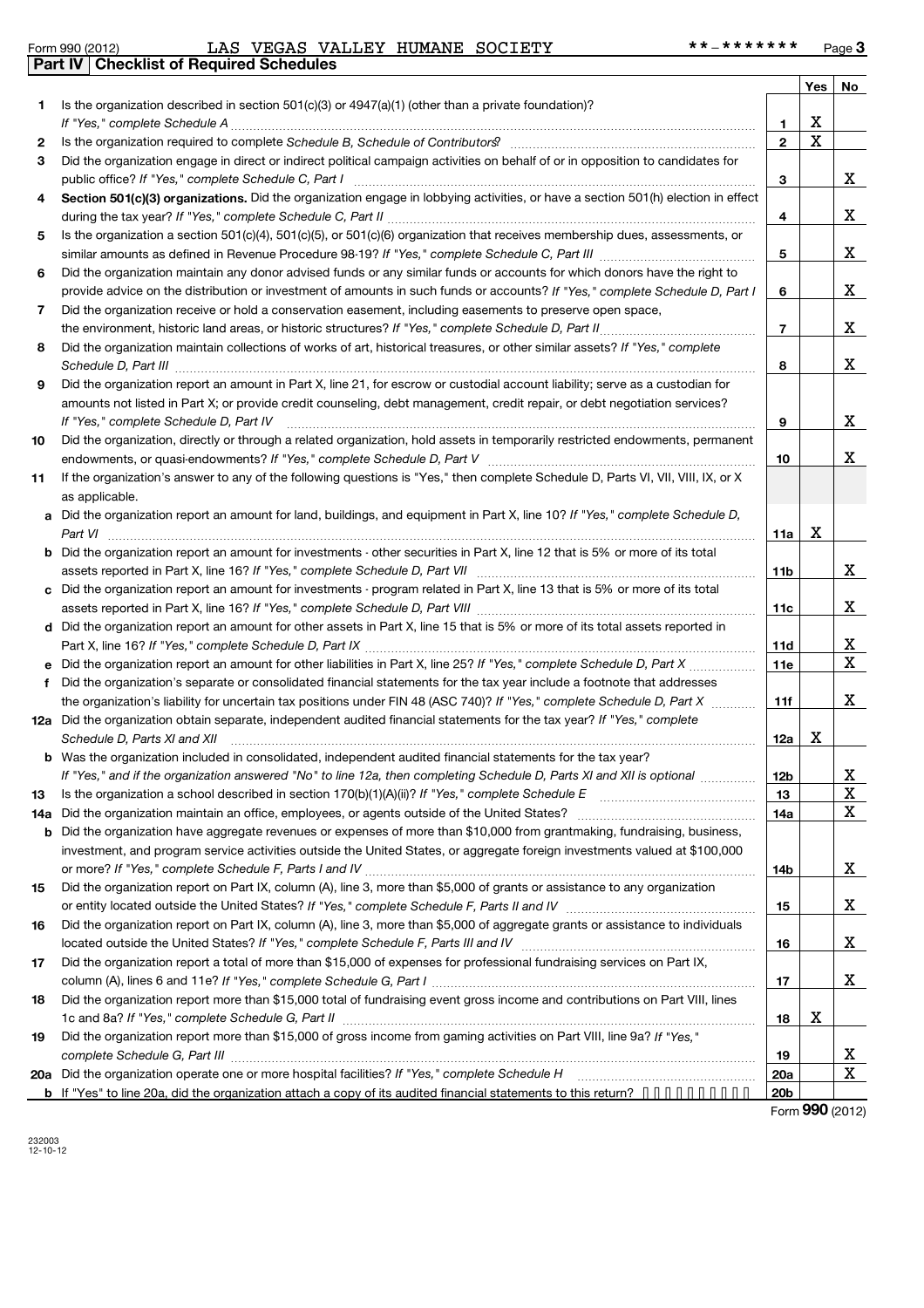*(continued)* **Part IV Checklist of Required Schedules**

|    |                                                                                                                                 |                 | Yes | No                      |
|----|---------------------------------------------------------------------------------------------------------------------------------|-----------------|-----|-------------------------|
| 21 | Did the organization report more than \$5,000 of grants and other assistance to any government or organization in the           |                 |     |                         |
|    |                                                                                                                                 | 21              |     | х                       |
| 22 | Did the organization report more than \$5,000 of grants and other assistance to individuals in the United States on Part IX,    |                 |     |                         |
|    | column (A), line 2? If "Yes," complete Schedule I, Parts I and III [11] [12] [12] [12] [12] [13] [13] [13] [1                   | 22              |     | X                       |
| 23 | Did the organization answer "Yes" to Part VII, Section A, line 3, 4, or 5 about compensation of the organization's current      |                 |     |                         |
|    | and former officers, directors, trustees, key employees, and highest compensated employees? If "Yes," complete                  |                 |     |                         |
|    |                                                                                                                                 | 23              |     | X                       |
|    | 24a Did the organization have a tax-exempt bond issue with an outstanding principal amount of more than \$100,000 as of the     |                 |     |                         |
|    | last day of the year, that was issued after December 31, 2002? If "Yes," answer lines 24b through 24d and complete              |                 |     |                         |
|    | Schedule K. If "No", go to line 25 [11] Schedule K. If "No", go to line 25 [11] Schedule K. If "No", go to line 25              | 24a             |     | x                       |
| b  |                                                                                                                                 | 24 <sub>b</sub> |     |                         |
| c  | Did the organization maintain an escrow account other than a refunding escrow at any time during the year to defease            |                 |     |                         |
|    |                                                                                                                                 | 24c             |     |                         |
|    |                                                                                                                                 | 24d             |     |                         |
|    | 25a Section 501(c)(3) and 501(c)(4) organizations. Did the organization engage in an excess benefit transaction with a          |                 |     |                         |
|    |                                                                                                                                 | 25a             |     | X                       |
|    | b Is the organization aware that it engaged in an excess benefit transaction with a disqualified person in a prior year, and    |                 |     |                         |
|    | that the transaction has not been reported on any of the organization's prior Forms 990 or 990-EZ? If "Yes," complete           |                 |     |                         |
|    | Schedule L, Part I                                                                                                              | 25 <sub>b</sub> |     | X                       |
| 26 | Was a loan to or by a current or former officer, director, trustee, key employee, highest compensated employee, or disqualified |                 |     |                         |
|    | person outstanding as of the end of the organization's tax year? If "Yes," complete Schedule L, Part II manumum                 | 26              |     | X                       |
| 27 | Did the organization provide a grant or other assistance to an officer, director, trustee, key employee, substantial            |                 |     |                         |
|    | contributor or employee thereof, a grant selection committee member, or to a 35% controlled entity or family member             |                 |     |                         |
|    |                                                                                                                                 | 27              |     | X                       |
| 28 | Was the organization a party to a business transaction with one of the following parties (see Schedule L, Part IV               |                 |     |                         |
|    | instructions for applicable filing thresholds, conditions, and exceptions):                                                     |                 |     |                         |
| a  | A current or former officer, director, trustee, or key employee? If "Yes," complete Schedule L, Part IV                         | 28a             |     | <u>x</u>                |
| b  | A family member of a current or former officer, director, trustee, or key employee? If "Yes," complete Schedule L, Part IV      | 28b             |     | $\overline{\mathbf{x}}$ |
| c  | An entity of which a current or former officer, director, trustee, or key employee (or a family member thereof) was an officer, |                 |     |                         |
|    |                                                                                                                                 | 28c             |     | x                       |
| 29 |                                                                                                                                 | 29              |     | $\mathbf X$             |
| 30 | Did the organization receive contributions of art, historical treasures, or other similar assets, or qualified conservation     |                 |     |                         |
|    |                                                                                                                                 | 30              |     | X                       |
| 31 | Did the organization liquidate, terminate, or dissolve and cease operations?                                                    |                 |     |                         |
|    |                                                                                                                                 | 31              |     | X                       |
| 32 | Did the organization sell, exchange, dispose of, or transfer more than 25% of its net assets? If "Yes," complete                |                 |     |                         |
|    |                                                                                                                                 | 32              |     | X                       |
| 33 | Did the organization own 100% of an entity disregarded as separate from the organization under Regulations                      |                 |     |                         |
|    |                                                                                                                                 | 33              |     | х                       |
| 34 | Was the organization related to any tax-exempt or taxable entity? If "Yes," complete Schedule R, Part II, III, or IV, and       |                 |     |                         |
|    | Part V, line 1                                                                                                                  | 34              |     | <u>x</u>                |
|    |                                                                                                                                 | 35a             |     | X                       |
|    | b If "Yes" to line 35a, did the organization receive any payment from or engage in any transaction with a controlled entity     |                 |     |                         |
|    |                                                                                                                                 | 35 <sub>b</sub> |     |                         |
| 36 | Section 501(c)(3) organizations. Did the organization make any transfers to an exempt non-charitable related organization?      |                 |     |                         |
|    |                                                                                                                                 | 36              |     | x                       |
| 37 | Did the organization conduct more than 5% of its activities through an entity that is not a related organization                |                 |     |                         |
|    |                                                                                                                                 | 37              |     | X                       |
| 38 | Did the organization complete Schedule O and provide explanations in Schedule O for Part VI, lines 11b and 19?                  |                 |     |                         |
|    |                                                                                                                                 | 38              | х   |                         |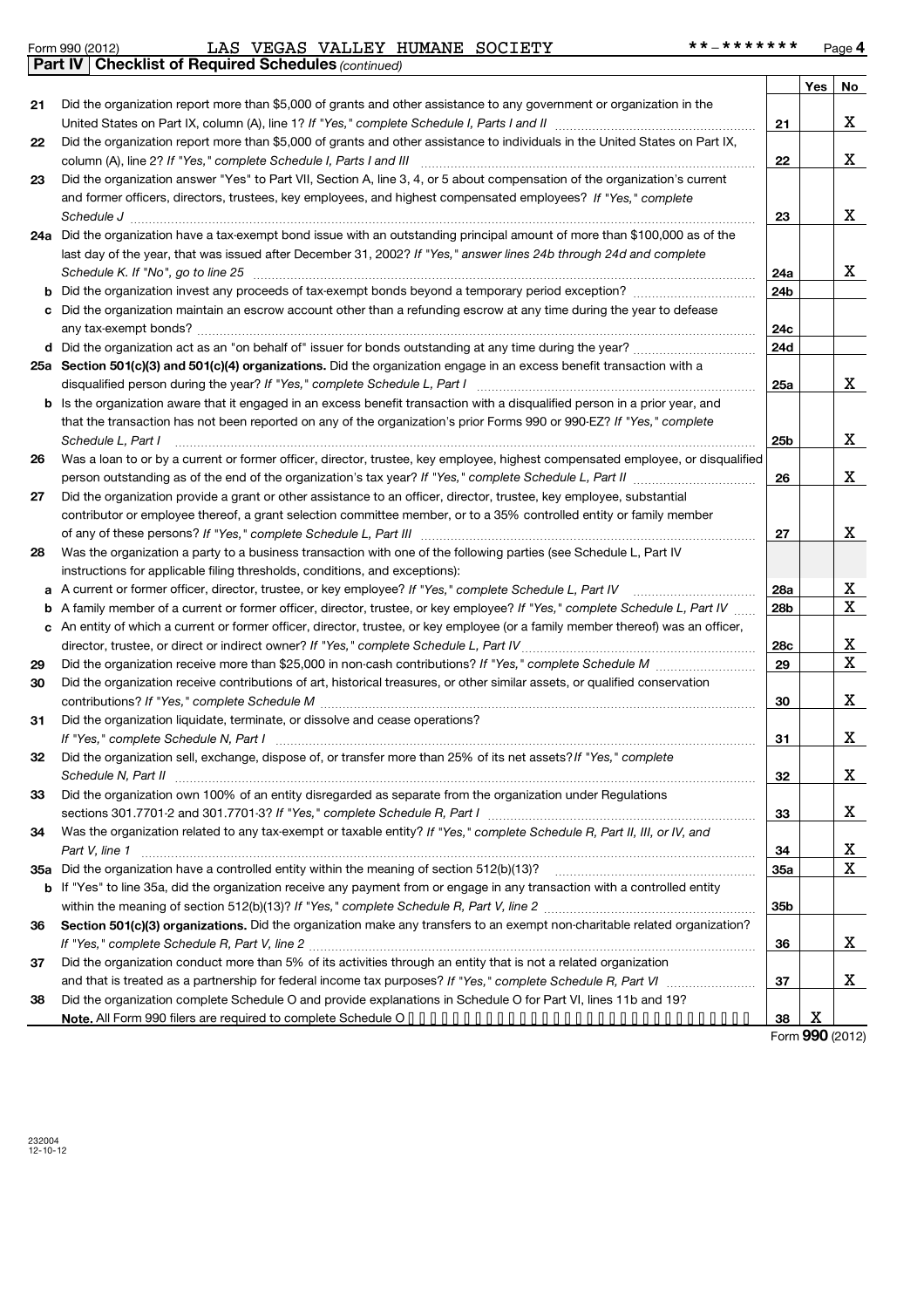| Form 990 (2012) |  |
|-----------------|--|
|                 |  |

#### Form 990 (2012) LAS VEGAS VALLEY HUMANE SOCIETY \* \* – \* \* \* \* \* \* \* \* Page LAS VEGAS VALLEY HUMANE SOCIETY \*\*-\*\*\*\*\*\*\*

|        | Part V                                                                                                                 | <b>Statements Regarding Other IRS Filings and Tax Compliance</b>                                                                                               |                        |                |     |     |        |  |  |
|--------|------------------------------------------------------------------------------------------------------------------------|----------------------------------------------------------------------------------------------------------------------------------------------------------------|------------------------|----------------|-----|-----|--------|--|--|
|        |                                                                                                                        |                                                                                                                                                                |                        |                |     | Yes | No     |  |  |
| 1a     |                                                                                                                        | Enter the number reported in Box 3 of Form 1096. Enter -0- if not applicable                                                                                   | 1a                     | 8              |     |     |        |  |  |
| b      |                                                                                                                        | Enter the number of Forms W-2G included in line 1a. Enter -0- if not applicable                                                                                | 1 <sub>b</sub>         | $\Omega$       |     |     |        |  |  |
| c      |                                                                                                                        | Did the organization comply with backup withholding rules for reportable payments to vendors and reportable gaming                                             |                        |                |     |     |        |  |  |
|        |                                                                                                                        |                                                                                                                                                                |                        |                | 1c  | х   |        |  |  |
|        |                                                                                                                        | 2a Enter the number of employees reported on Form W-3, Transmittal of Wage and Tax Statements,                                                                 |                        |                |     |     |        |  |  |
|        |                                                                                                                        | filed for the calendar year ending with or within the year covered by this return                                                                              | 2a                     | $\overline{0}$ |     |     |        |  |  |
| b      |                                                                                                                        |                                                                                                                                                                |                        |                | 2b  |     |        |  |  |
|        |                                                                                                                        | Note. If the sum of lines 1a and 2a is greater than 250, you may be required to e-file (see instructions)                                                      |                        |                |     |     |        |  |  |
| За     |                                                                                                                        |                                                                                                                                                                |                        |                | За  |     | x      |  |  |
|        |                                                                                                                        | If "Yes," has it filed a Form 990 T for this year? If "No," provide an explanation in Schedule O                                                               |                        |                | 3b  |     |        |  |  |
|        |                                                                                                                        | 4a At any time during the calendar year, did the organization have an interest in, or a signature or other authority over, a                                   |                        |                |     |     |        |  |  |
|        | financial account in a foreign country (such as a bank account, securities account, or other financial account)?<br>4a |                                                                                                                                                                |                        |                |     |     |        |  |  |
| b      |                                                                                                                        | If "Yes," enter the name of the foreign country: $\blacktriangleright$                                                                                         |                        |                |     |     |        |  |  |
|        |                                                                                                                        | See instructions for filing requirements for Form TD F 90-22.1, Report of Foreign Bank and Financial Accounts.                                                 |                        |                |     |     |        |  |  |
| 5a     |                                                                                                                        |                                                                                                                                                                |                        |                | 5a  |     | X<br>X |  |  |
|        | 5 <sub>b</sub>                                                                                                         |                                                                                                                                                                |                        |                |     |     |        |  |  |
| с      |                                                                                                                        |                                                                                                                                                                |                        |                | 5c  |     |        |  |  |
| 6a     |                                                                                                                        | Does the organization have annual gross receipts that are normally greater than \$100,000, and did the organization solicit                                    |                        |                |     |     |        |  |  |
|        |                                                                                                                        | any contributions that were not tax deductible as charitable contributions?                                                                                    |                        |                | 6a  |     | x      |  |  |
| b      |                                                                                                                        | If "Yes," did the organization include with every solicitation an express statement that such contributions or gifts                                           |                        |                |     |     |        |  |  |
|        |                                                                                                                        | were not tax deductible?                                                                                                                                       |                        |                | 6b  |     |        |  |  |
| 7      |                                                                                                                        | Organizations that may receive deductible contributions under section 170(c).                                                                                  |                        |                |     |     |        |  |  |
| a      |                                                                                                                        | Did the organization receive a payment in excess of \$75 made partly as a contribution and partly for goods and services provided to the payor?                |                        |                | 7a  |     | x      |  |  |
| b      |                                                                                                                        |                                                                                                                                                                |                        |                | 7b  |     |        |  |  |
| c      |                                                                                                                        | Did the organization sell, exchange, or otherwise dispose of tangible personal property for which it was required                                              |                        |                |     |     |        |  |  |
|        |                                                                                                                        |                                                                                                                                                                |                        |                | 7c  |     | x      |  |  |
| d      |                                                                                                                        |                                                                                                                                                                | 7d                     |                |     |     |        |  |  |
| е      |                                                                                                                        | Did the organization receive any funds, directly or indirectly, to pay premiums on a personal benefit contract?                                                |                        |                | 7e  |     |        |  |  |
| f      |                                                                                                                        |                                                                                                                                                                |                        |                | 7f  |     |        |  |  |
| g      |                                                                                                                        | If the organization received a contribution of qualified intellectual property, did the organization file Form 8899 as required?                               |                        |                | 7g  |     |        |  |  |
| h      |                                                                                                                        | If the organization received a contribution of cars, boats, airplanes, or other vehicles, did the organization file a Form 1098-C?                             |                        |                | 7h  |     |        |  |  |
| 8      |                                                                                                                        | Sponsoring organizations maintaining donor advised funds and section 509(a)(3) supporting organizations. Did the supporting                                    |                        |                |     |     |        |  |  |
|        |                                                                                                                        | organization, or a donor advised fund maintained by a sponsoring organization, have excess business holdings at any time during the year?                      |                        |                | 8   |     |        |  |  |
| 9      |                                                                                                                        | Sponsoring organizations maintaining donor advised funds.                                                                                                      |                        |                |     |     |        |  |  |
|        |                                                                                                                        |                                                                                                                                                                |                        |                | 9а  |     |        |  |  |
| b      |                                                                                                                        | Did the organization make a distribution to a donor, donor advisor, or related person?                                                                         |                        |                | 9b  |     |        |  |  |
| 10     |                                                                                                                        | Section 501(c)(7) organizations. Enter:                                                                                                                        |                        |                |     |     |        |  |  |
| a      |                                                                                                                        | Gross receipts, included on Form 990, Part VIII, line 12, for public use of club facilities <i>manumum</i>                                                     | 10a<br>10 <sub>b</sub> |                |     |     |        |  |  |
| b      |                                                                                                                        |                                                                                                                                                                |                        |                |     |     |        |  |  |
| 11     |                                                                                                                        | Section 501(c)(12) organizations. Enter:                                                                                                                       | 11a                    |                |     |     |        |  |  |
| а<br>b |                                                                                                                        | Gross income from other sources (Do not net amounts due or paid to other sources against                                                                       |                        |                |     |     |        |  |  |
|        |                                                                                                                        |                                                                                                                                                                | 11b                    |                |     |     |        |  |  |
|        |                                                                                                                        | 12a Section 4947(a)(1) non-exempt charitable trusts. Is the organization filing Form 990 in lieu of Form 1041?                                                 |                        |                | 12a |     |        |  |  |
|        |                                                                                                                        | <b>b</b> If "Yes," enter the amount of tax-exempt interest received or accrued during the year •••••••                                                         | 12b                    |                |     |     |        |  |  |
| 13     |                                                                                                                        | Section 501(c)(29) qualified nonprofit health insurance issuers.                                                                                               |                        |                |     |     |        |  |  |
| а      |                                                                                                                        | Is the organization licensed to issue qualified health plans in more than one state?                                                                           |                        |                | 1За |     |        |  |  |
|        |                                                                                                                        | Note. See the instructions for additional information the organization must report on Schedule O.                                                              |                        |                |     |     |        |  |  |
| b      |                                                                                                                        | Enter the amount of reserves the organization is required to maintain by the states in which the                                                               |                        |                |     |     |        |  |  |
|        |                                                                                                                        |                                                                                                                                                                | 13 <sub>b</sub>        |                |     |     |        |  |  |
| с      |                                                                                                                        |                                                                                                                                                                | 13 <sub>c</sub>        |                |     |     |        |  |  |
|        |                                                                                                                        | 14a Did the organization receive any payments for indoor tanning services during the tax year?                                                                 |                        |                | 14a |     | X      |  |  |
|        |                                                                                                                        | <b>b</b> If "Yes," has it filed a Form 720 to report these payments? If "No," provide an explanation in Schedule $0 \cdot \cdot \cdot \cdot \cdot \cdot \cdot$ |                        |                | 14b |     |        |  |  |

Form **990** (2012)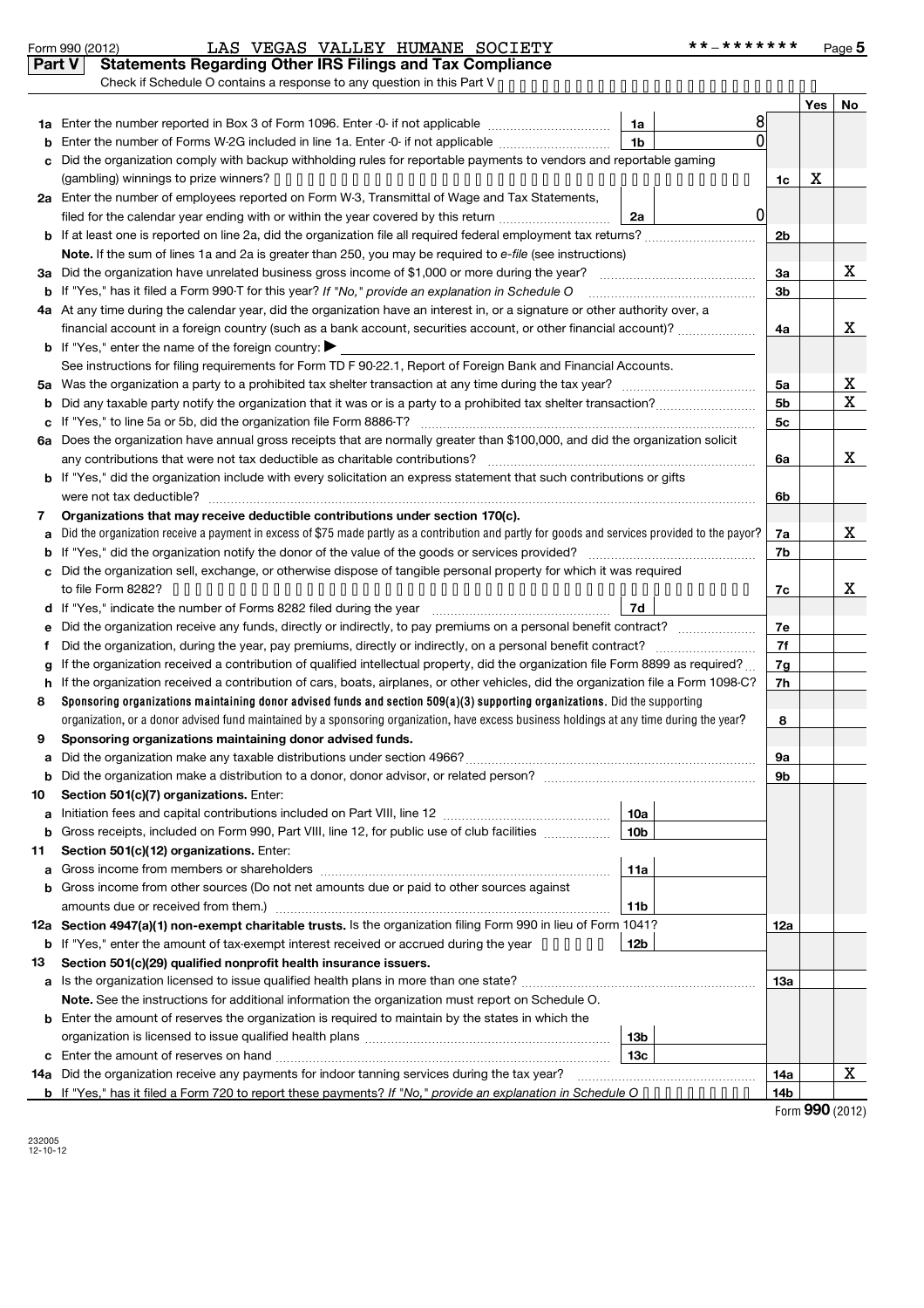232006 12-10-12

| <b>II   Governance, Management, and Disclosure</b> For each "Yes" response to lines 2 through 7b below, and for a "No" response |
|---------------------------------------------------------------------------------------------------------------------------------|
| to line 8a, 8b, or 10b below, describe the circumstances, processes, or changes in Schedule O. See instructions.                |

|     | Check if Schedule O contains a response to any question in this Part VI $\cdots$<br><b>Section A. Governing Body and Management</b>                                                                                                                       |                 |     |    |
|-----|-----------------------------------------------------------------------------------------------------------------------------------------------------------------------------------------------------------------------------------------------------------|-----------------|-----|----|
|     |                                                                                                                                                                                                                                                           |                 | Yes | No |
|     | 5<br>1a Enter the number of voting members of the governing body at the end of the tax year<br>1a                                                                                                                                                         |                 |     |    |
|     | If there are material differences in voting rights among members of the governing body, or if the governing                                                                                                                                               |                 |     |    |
|     | body delegated broad authority to an executive committee or similar committee, explain in Schedule O.                                                                                                                                                     |                 |     |    |
|     | 5<br>Enter the number of voting members included in line 1a, above, who are independent<br>1b                                                                                                                                                             |                 |     |    |
| 2   | Did any officer, director, trustee, or key employee have a family relationship or a business relationship with any other                                                                                                                                  |                 |     |    |
|     | officer, director, trustee, or key employee?                                                                                                                                                                                                              | 2               |     | x  |
| з   | Did the organization delegate control over management duties customarily performed by or under the direct supervision                                                                                                                                     |                 |     |    |
|     |                                                                                                                                                                                                                                                           | 3               |     | x  |
| 4   | Did the organization make any significant changes to its governing documents since the prior Form 990 was filed?                                                                                                                                          | 4               |     | X  |
| 5   |                                                                                                                                                                                                                                                           | 5               |     | х  |
| 6   | Did the organization have members or stockholders?                                                                                                                                                                                                        | 6               |     | X  |
| 7a  | Did the organization have members, stockholders, or other persons who had the power to elect or appoint one or                                                                                                                                            |                 |     |    |
|     |                                                                                                                                                                                                                                                           | 7a              |     | х  |
|     | <b>b</b> Are any governance decisions of the organization reserved to (or subject to approval by) members, stockholders, or                                                                                                                               |                 |     |    |
|     | persons other than the governing body?                                                                                                                                                                                                                    | 7b              |     | x  |
| 8   | Did the organization contemporaneously document the meetings held or written actions undertaken during the year by the following:                                                                                                                         |                 |     |    |
| a   | The governing body?                                                                                                                                                                                                                                       | 8а              | х   |    |
|     |                                                                                                                                                                                                                                                           | 8b              | Χ   |    |
| 9   | Is there any officer, director, trustee, or key employee listed in Part VII, Section A, who cannot be reached at the                                                                                                                                      |                 |     |    |
|     | organization's mailing address? If "Yes," provide the names and addresses in Schedule O                                                                                                                                                                   | 9               |     | х  |
|     | Section B. Policies (This Section B requests information about policies not required by the Internal Revenue Code.)                                                                                                                                       |                 |     |    |
|     |                                                                                                                                                                                                                                                           |                 | Yes | No |
|     |                                                                                                                                                                                                                                                           | 10a             |     | х  |
|     | b If "Yes," did the organization have written policies and procedures governing the activities of such chapters, affiliates,                                                                                                                              |                 |     |    |
|     |                                                                                                                                                                                                                                                           | 10 <sub>b</sub> |     |    |
| 11a | Has the organization provided a complete copy of this Form 990 to all members of its governing body before filing the form?                                                                                                                               | 11a             | х   |    |
|     | Describe in Schedule O the process, if any, used by the organization to review this Form 990.                                                                                                                                                             |                 |     |    |
| b   |                                                                                                                                                                                                                                                           |                 |     | х  |
| 12a | Did the organization have a written conflict of interest policy? If "No," go to line 13                                                                                                                                                                   | 12a             |     |    |
| b   | Were officers, directors, or trustees, and key employees required to disclose annually interests that could give rise to conflicts?<br>Did the organization regularly and consistently monitor and enforce compliance with the policy? If "Yes," describe | 12 <sub>b</sub> |     |    |
| c   |                                                                                                                                                                                                                                                           |                 |     |    |
|     | in Schedule O how this was done                                                                                                                                                                                                                           | 12c             |     |    |
| 13  | Did the organization have a written whistleblower policy?                                                                                                                                                                                                 | 13              |     | X  |
| 14  | Did the organization have a written document retention and destruction policy? [11] manufaction manufaction in                                                                                                                                            | 14              | х   |    |
| 15  | Did the process for determining compensation of the following persons include a review and approval by independent                                                                                                                                        |                 |     |    |
|     | persons, comparability data, and contemporaneous substantiation of the deliberation and decision?                                                                                                                                                         |                 |     |    |
|     | The organization's CEO, Executive Director, or top management official manufactured content content of the organization's CEO, Executive Director, or top management official manufactured content of the original content of                             | 15a             |     | х  |
|     |                                                                                                                                                                                                                                                           | 15b             |     | X  |
|     | If "Yes" to line 15a or 15b, describe the process in Schedule O (see instructions).                                                                                                                                                                       |                 |     |    |
|     | <b>16a</b> Did the organization invest in, contribute assets to, or participate in a joint venture or similar arrangement with a                                                                                                                          |                 |     |    |
|     | taxable entity during the year?                                                                                                                                                                                                                           | 16a             |     | x  |
|     | <b>b</b> If "Yes," did the organization follow a written policy or procedure requiring the organization to evaluate its participation                                                                                                                     |                 |     |    |
|     | in joint venture arrangements under applicable federal tax law, and take steps to safeguard the organization's                                                                                                                                            |                 |     |    |
|     |                                                                                                                                                                                                                                                           | 16b             |     |    |
|     | <b>Section C. Disclosure</b>                                                                                                                                                                                                                              |                 |     |    |
| 17  | NONE<br>List the states with which a copy of this Form 990 is required to be filed $\blacktriangleright$                                                                                                                                                  |                 |     |    |
| 18  | Section 6104 requires an organization to make its Forms 1023 (or 1024 if applicable), 990, and 990-T (Section 501(c)(3)s only) available                                                                                                                  |                 |     |    |
|     | for public inspection. Indicate how you made these available. Check all that apply.                                                                                                                                                                       |                 |     |    |
|     | X Own website<br>Upon request<br>Another's website<br>Other (explain in Schedule O)                                                                                                                                                                       |                 |     |    |
| 19  | Describe in Schedule O whether (and if so, how), the organization made its governing documents, conflict of interest policy, and financial                                                                                                                |                 |     |    |
|     | statements available to the public during the tax year.                                                                                                                                                                                                   |                 |     |    |
| 20  | State the name, physical address, and telephone number of the person who possesses the books and records of the organization:                                                                                                                             |                 |     |    |
|     | THE ORGANIZATION $-$ (702) 434-2009                                                                                                                                                                                                                       |                 |     |    |

2965 S. JONES BLVD. STE E2, LAS VEGAS, NV 89146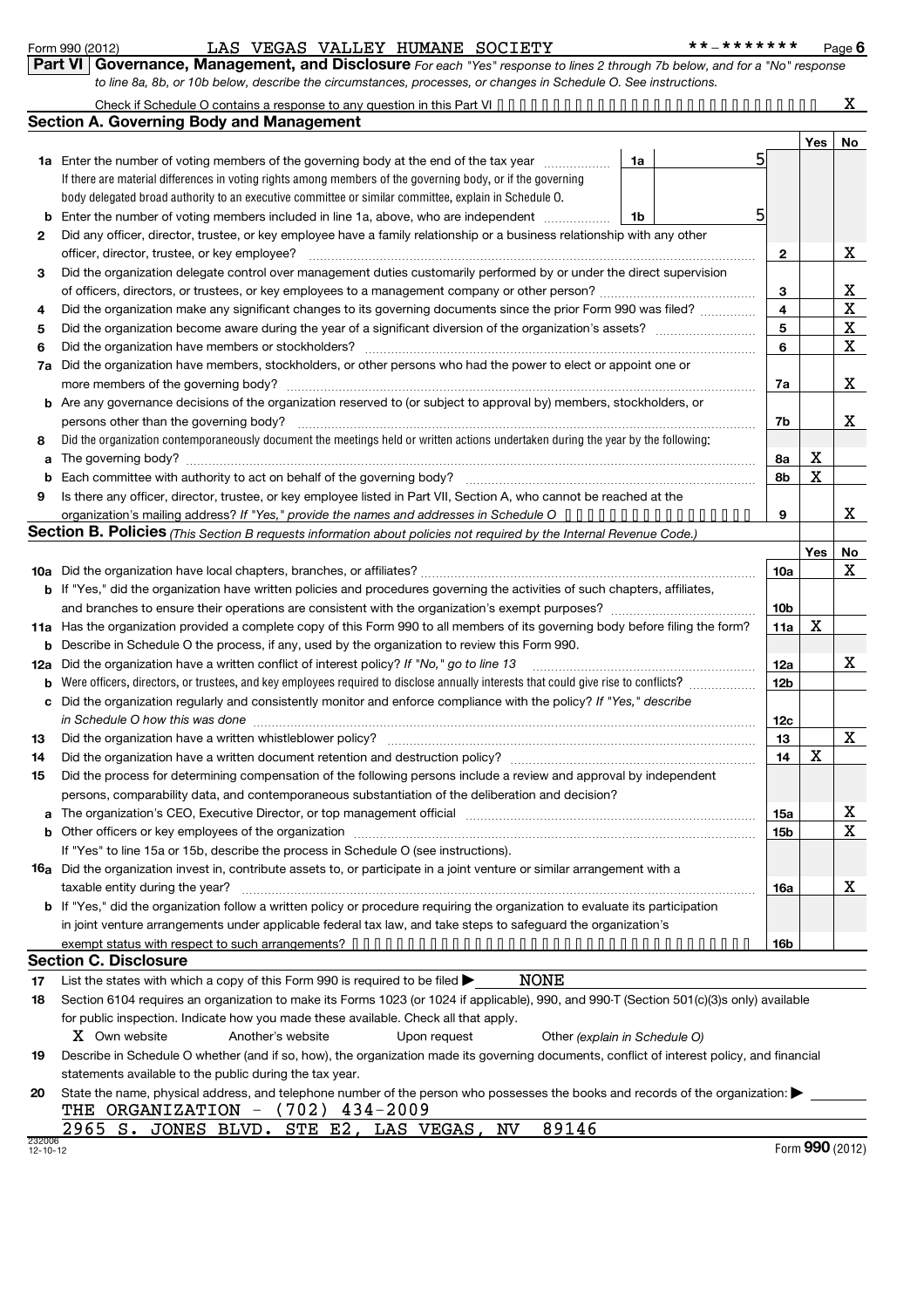## **Part VII Compensation of Officers, Directors, Trustees, Key Employees, Highest Compensated Employees, and Independent Contractors**

Check if Schedule O contains a response to any question in this Part VII •••••••••••••••••••••••••••••

**Section A. Officers, Directors, Trustees, Key Employees, and Highest Compensated Employees**

**1a** Complete this table for all persons required to be listed. Report compensation for the calendar year ending with or within the organization's tax year.

● List all of the organization's **current** officers, directors, trustees (whether individuals or organizations), regardless of amount of compensation.<br>Enter -0- in columns (D), (E), and (F) if no compensation was paid.

**•** List all of the organization's current key employees, if any. See instructions for definition of "key employee."

 $\bullet$  List the organization's five  $\mathfrak{current}$  highest compensated employees (other than an officer, director, trustee, or key employee) who received reportable compensation (Box 5 of Form W-2 and/or Box 7 of Form 1099-MISC) of more than \$100,000 from the organization and any related organizations .

List all of the organization's former officers, key employees, and highest compensated employees who received more than \$100,000 of reportable compensation from the organization and any related organizations.

**•** List all of the organization's former directors or trustees that received, in the capacity as a former director or trustee of the organization, more than \$10,000 of reportable compensation from the organization and any related organizations.

List persons in the following order: individual trustees or directors; institutional trustees; officers; key employees; highest compensated employees; and former such persons.

 $X$  Check this box if neither the organization nor any related organization compensated any current officer, director, or trustee.

| (A)                  | (B)           | (C)                                     |                       |             |                               |                                 |        | (D)             | (E)             | (F)           |
|----------------------|---------------|-----------------------------------------|-----------------------|-------------|-------------------------------|---------------------------------|--------|-----------------|-----------------|---------------|
| Name and Title       | Average       | Position<br>(do not check more than one |                       |             |                               |                                 |        | Reportable      | Reportable      | Estimated     |
|                      | hours per     |                                         |                       |             | box, unless person is both an |                                 |        | compensation    | compensation    | amount of     |
|                      | week          |                                         |                       |             |                               | officer and a director/trustee) |        | from            | from related    | other         |
|                      | (list any     |                                         |                       |             |                               |                                 |        | the             | organizations   | compensation  |
|                      | hours for     |                                         |                       |             |                               |                                 |        | organization    | (W-2/1099-MISC) | from the      |
|                      | related       |                                         |                       |             |                               |                                 |        | (W-2/1099-MISC) |                 | organization  |
|                      | organizations |                                         |                       |             |                               |                                 |        |                 |                 | and related   |
|                      | below         | Individual trustee or director          | Institutional trustee | Officer     | Key employee                  |                                 | Former |                 |                 | organizations |
|                      | line)         |                                         |                       |             |                               | Highest compensated<br>employee |        |                 |                 |               |
| (1) ROGER MONTGOMERY | 20.00         |                                         |                       |             |                               |                                 |        |                 |                 |               |
| TREASURER            |               | $\mathbf x$                             |                       | $\mathbf X$ |                               |                                 |        | $\mathbf 0$ .   | $\mathbf 0$ .   | 0.            |
| (2) KAREN LAYNE      | 40.00         |                                         |                       |             |                               |                                 |        |                 |                 |               |
| PRESIDENT            |               | $\mathbf x$                             |                       | $\mathbf X$ |                               |                                 |        | $\mathbf 0$ .   | $\mathbf 0$ .   | $\mathbf 0$ . |
| (3) ANNE CHAIRSELL   | 4.00          |                                         |                       |             |                               |                                 |        |                 |                 |               |
| VICE PRESIDENT       |               | $\mathbf x$                             |                       | $\mathbf X$ |                               |                                 |        | $\mathbf 0$ .   | $\mathbf 0$ .   | $0_{.}$       |
| (4) JUDITH RUIZ      | 3.00          |                                         |                       |             |                               |                                 |        |                 |                 |               |
| <b>DIRECTOR</b>      |               | $\mathbf x$                             |                       |             |                               |                                 |        | $\mathbf 0$ .   | $\mathbf 0$ .   | $\mathbf 0$ . |
| (5) NANCY MCLANE     | 3.00          |                                         |                       |             |                               |                                 |        |                 |                 |               |
| <b>DIRECTOR</b>      |               | $\mathbf X$                             |                       |             |                               |                                 |        | $\mathbf 0$ .   | $\mathbf 0$ .   | $\mathbf 0$ . |
| (6) JACQUELYN LELEU  | 3.00          |                                         |                       |             |                               |                                 |        |                 |                 |               |
| <b>DIRECTOR</b>      |               | $\mathbf x$                             |                       |             |                               |                                 |        | $\mathbf 0$ .   | $\mathbf 0$ .   | 0.            |
| (7) GINA OLIVARES    | 3.00          |                                         |                       |             |                               |                                 |        |                 |                 |               |
| <b>SECRETARY</b>     |               | $\mathbf X$                             |                       | $\mathbf X$ |                               |                                 |        | 0.              | $\mathbf 0$ .   | 0.            |
|                      |               |                                         |                       |             |                               |                                 |        |                 |                 |               |
|                      |               |                                         |                       |             |                               |                                 |        |                 |                 |               |
|                      |               |                                         |                       |             |                               |                                 |        |                 |                 |               |
|                      |               |                                         |                       |             |                               |                                 |        |                 |                 |               |
|                      |               |                                         |                       |             |                               |                                 |        |                 |                 |               |
|                      |               |                                         |                       |             |                               |                                 |        |                 |                 |               |
|                      |               |                                         |                       |             |                               |                                 |        |                 |                 |               |
|                      |               |                                         |                       |             |                               |                                 |        |                 |                 |               |
|                      |               |                                         |                       |             |                               |                                 |        |                 |                 |               |
|                      |               |                                         |                       |             |                               |                                 |        |                 |                 |               |
|                      |               |                                         |                       |             |                               |                                 |        |                 |                 |               |
|                      |               |                                         |                       |             |                               |                                 |        |                 |                 |               |
|                      |               |                                         |                       |             |                               |                                 |        |                 |                 |               |
|                      |               |                                         |                       |             |                               |                                 |        |                 |                 |               |
|                      |               |                                         |                       |             |                               |                                 |        |                 |                 |               |
|                      |               |                                         |                       |             |                               |                                 |        |                 |                 |               |
|                      |               |                                         |                       |             |                               |                                 |        |                 |                 |               |
|                      |               |                                         |                       |             |                               |                                 |        |                 |                 |               |
|                      |               |                                         |                       |             |                               |                                 |        |                 |                 |               |
|                      |               |                                         |                       |             |                               |                                 |        |                 |                 |               |

232007 12-10-12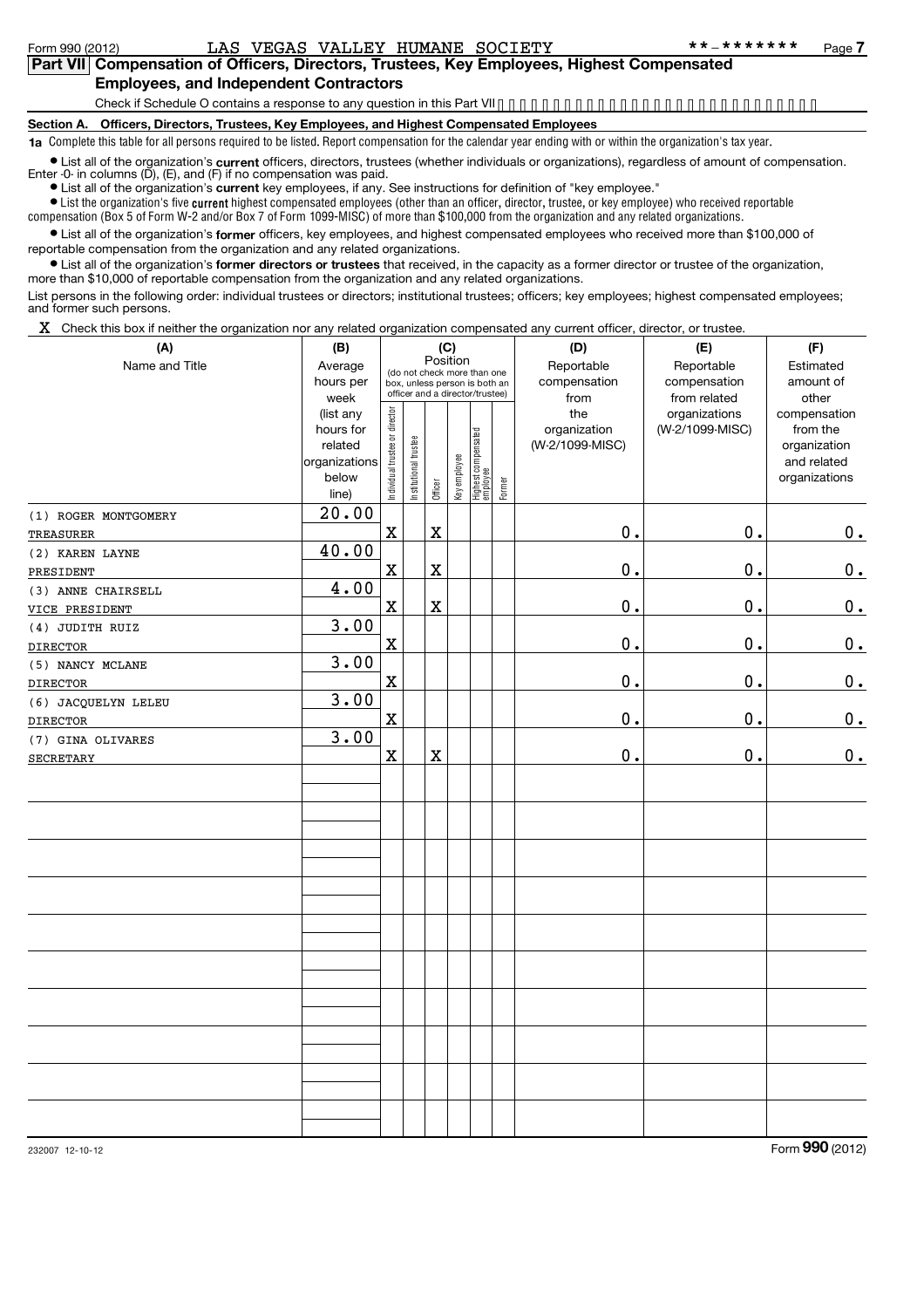### Form 990 (2012) LAS VEGAS VALLEY HUMANE SOCIETY \*\*-\*\*\*\*\*\*\* Page

\*\*\_\*\*\*\*\*\*\* Page **8** 

|              | Part VII Section A. Officers, Directors, Trustees, Key Employees, and Highest Compensated Employees (continued)                                               |                                                    |                                                                          |                       |         |              |                                 |            |                         |                               |           |                       |             |
|--------------|---------------------------------------------------------------------------------------------------------------------------------------------------------------|----------------------------------------------------|--------------------------------------------------------------------------|-----------------------|---------|--------------|---------------------------------|------------|-------------------------|-------------------------------|-----------|-----------------------|-------------|
|              | (A)                                                                                                                                                           | (B)<br>(C)<br>(D)                                  |                                                                          |                       |         |              |                                 |            |                         | (E)                           |           | (F)                   |             |
|              | Name and title                                                                                                                                                | Position<br>Average<br>(do not check more than one |                                                                          |                       |         |              |                                 | Reportable | Reportable              |                               | Estimated |                       |             |
|              |                                                                                                                                                               | hours per                                          | box, unless person is both an<br>officer and a director/trustee)<br>week |                       |         |              |                                 |            | compensation            | compensation                  |           | amount of             |             |
|              |                                                                                                                                                               | (list any                                          |                                                                          |                       |         |              |                                 |            | from<br>the             | from related<br>organizations |           | other<br>compensation |             |
|              |                                                                                                                                                               | hours for                                          |                                                                          |                       |         |              |                                 |            | organization            | (W-2/1099-MISC)               |           | from the              |             |
|              |                                                                                                                                                               | related                                            |                                                                          |                       |         |              |                                 |            | (W-2/1099-MISC)         |                               |           | organization          |             |
|              |                                                                                                                                                               | organizations<br>below                             |                                                                          |                       |         |              |                                 |            |                         |                               |           | and related           |             |
|              |                                                                                                                                                               | line)                                              | Individual trustee or director                                           | Institutional trustee | Officer | Key employee | Highest compensated<br>employee | Former     |                         |                               |           | organizations         |             |
|              |                                                                                                                                                               |                                                    |                                                                          |                       |         |              |                                 |            |                         |                               |           |                       |             |
|              |                                                                                                                                                               |                                                    |                                                                          |                       |         |              |                                 |            |                         |                               |           |                       |             |
|              |                                                                                                                                                               |                                                    |                                                                          |                       |         |              |                                 |            |                         |                               |           |                       |             |
|              |                                                                                                                                                               |                                                    |                                                                          |                       |         |              |                                 |            |                         |                               |           |                       |             |
|              |                                                                                                                                                               |                                                    |                                                                          |                       |         |              |                                 |            |                         |                               |           |                       |             |
|              |                                                                                                                                                               |                                                    |                                                                          |                       |         |              |                                 |            |                         |                               |           |                       |             |
|              |                                                                                                                                                               |                                                    |                                                                          |                       |         |              |                                 |            |                         |                               |           |                       |             |
|              |                                                                                                                                                               |                                                    |                                                                          |                       |         |              |                                 |            |                         |                               |           |                       |             |
|              |                                                                                                                                                               |                                                    |                                                                          |                       |         |              |                                 |            |                         |                               |           |                       |             |
|              |                                                                                                                                                               |                                                    |                                                                          |                       |         |              |                                 |            |                         |                               |           |                       |             |
|              |                                                                                                                                                               |                                                    |                                                                          |                       |         |              |                                 |            |                         |                               |           |                       |             |
|              |                                                                                                                                                               |                                                    |                                                                          |                       |         |              |                                 |            |                         |                               |           |                       |             |
|              |                                                                                                                                                               |                                                    |                                                                          |                       |         |              |                                 |            |                         |                               |           |                       |             |
|              |                                                                                                                                                               |                                                    |                                                                          |                       |         |              |                                 |            |                         |                               |           |                       |             |
|              |                                                                                                                                                               |                                                    |                                                                          |                       |         |              |                                 |            |                         |                               |           |                       |             |
|              |                                                                                                                                                               |                                                    |                                                                          |                       |         |              |                                 |            |                         |                               |           |                       |             |
|              |                                                                                                                                                               |                                                    |                                                                          |                       |         |              |                                 |            |                         |                               |           |                       |             |
|              | 1b Sub-total                                                                                                                                                  |                                                    |                                                                          |                       |         |              |                                 |            | О.<br>0.                |                               | Ο.        |                       | $0$ .       |
|              | c Total from continuation sheets to Part VII, Section A                                                                                                       |                                                    |                                                                          |                       |         |              |                                 |            | О.                      |                               | 0.<br>0.  |                       | 0.<br>$0$ . |
| $\mathbf{2}$ | d Total (add lines 1b and 1c)<br>Total number of individuals (including but not limited to those listed above) who received more than \$100,000 of reportable |                                                    |                                                                          |                       |         |              |                                 |            |                         |                               |           |                       |             |
|              | compensation from the organization $\blacktriangleright$                                                                                                      |                                                    |                                                                          |                       |         |              |                                 |            |                         |                               |           |                       | 0           |
|              |                                                                                                                                                               |                                                    |                                                                          |                       |         |              |                                 |            |                         |                               |           | Yes                   | No          |
| 3            | Did the organization list any former officer, director, or trustee, key employee, or highest compensated employee on                                          |                                                    |                                                                          |                       |         |              |                                 |            |                         |                               |           |                       |             |
|              | line 1a? If "Yes," complete Schedule J for such individual                                                                                                    |                                                    |                                                                          |                       |         |              |                                 |            |                         |                               |           | 3                     | X           |
| 4            | For any individual listed on line 1a, is the sum of reportable compensation and other compensation from the organization                                      |                                                    |                                                                          |                       |         |              |                                 |            |                         |                               |           |                       |             |
|              |                                                                                                                                                               |                                                    |                                                                          |                       |         |              |                                 |            |                         |                               |           | 4                     | X           |
| 5            | Did any person listed on line 1a receive or accrue compensation from any unrelated organization or individual for services                                    |                                                    |                                                                          |                       |         |              |                                 |            |                         |                               |           |                       |             |
|              | <b>Section B. Independent Contractors</b>                                                                                                                     |                                                    |                                                                          |                       |         |              |                                 |            |                         |                               |           | 5                     | X.          |
| 1            | Complete this table for your five highest compensated independent contractors that received more than \$100,000 of compensation from                          |                                                    |                                                                          |                       |         |              |                                 |            |                         |                               |           |                       |             |
|              | the organization. Report compensation for the calendar year ending with or within the organization's tax year.                                                |                                                    |                                                                          |                       |         |              |                                 |            |                         |                               |           |                       |             |
|              | (A)                                                                                                                                                           |                                                    |                                                                          |                       |         |              |                                 |            | (B)                     |                               |           | (C)                   |             |
|              | Name and business address                                                                                                                                     |                                                    |                                                                          | <b>NONE</b>           |         |              |                                 |            | Description of services |                               |           | Compensation          |             |
|              |                                                                                                                                                               |                                                    |                                                                          |                       |         |              |                                 |            |                         |                               |           |                       |             |
|              |                                                                                                                                                               |                                                    |                                                                          |                       |         |              |                                 |            |                         |                               |           |                       |             |
|              |                                                                                                                                                               |                                                    |                                                                          |                       |         |              |                                 |            |                         |                               |           |                       |             |
|              |                                                                                                                                                               |                                                    |                                                                          |                       |         |              |                                 |            |                         |                               |           |                       |             |
|              |                                                                                                                                                               |                                                    |                                                                          |                       |         |              |                                 |            |                         |                               |           |                       |             |
|              |                                                                                                                                                               |                                                    |                                                                          |                       |         |              |                                 |            |                         |                               |           |                       |             |
|              |                                                                                                                                                               |                                                    |                                                                          |                       |         |              |                                 |            |                         |                               |           |                       |             |
|              |                                                                                                                                                               |                                                    |                                                                          |                       |         |              |                                 |            |                         |                               |           |                       |             |
|              |                                                                                                                                                               |                                                    |                                                                          |                       |         |              |                                 |            |                         |                               |           |                       |             |
| 2            | Total number of independent contractors (including but not limited to those listed above) who received more than                                              |                                                    |                                                                          |                       |         |              |                                 |            |                         |                               |           |                       |             |
|              | \$100,000 of compensation from the organization                                                                                                               |                                                    |                                                                          |                       |         |              |                                 |            |                         |                               |           |                       |             |

232008 12-10-12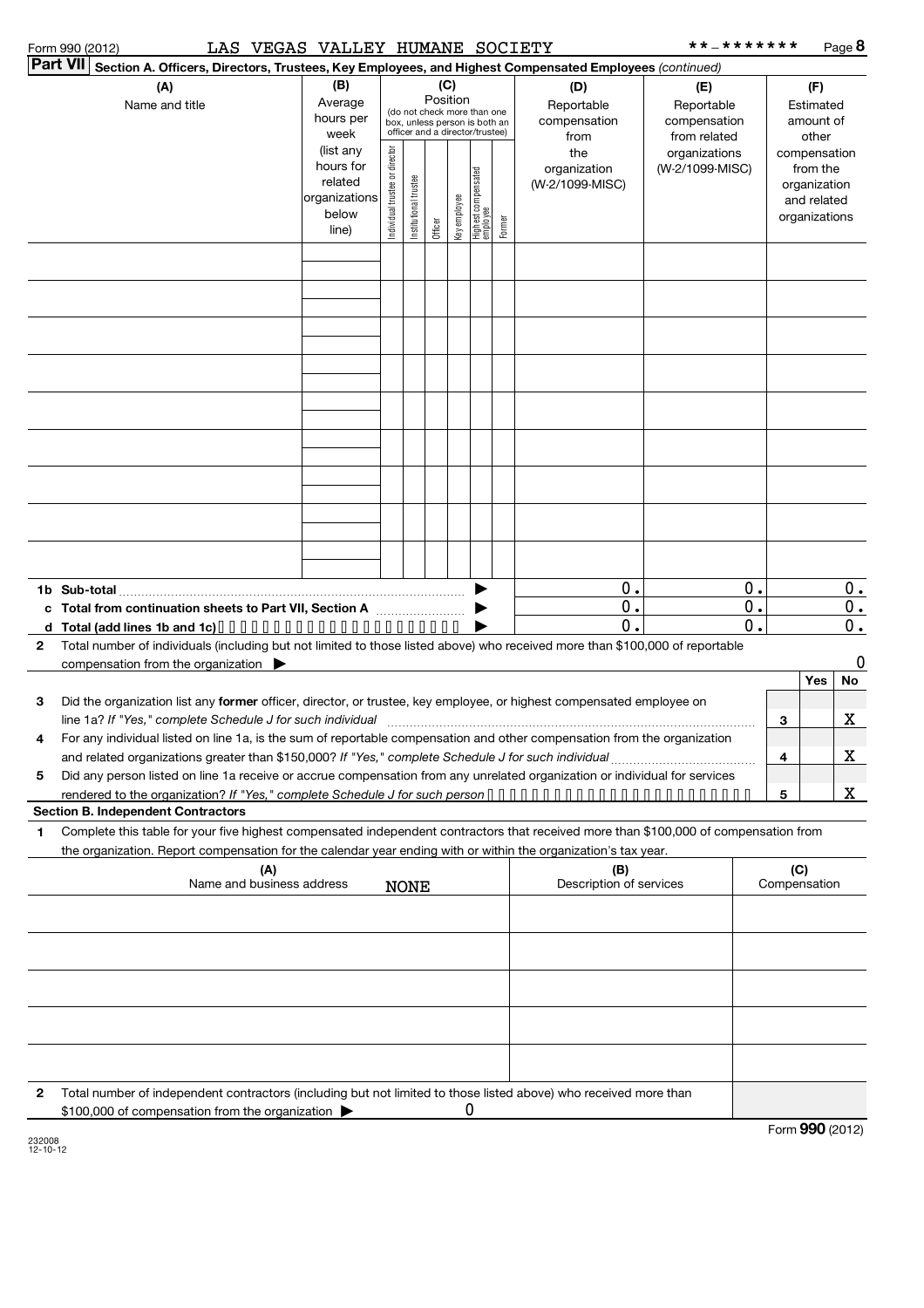|                                                           |                  | Form 990 (2012)                                                                                                                  |                |                      | LAS VEGAS VALLEY HUMANE SOCIETY |                                                 | **_*******                              | Page 9                                                                    |
|-----------------------------------------------------------|------------------|----------------------------------------------------------------------------------------------------------------------------------|----------------|----------------------|---------------------------------|-------------------------------------------------|-----------------------------------------|---------------------------------------------------------------------------|
|                                                           | <b>Part VIII</b> | <b>Statement of Revenue</b>                                                                                                      |                |                      |                                 |                                                 |                                         |                                                                           |
|                                                           |                  | Check if Schedule O contains a response to any question in this Part VIII                                                        |                |                      |                                 |                                                 |                                         |                                                                           |
|                                                           |                  |                                                                                                                                  |                |                      | (A)<br>Total revenue            | (B)<br>Related or<br>exempt function<br>revenue | (C)<br>Unrelated<br>business<br>revenue | (D)<br>Revenue excluded<br>from tax under<br>sections 512,<br>513, or 514 |
|                                                           |                  | <b>1 a</b> Federated campaigns<br>$\overline{\phantom{a}}$                                                                       | 1a             |                      |                                 |                                                 |                                         |                                                                           |
| Contributions, Gifts, Grants<br>and Other Similar Amounts |                  | <b>b</b> Membership dues                                                                                                         | 1 <sub>b</sub> |                      |                                 |                                                 |                                         |                                                                           |
|                                                           |                  | c Fundraising events                                                                                                             | 1 <sub>c</sub> | 14,578.              |                                 |                                                 |                                         |                                                                           |
|                                                           |                  | d Related organizations                                                                                                          | 1 <sub>d</sub> |                      |                                 |                                                 |                                         |                                                                           |
|                                                           |                  | e Government grants (contributions)                                                                                              | 1e             |                      |                                 |                                                 |                                         |                                                                           |
|                                                           |                  | f All other contributions, gifts, grants, and                                                                                    |                |                      |                                 |                                                 |                                         |                                                                           |
|                                                           |                  | similar amounts not included above                                                                                               | 1f             | 201,592.             |                                 |                                                 |                                         |                                                                           |
|                                                           |                  | <b>g</b> Noncash contributions included in lines 1a-1f: \$                                                                       |                | ▶                    | 216, 170.                       |                                                 |                                         |                                                                           |
|                                                           |                  | h Total. Add lines $1a \cdot 1f \cdot \cdot \cdot \cdot \cdot \cdot \cdot \cdot \cdot \cdot \cdot \cdot \cdot \cdot \cdot \cdot$ |                | <b>Business Code</b> |                                 |                                                 |                                         |                                                                           |
|                                                           |                  | 2 a ADOPTIONS                                                                                                                    |                | 900099               | 42, 411.                        | 42,411.                                         |                                         |                                                                           |
|                                                           | b                | STERLIZATIONS                                                                                                                    |                | 900099               | 15,050.                         | 15,050.                                         |                                         |                                                                           |
|                                                           |                  | c RESCUE/REHAB                                                                                                                   |                | 900099               | 20.                             | 20.                                             |                                         |                                                                           |
|                                                           | d                | <u> 1989 - Johann Stein, fransk politik (</u>                                                                                    |                |                      |                                 |                                                 |                                         |                                                                           |
| Program Service<br>Revenue                                | е                |                                                                                                                                  |                |                      |                                 |                                                 |                                         |                                                                           |
|                                                           |                  | f All other program service revenue                                                                                              |                |                      |                                 |                                                 |                                         |                                                                           |
|                                                           |                  | g Total. Add lines $2a-2f \cdot \cdot \cdot \cdot \cdot \cdot \cdot \cdot \cdot \cdot \cdot \cdot \cdot \cdot \cdot$             |                | ▶                    | 57,481.                         |                                                 |                                         |                                                                           |
|                                                           | з                | Investment income (including dividends, interest, and                                                                            |                |                      |                                 |                                                 |                                         |                                                                           |
|                                                           |                  | Income from investment of tax-exempt bond proceeds                                                                               |                | ▶                    | 33.                             |                                                 |                                         | 33.                                                                       |
|                                                           | 4<br>5           |                                                                                                                                  |                | ▶                    |                                 |                                                 |                                         |                                                                           |
|                                                           |                  |                                                                                                                                  | (i) Real       | (ii) Personal        |                                 |                                                 |                                         |                                                                           |
|                                                           | 6а               | Gross rents                                                                                                                      |                |                      |                                 |                                                 |                                         |                                                                           |
|                                                           | b                | Less: rental expenses                                                                                                            |                |                      |                                 |                                                 |                                         |                                                                           |
|                                                           |                  | c Rental income or (loss)                                                                                                        |                |                      |                                 |                                                 |                                         |                                                                           |
|                                                           |                  | d Net rental income or (loss)                                                                                                    |                |                      |                                 |                                                 |                                         |                                                                           |
|                                                           |                  | 7 a Gross amount from sales of                                                                                                   | (i) Securities | (ii) Other           |                                 |                                                 |                                         |                                                                           |
|                                                           |                  | assets other than inventory                                                                                                      |                |                      |                                 |                                                 |                                         |                                                                           |
|                                                           |                  | <b>b</b> Less: cost or other basis                                                                                               |                |                      |                                 |                                                 |                                         |                                                                           |
|                                                           |                  | and sales expenses                                                                                                               |                |                      |                                 |                                                 |                                         |                                                                           |
|                                                           |                  | c Gain or (loss)<br>d Net gain or (loss) $\cdots$ $\cdots$ $\cdots$ $\cdots$ $\cdots$ $\cdots$ $\cdots$                          |                |                      |                                 |                                                 |                                         |                                                                           |
|                                                           |                  | 8 a Gross income from fundraising events (not                                                                                    |                |                      |                                 |                                                 |                                         |                                                                           |
|                                                           |                  | including $\frac{2}{3}$ 14, 578. of                                                                                              |                |                      |                                 |                                                 |                                         |                                                                           |
|                                                           |                  | contributions reported on line 1c). See                                                                                          |                |                      |                                 |                                                 |                                         |                                                                           |
| <b>Other Revenue</b>                                      |                  |                                                                                                                                  |                |                      |                                 |                                                 |                                         |                                                                           |
|                                                           |                  |                                                                                                                                  |                |                      |                                 |                                                 |                                         |                                                                           |
|                                                           |                  | c Net income or (loss) from fundraising events $\cdots$                                                                          |                |                      | 0.                              |                                                 |                                         |                                                                           |
|                                                           |                  | 9 a Gross income from gaming activities. See                                                                                     |                |                      |                                 |                                                 |                                         |                                                                           |
|                                                           |                  |                                                                                                                                  |                |                      |                                 |                                                 |                                         |                                                                           |
|                                                           |                  | c Net income or (loss) from gaming activities •••••••                                                                            |                | ▶                    |                                 |                                                 |                                         |                                                                           |
|                                                           |                  | 10 a Gross sales of inventory, less returns                                                                                      |                |                      |                                 |                                                 |                                         |                                                                           |
|                                                           |                  |                                                                                                                                  |                |                      |                                 |                                                 |                                         |                                                                           |
|                                                           |                  | <b>b</b> Less: cost of goods sold $\ldots$ <b>b</b>                                                                              |                |                      |                                 |                                                 |                                         |                                                                           |
|                                                           |                  | c Net income or (loss) from sales of inventory                                                                                   |                |                      |                                 |                                                 |                                         |                                                                           |
|                                                           |                  | Miscellaneous Revenue                                                                                                            |                | <b>Business Code</b> |                                 |                                                 |                                         |                                                                           |
|                                                           |                  | 11 a OTHER                                                                                                                       |                | 900099               | 13.                             | 13.                                             |                                         |                                                                           |
|                                                           | b                | <u> 1989 - Johann Barbara, martxa alemaniar a</u>                                                                                |                |                      |                                 |                                                 |                                         |                                                                           |
|                                                           | с                |                                                                                                                                  |                |                      |                                 |                                                 |                                         |                                                                           |
|                                                           |                  |                                                                                                                                  |                |                      |                                 |                                                 |                                         |                                                                           |
|                                                           | 12               | Total revenue. See instructions.                                                                                                 |                |                      | 13.<br>273,697.                 | 57,494.                                         | 0.                                      | 33.                                                                       |
| 232009<br>12-10-12                                        |                  |                                                                                                                                  |                |                      |                                 |                                                 |                                         | Form 990 (2012)                                                           |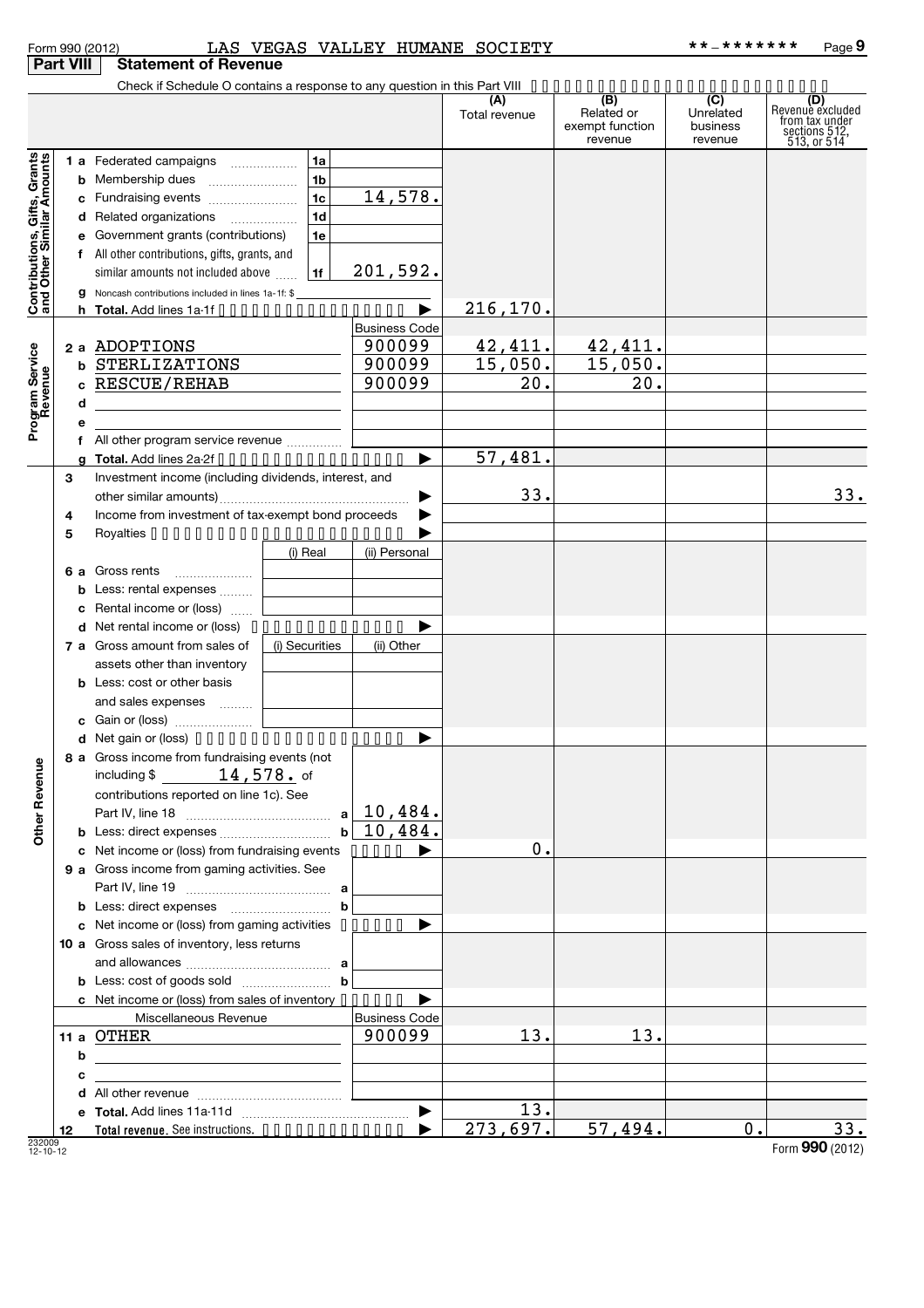## Form 990 (2012) LAS VEGAS VALLEY HUMANE SOCIETY \*\*-\*\*\*\*\*\*\*\* <sub>Page</sub> **Part IX Statement of Functional Expenses**

|              | Section 501(c)(3) and 501(c)(4) organizations must complete all columns. All other organizations must complete column (A).                                                                                  |                       |                                    |                                    |                                |
|--------------|-------------------------------------------------------------------------------------------------------------------------------------------------------------------------------------------------------------|-----------------------|------------------------------------|------------------------------------|--------------------------------|
|              | Check if Schedule O contains a response to any question in this Part IX                                                                                                                                     |                       |                                    |                                    | x                              |
|              | Do not include amounts reported on lines 6b.<br>7b, 8b, 9b, and 10b of Part VIII.                                                                                                                           | (A)<br>Total expenses | (B)<br>Program service<br>expenses | Management and<br>general expenses | (D)<br>Fundraising<br>expenses |
| 1.           | Grants and other assistance to governments and                                                                                                                                                              |                       |                                    |                                    |                                |
|              | organizations in the United States. See Part IV, line 21                                                                                                                                                    | 4,400.                | 4,400.                             |                                    |                                |
| $\mathbf{2}$ | Grants and other assistance to individuals in                                                                                                                                                               |                       |                                    |                                    |                                |
|              | the United States. See Part IV, line 22                                                                                                                                                                     |                       |                                    |                                    |                                |
| 3            | Grants and other assistance to governments,                                                                                                                                                                 |                       |                                    |                                    |                                |
|              | organizations, and individuals outside the                                                                                                                                                                  |                       |                                    |                                    |                                |
|              | United States. See Part IV, lines 15 and 16                                                                                                                                                                 |                       |                                    |                                    |                                |
| 4            | Benefits paid to or for members                                                                                                                                                                             |                       |                                    |                                    |                                |
| 5            | Compensation of current officers, directors,                                                                                                                                                                |                       |                                    |                                    |                                |
|              | trustees, and key employees                                                                                                                                                                                 |                       |                                    |                                    |                                |
| 6            | Compensation not included above, to disqualified                                                                                                                                                            |                       |                                    |                                    |                                |
|              | persons (as defined under section 4958(f)(1)) and                                                                                                                                                           |                       |                                    |                                    |                                |
|              | persons described in section $4958(c)(3)(B)$                                                                                                                                                                |                       |                                    |                                    |                                |
| 7            |                                                                                                                                                                                                             |                       |                                    |                                    |                                |
| 8            | Pension plan accruals and contributions (include                                                                                                                                                            |                       |                                    |                                    |                                |
|              | section 401(k) and 403(b) employer contributions)                                                                                                                                                           |                       |                                    |                                    |                                |
| 9            |                                                                                                                                                                                                             |                       |                                    |                                    |                                |
| 10           |                                                                                                                                                                                                             |                       |                                    |                                    |                                |
| 11           | Fees for services (non-employees):                                                                                                                                                                          |                       |                                    |                                    |                                |
| a            |                                                                                                                                                                                                             |                       |                                    |                                    |                                |
| b            |                                                                                                                                                                                                             |                       |                                    |                                    |                                |
|              |                                                                                                                                                                                                             |                       |                                    |                                    |                                |
| d            |                                                                                                                                                                                                             |                       |                                    |                                    |                                |
|              | Professional fundraising services. See Part IV, line 17                                                                                                                                                     |                       |                                    |                                    |                                |
| f            | Investment management fees                                                                                                                                                                                  |                       |                                    |                                    |                                |
| a            | Other. (If line 11g amount exceeds 10% of line 25,                                                                                                                                                          | 6,500.                |                                    | 6,500.                             |                                |
|              | column (A) amount, list line 11g expenses on Sch O.)                                                                                                                                                        |                       |                                    |                                    |                                |
| 12<br>13     |                                                                                                                                                                                                             | 16,598.               |                                    | 16,598.                            |                                |
| 14           |                                                                                                                                                                                                             |                       |                                    |                                    |                                |
| 15           |                                                                                                                                                                                                             |                       |                                    |                                    |                                |
| 16           |                                                                                                                                                                                                             | 13, 174.              |                                    | 13,174.                            |                                |
| 17           |                                                                                                                                                                                                             |                       |                                    |                                    |                                |
| 18           | Payments of travel or entertainment expenses                                                                                                                                                                |                       |                                    |                                    |                                |
|              | for any federal, state, or local public officials                                                                                                                                                           |                       |                                    |                                    |                                |
| 19           | Conferences, conventions, and meetings                                                                                                                                                                      |                       |                                    |                                    |                                |
| 20           | Interest                                                                                                                                                                                                    |                       |                                    |                                    |                                |
| 21           |                                                                                                                                                                                                             |                       |                                    |                                    |                                |
| 22           | Depreciation, depletion, and amortization                                                                                                                                                                   | 201.                  |                                    | 201.                               |                                |
| 23           | Insurance                                                                                                                                                                                                   | 1,978.                |                                    | 1,978.                             |                                |
| 24           | Other expenses. Itemize expenses not covered<br>above. (List miscellaneous expenses in line 24e. If line<br>24e amount exceeds 10% of line 25, column (A)<br>amount, list line 24e expenses on Schedule O.) |                       |                                    |                                    |                                |
| a            | STERILIZATIONS/VACCINAT                                                                                                                                                                                     | 77,315.               | 77,315.                            |                                    |                                |
|              | <b>ANIMAL FOOD</b>                                                                                                                                                                                          | 55,505.               | 55,505.                            |                                    |                                |
|              | ANSWERING SERVICES                                                                                                                                                                                          | 30,437.               | 30,437.                            |                                    |                                |
| d            | SUPPLIES                                                                                                                                                                                                    | 25,158.               | $23,459$ .                         | 1,699.                             |                                |
|              | e All other expenses SEE SCH O                                                                                                                                                                              | 47,953.               | 42,842.                            | 5,111.                             |                                |
| 25           | Total functional expenses. Add lines 1 through 24e                                                                                                                                                          | 279,219.              | 233,958.                           | 45,261                             | $0$ .                          |
| 26           | Joint costs. Complete this line only if the organization                                                                                                                                                    |                       |                                    |                                    |                                |
|              | reported in column (B) joint costs from a combined                                                                                                                                                          |                       |                                    |                                    |                                |
|              | educational campaign and fundraising solicitation.                                                                                                                                                          |                       |                                    |                                    |                                |
|              | Check here $\blacktriangleright$<br>if following SOP 98-2 (ASC 958-720)                                                                                                                                     |                       |                                    |                                    |                                |

232010 12-10-12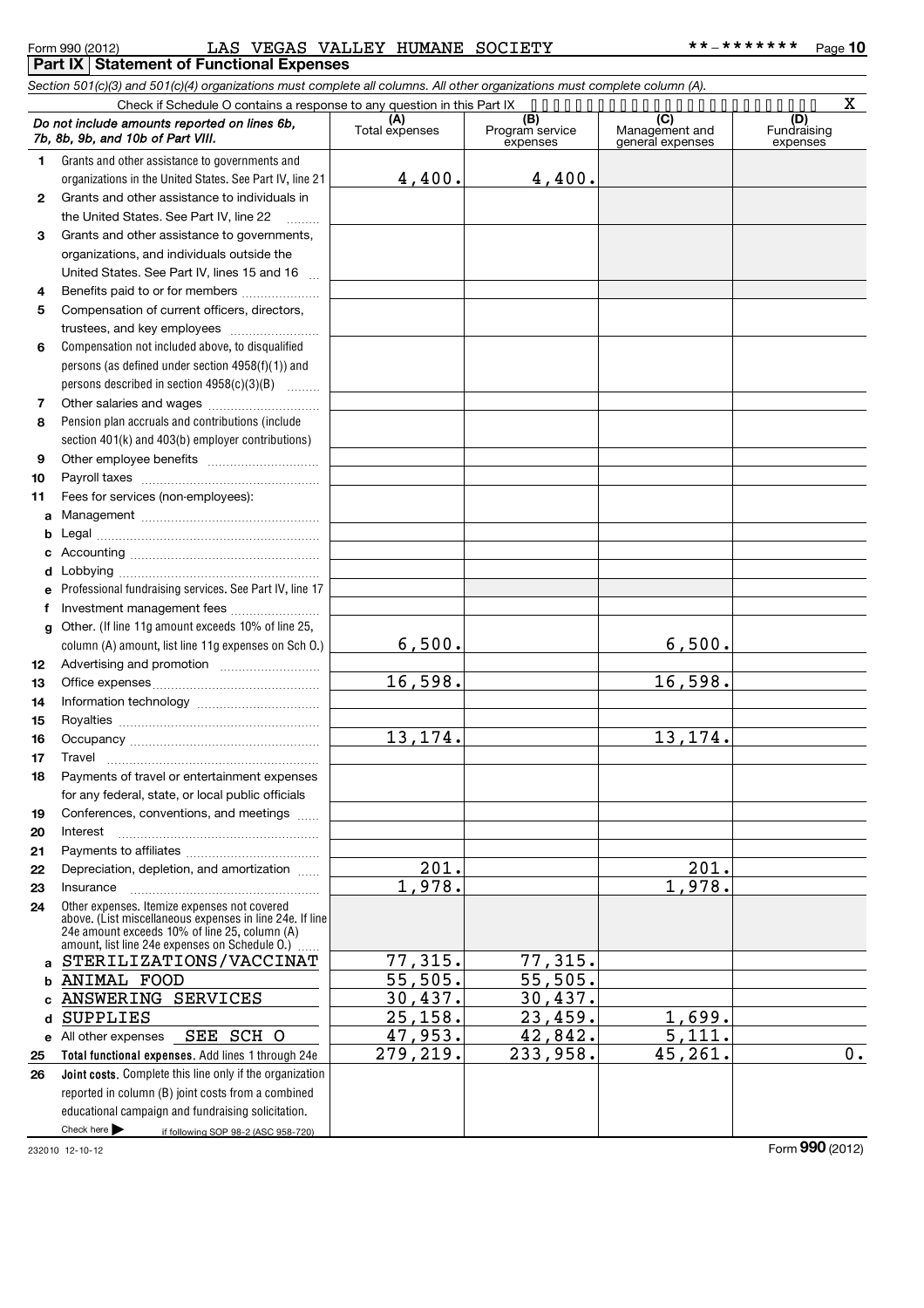|                      |        | LAS VEGAS VALLEY HUMANE SOCIETY<br>Form 990 (2012)                                                                                                                                                                             |                    |                          |                          | **_*******<br>Page 11 |
|----------------------|--------|--------------------------------------------------------------------------------------------------------------------------------------------------------------------------------------------------------------------------------|--------------------|--------------------------|--------------------------|-----------------------|
|                      | Part X | <b>Balance Sheet</b>                                                                                                                                                                                                           |                    |                          |                          |                       |
|                      |        | Check if Schedule O contains a response to any question in this Part $X \rightarrow \cdots \rightarrow \cdots \rightarrow \cdots \rightarrow \cdots \rightarrow \cdots \rightarrow \cdots \rightarrow \cdots$                  |                    |                          |                          |                       |
|                      |        |                                                                                                                                                                                                                                |                    | (A)<br>Beginning of year |                          | (B)<br>End of year    |
|                      | 1      |                                                                                                                                                                                                                                |                    | 211, 161.                | 1                        | 203, 209.             |
|                      | 2      |                                                                                                                                                                                                                                |                    |                          | $\mathbf{2}$             |                       |
|                      | 3      |                                                                                                                                                                                                                                |                    |                          | 3                        |                       |
|                      | 4      |                                                                                                                                                                                                                                |                    |                          | 4                        |                       |
|                      | 5      | Loans and other receivables from current and former officers, directors,                                                                                                                                                       |                    |                          |                          |                       |
|                      |        | trustees, key employees, and highest compensated employees. Complete                                                                                                                                                           |                    |                          |                          |                       |
|                      |        | Part II of Schedule L                                                                                                                                                                                                          |                    |                          | 5                        |                       |
|                      | 6      | Loans and other receivables from other disqualified persons (as defined under                                                                                                                                                  |                    |                          |                          |                       |
|                      |        | section $4958(f)(1)$ , persons described in section $4958(c)(3)(B)$ , and contributing                                                                                                                                         |                    |                          |                          |                       |
|                      |        | employers and sponsoring organizations of section 501(c)(9) voluntary                                                                                                                                                          |                    |                          |                          |                       |
|                      |        | employees' beneficiary organizations (see instr). Complete Part II of Sch L                                                                                                                                                    |                    |                          | 6                        |                       |
| Assets               | 7      |                                                                                                                                                                                                                                |                    |                          | $\overline{\phantom{a}}$ |                       |
|                      | 8      |                                                                                                                                                                                                                                |                    |                          | 8                        |                       |
|                      | 9      | Prepaid expenses and deferred charges [11] [11] Prepaid expenses and deferred charges [11] [11] Martin Martin Martin Martin Martin Martin Martin Martin Martin Martin Martin Martin Martin Martin Martin Martin Martin Martin  |                    |                          | 9                        |                       |
|                      |        | <b>10a</b> Land, buildings, and equipment: cost or other                                                                                                                                                                       |                    |                          |                          |                       |
|                      |        | basis. Complete Part VI of Schedule D    10a                                                                                                                                                                                   | <u>1,098.</u>      |                          |                          |                       |
|                      |        |                                                                                                                                                                                                                                | $\overline{201}$ . |                          | 0.10c                    | 897.                  |
|                      | 11     |                                                                                                                                                                                                                                |                    |                          | 11                       |                       |
|                      | 12     |                                                                                                                                                                                                                                |                    |                          | 12                       |                       |
|                      | 13     |                                                                                                                                                                                                                                |                    |                          | 13                       |                       |
|                      | 14     |                                                                                                                                                                                                                                |                    |                          | 14                       |                       |
|                      | 15     |                                                                                                                                                                                                                                |                    | 2,045.                   | 15                       | 4,434.                |
|                      | 16     | <b>Total assets.</b> Add lines 1 through 15 (must equal line 34) $\cdot \cdot \cdot \cdot \cdot \cdot \cdot \cdot$                                                                                                             |                    | 213, 206.                | 16                       | 208,540.              |
|                      | 17     |                                                                                                                                                                                                                                |                    | 7,401.                   | 17                       | 8,257.                |
|                      | 18     |                                                                                                                                                                                                                                |                    |                          | 18                       |                       |
|                      | 19     | Deferred revenue manual contracts and contracts and contracts are all the contracts and contracts are contracts and contracts are contracted and contracts are contracted and contract are contracted and contract are contrac |                    |                          | 19                       |                       |
|                      | 20     |                                                                                                                                                                                                                                |                    |                          | 20                       |                       |
|                      | 21     | Escrow or custodial account liability. Complete Part IV of Schedule D                                                                                                                                                          |                    |                          | 21                       |                       |
| Liabilities          | 22     | Loans and other payables to current and former officers, directors, trustees,                                                                                                                                                  |                    |                          |                          |                       |
|                      |        | key employees, highest compensated employees, and disqualified persons.                                                                                                                                                        |                    |                          |                          |                       |
|                      |        |                                                                                                                                                                                                                                |                    |                          | 22                       |                       |
|                      | 23     |                                                                                                                                                                                                                                |                    |                          | 23                       |                       |
|                      | 24     | Unsecured notes and loans payable to unrelated third parties                                                                                                                                                                   |                    |                          | 24                       |                       |
|                      | 25     | Other liabilities (including federal income tax, payables to related third                                                                                                                                                     |                    |                          |                          |                       |
|                      |        | parties, and other liabilities not included on lines 17-24). Complete Part X of                                                                                                                                                |                    |                          |                          |                       |
|                      |        | Schedule D                                                                                                                                                                                                                     |                    | 7,401.                   | 25                       | 8, 257.               |
|                      | 26     | Total liabilities. Add lines 17 through 25                                                                                                                                                                                     | x                  |                          | 26                       |                       |
|                      |        | Organizations that follow SFAS 117 (ASC 958), check here ▶<br>complete lines 27 through 29, and lines 33 and 34.                                                                                                               | and                |                          |                          |                       |
|                      | 27     |                                                                                                                                                                                                                                |                    | 205,805.                 | 27                       | 200,283.              |
|                      | 28     |                                                                                                                                                                                                                                |                    |                          | 28                       |                       |
|                      | 29     | Permanently restricted net assets                                                                                                                                                                                              |                    |                          | 29                       |                       |
| <b>Fund Balances</b> |        | Organizations that do not follow SFAS 117 (ASC 958), check here ▶                                                                                                                                                              |                    |                          |                          |                       |
|                      |        | and complete lines 30 through 34.                                                                                                                                                                                              |                    |                          |                          |                       |
|                      | 30     |                                                                                                                                                                                                                                |                    |                          | 30                       |                       |
|                      | 31     | Paid-in or capital surplus, or land, building, or equipment fund                                                                                                                                                               |                    |                          | 31                       |                       |
| <b>Net Assets or</b> | 32     | Retained earnings, endowment, accumulated income, or other funds                                                                                                                                                               |                    |                          | 32                       |                       |
|                      | 33     |                                                                                                                                                                                                                                |                    | 205, 805.                | 33                       | 200,283.              |
|                      | 34     | Total liabilities and net assets/fund balances •••••••••••••••••                                                                                                                                                               |                    | <u>213,206.</u>          | 34                       | 208,540.              |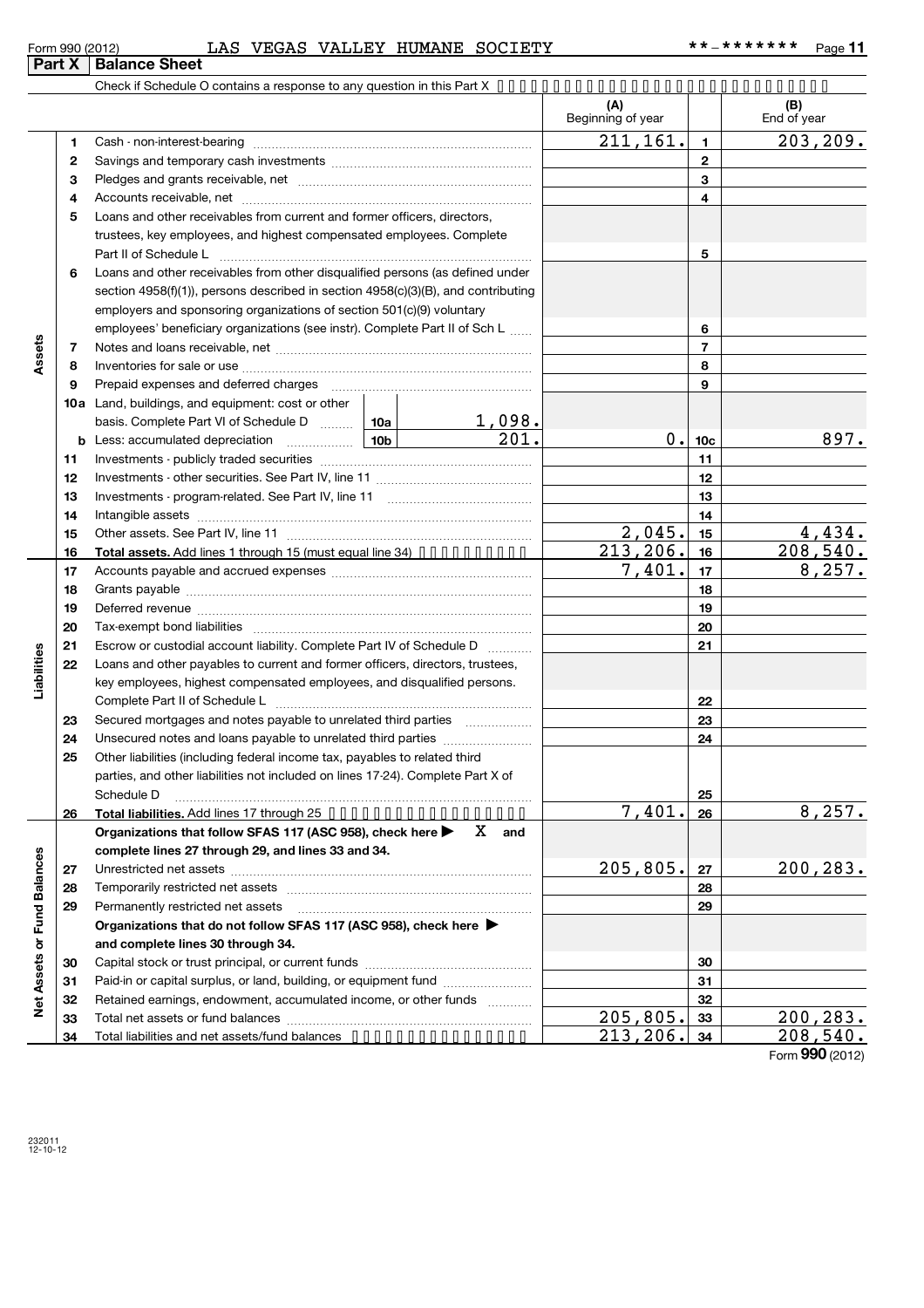|  | Form 990 (2012) |
|--|-----------------|
|  |                 |

## Form 990 (2012) LAS VEGAS VALLEY HUMANE SOCIETY \*\*-\*\*\*\*\*\*\*\* <sub>Page</sub> **Part XI Reconciliation of Net Assets**

|    |                                                                                                                                                                                                                                | $\blacksquare$          |                |     | 273,697.  |
|----|--------------------------------------------------------------------------------------------------------------------------------------------------------------------------------------------------------------------------------|-------------------------|----------------|-----|-----------|
| 2  |                                                                                                                                                                                                                                | $\mathbf{2}$            |                |     | 279,219.  |
| 3  |                                                                                                                                                                                                                                | $\mathbf{3}$            |                |     | $-5,522.$ |
| 4  |                                                                                                                                                                                                                                | $\overline{\mathbf{4}}$ |                |     | 205,805.  |
| 5  | Net unrealized gains (losses) on investments [111] matter in the contract of the contract of the contract of the contract of the contract of the contract of the contract of the contract of the contract of the contract of t | 5                       |                |     |           |
| 6  | Donated services and use of facilities                                                                                                                                                                                         | 6                       |                |     |           |
| 7  | Investment expenses                                                                                                                                                                                                            | $\overline{7}$          |                |     |           |
| 8  | Prior period adjustments <i>www.communicality.communicality.communicality.communicality.communicality.communicality</i>                                                                                                        | 8                       |                |     |           |
| 9  |                                                                                                                                                                                                                                | $\mathbf{9}$            |                |     | 0.        |
| 10 | Net assets or fund balances at end of year. Combine lines 3 through 9 (must equal Part X, line 33,                                                                                                                             |                         |                |     |           |
|    |                                                                                                                                                                                                                                | 10                      |                |     | 200, 283. |
|    | Part XII Financial Statements and Reporting                                                                                                                                                                                    |                         |                |     |           |
|    | Check if Schedule O contains a response to any question in this Part XII.                                                                                                                                                      |                         |                |     |           |
|    |                                                                                                                                                                                                                                |                         |                | Yes | No        |
| 1. | X Accrual<br>Accounting method used to prepare the Form 990: Cash<br>Other                                                                                                                                                     |                         |                |     |           |
|    | If the organization changed its method of accounting from a prior year or checked "Other," explain in Schedule O.                                                                                                              |                         |                |     |           |
|    |                                                                                                                                                                                                                                |                         | 2a             |     | х         |
|    | If "Yes," check a box below to indicate whether the financial statements for the year were compiled or reviewed on a                                                                                                           |                         |                |     |           |
|    | separate basis, consolidated basis, or both:                                                                                                                                                                                   |                         |                |     |           |
|    | Separate basis<br>Consolidated basis<br>Both consolidated and separate basis                                                                                                                                                   |                         |                |     |           |
| b  |                                                                                                                                                                                                                                |                         | 2 <sub>b</sub> | X   |           |
|    | If "Yes," check a box below to indicate whether the financial statements for the year were audited on a separate basis,                                                                                                        |                         |                |     |           |
|    | consolidated basis, or both:                                                                                                                                                                                                   |                         |                |     |           |
|    | X Separate basis<br><b>Consolidated basis</b><br>Both consolidated and separate basis                                                                                                                                          |                         |                |     |           |
| C. | If "Yes" to line 2a or 2b, does the organization have a committee that assumes responsibility for oversight of the audit,                                                                                                      |                         |                |     |           |
|    |                                                                                                                                                                                                                                |                         | 2c             |     | x         |
|    | If the organization changed either its oversight process or selection process during the tax year, explain in Schedule O.                                                                                                      |                         |                |     |           |
|    | 3a As a result of a federal award, was the organization required to undergo an audit or audits as set forth in the Single Audit                                                                                                |                         |                |     |           |
|    |                                                                                                                                                                                                                                |                         | За             |     | x         |
|    | $\sim$ . The state of the state of the state of the state of the state of the state of the state of the state of the state of                                                                                                  |                         |                |     |           |

**b** If "Yes," did the organization undergo the required audit or audits? If the organization did not undergo the required audit **3b** or audits, explain why in Schedule O and describe any steps taken to undergo such audits ••••••••••••••••

Form (2012) **990**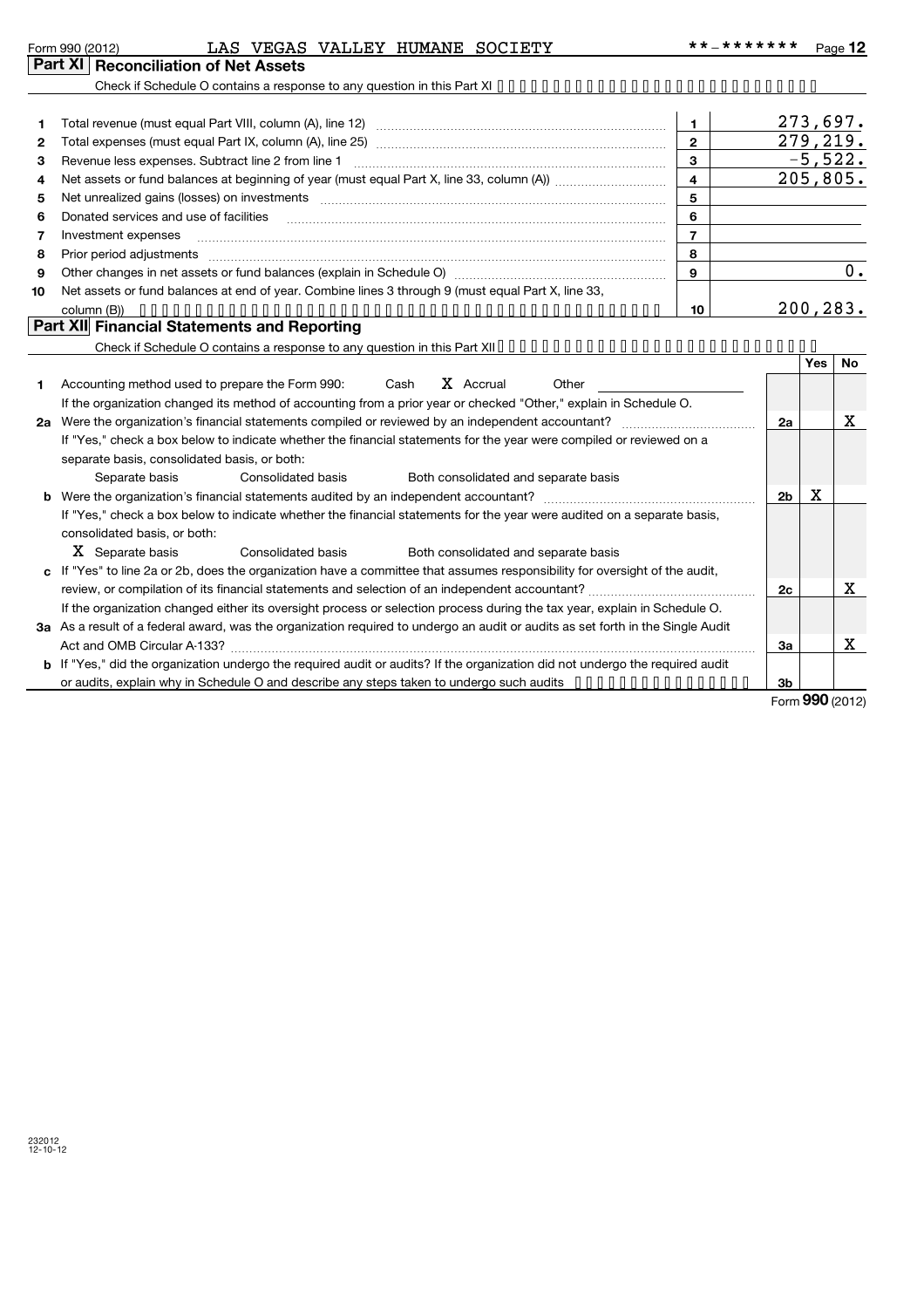| <b>SCHEDULE A</b> |  |
|-------------------|--|
|-------------------|--|

## **(Form 990 or 990-EZ)**

# **Public Charity Status and Public Support**

**Complete if the organization is a section 5** 4947(a)(1) nonexempt cl

**g**

**h**

OMB No. 1545-0047

|                          |                                                                                                                                            | Complete if the organization is a section 501(c)(3) organization or a section<br>4947(a)(1) nonexempt charitable trust.<br>Attach to Form 990 or Form 990-EZ. See separate instructions. |  |                                                                                                           |  |  |  |  |  |  | -- -<br>Open to Public<br>Inspection |                                      |  |
|--------------------------|--------------------------------------------------------------------------------------------------------------------------------------------|------------------------------------------------------------------------------------------------------------------------------------------------------------------------------------------|--|-----------------------------------------------------------------------------------------------------------|--|--|--|--|--|--|--------------------------------------|--------------------------------------|--|
| Internal Revenue Service | Department of the Treasury                                                                                                                 |                                                                                                                                                                                          |  |                                                                                                           |  |  |  |  |  |  |                                      |                                      |  |
|                          | Name of the organization                                                                                                                   |                                                                                                                                                                                          |  |                                                                                                           |  |  |  |  |  |  |                                      | <b>Employer identification numbe</b> |  |
|                          |                                                                                                                                            |                                                                                                                                                                                          |  | LAS VEGAS VALLEY HUMANE SOCIETY                                                                           |  |  |  |  |  |  |                                      | **_*******                           |  |
| Part I                   |                                                                                                                                            |                                                                                                                                                                                          |  | Reason for Public Charity Status (All organizations must complete this part.) See instructions.           |  |  |  |  |  |  |                                      |                                      |  |
|                          |                                                                                                                                            |                                                                                                                                                                                          |  | The organization is not a private foundation because it is: (For lines 1 through 11, check only one box.) |  |  |  |  |  |  |                                      |                                      |  |
|                          |                                                                                                                                            |                                                                                                                                                                                          |  | A church, convention of churches, or association of churches described in section 170(b)(1)(A)(i).        |  |  |  |  |  |  |                                      |                                      |  |
| 2                        |                                                                                                                                            |                                                                                                                                                                                          |  | A school described in section 170(b)(1)(A)(ii). (Attach Schedule E.)                                      |  |  |  |  |  |  |                                      |                                      |  |
| 3                        | A hospital or a cooperative hospital service organization described in section 170(b)(1)(A)(iii).                                          |                                                                                                                                                                                          |  |                                                                                                           |  |  |  |  |  |  |                                      |                                      |  |
| 4                        | A medical research organization operated in conjunction with a hospital described in section 170(b)(1)(A)(iii). Enter the hospital's name, |                                                                                                                                                                                          |  |                                                                                                           |  |  |  |  |  |  |                                      |                                      |  |

| city, | , and state:<br>the contract of the contract of the contract of the contract of the contract of the contract of the contract of |  |   |   |      |    |  |  |  |  |
|-------|---------------------------------------------------------------------------------------------------------------------------------|--|---|---|------|----|--|--|--|--|
|       |                                                                                                                                 |  | . | . | $-1$ | -- |  |  |  |  |

| An organization operated for the benefit of a college or university owned or operated by a governmental unit described in |
|---------------------------------------------------------------------------------------------------------------------------|
| section 170(b)(1)(A)(iv). (Complete Part II.)                                                                             |

**6** A federal, state, or local government or governmental unit described in **section 170(b)(1)(A)(v).** 

| An organization that normally receives a substantial part of its support from a governmental unit or from the general public described in |
|-------------------------------------------------------------------------------------------------------------------------------------------|
| section 170(b)(1)(A)(vi). (Complete Part II.)                                                                                             |

#### **8** A community trust described in section 170(b)(1)(A)(vi). (Complete Part II.)

**9** See section 509(a)(2). (Complete Part III.) An organization that normally receives: (1) more than 33 1/3% of its support from contributions, membership fees, and gross receipts from activities related to its exempt functions - subject to certain exceptions, and (2) no more than 33 1/3% of its support from gross investment income and unrelated business taxable income (less section 511 tax) from businesses acquired by the organization after June 30, 1975. X

#### **10** An organization organized and operated exclusively to test for public safety. See **section 509(a)(4).**

**11** more publicly supported organizations described in section 509(a)(1) or section 509(a)(2). See **section 509(a)(3).** Check the box that An organization organized and operated exclusively for the benefit of, to perform the functions of, or to carry out the purposes of one or describes the type of supporting organization and complete lines 11e through 11h.

|  | Tvpe I | Tvpe II | Type III - Functionally integrated                                                                                                            | Type III - Non-functionally integrated |
|--|--------|---------|-----------------------------------------------------------------------------------------------------------------------------------------------|----------------------------------------|
|  |        |         | By checking this box, I certify that the organization is not controlled directly or indirectly by one or more disqualified persons other than |                                        |
|  |        |         | foundation managers and other than one or more publicly supported organizations described in section 509(a)(1) or section 509(a)(2).          |                                        |
|  |        |         |                                                                                                                                               |                                        |

|                                         | If the organization received a written determination from the IRS that it is a Type I, Type II, or Type III |
|-----------------------------------------|-------------------------------------------------------------------------------------------------------------|
| supporting organization, check this box |                                                                                                             |

|       | Since August 17, 2006, has the organization accepted any gift or contribution from any of the following persons?       |          |     |    |
|-------|------------------------------------------------------------------------------------------------------------------------|----------|-----|----|
|       | A person who directly or indirectly controls, either alone or together with persons described in (ii) and (iii) below, |          | Yes | No |
|       | the governing body of the supported organization?                                                                      | 11g(i)   |     |    |
| (ii)  | A family member of a person described in (i) above?                                                                    | 11g(ii)  |     |    |
| (iii) | A 35% controlled entity of a person described in (i) or (ii) above?                                                    | 11g(iii) |     |    |

Provide the following information about the supported organization(s).

| (i) Name of supported<br>organization | (ii) EIN | (iii) Type of organization<br>(described on lines 1-9<br>above or IRC section | (iv) Is the organization $(v)$ Did you notify the<br>in col. (i) listed in your<br>governing document? (i) of your support? |     | organization in col. |     | (vi) Is the<br>organization in col.<br>(i) organized in the<br>$\frac{0.52}{0.5.2}$ |    | (vii) Amount of monetary<br>support |
|---------------------------------------|----------|-------------------------------------------------------------------------------|-----------------------------------------------------------------------------------------------------------------------------|-----|----------------------|-----|-------------------------------------------------------------------------------------|----|-------------------------------------|
|                                       |          | (see instructions))                                                           | Yes                                                                                                                         | No. | Yes                  | No. | Yes                                                                                 | No |                                     |
|                                       |          |                                                                               |                                                                                                                             |     |                      |     |                                                                                     |    |                                     |
|                                       |          |                                                                               |                                                                                                                             |     |                      |     |                                                                                     |    |                                     |
|                                       |          |                                                                               |                                                                                                                             |     |                      |     |                                                                                     |    |                                     |
|                                       |          |                                                                               |                                                                                                                             |     |                      |     |                                                                                     |    |                                     |
|                                       |          |                                                                               |                                                                                                                             |     |                      |     |                                                                                     |    |                                     |
| Total                                 |          |                                                                               |                                                                                                                             |     |                      |     |                                                                                     |    |                                     |

LHA **For Paperwork Reduction Act Notice, see the Instructions for Form 990 or 990-EZ.**

**Schedule A (Form 990 or 990-EZ) 2012**

~~~~~~~~~~~~~~~~~~~~~~~~~~~~~~~~~~~~~~~~~~~~~~

232021 12-04-12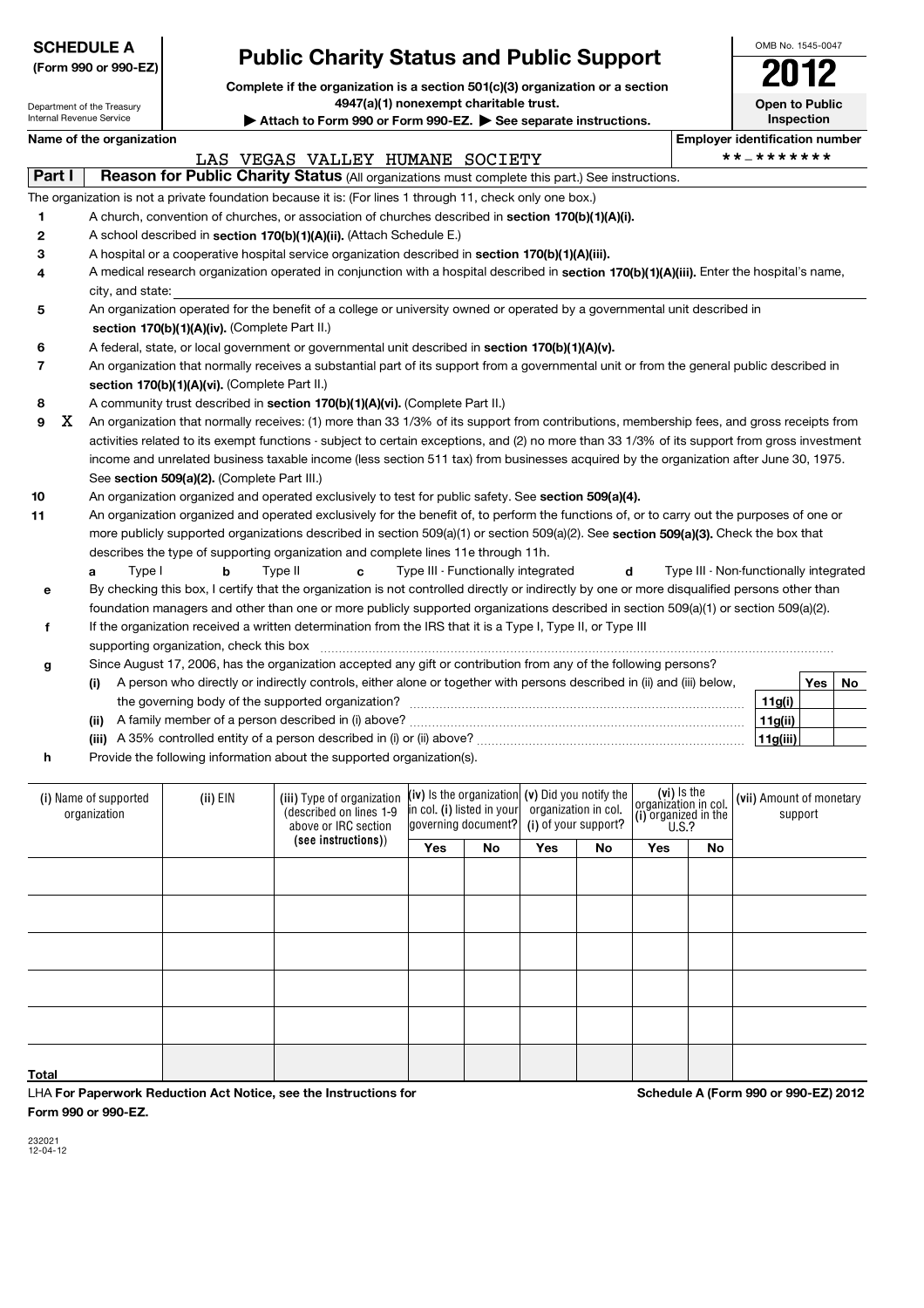|              | Schedule A (Form 990 or 990-EZ) 2012                                                                                                                                                                                           |          |            |            |            |                                      | Page 2    |
|--------------|--------------------------------------------------------------------------------------------------------------------------------------------------------------------------------------------------------------------------------|----------|------------|------------|------------|--------------------------------------|-----------|
|              | Support Schedule for Organizations Described in Sections 170(b)(1)(A)(iv) and 170(b)(1)(A)(vi)<br>Part II                                                                                                                      |          |            |            |            |                                      |           |
|              | (Complete only if you checked the box on line 5, 7, or 8 of Part I or if the organization failed to qualify under Part III. If the organization                                                                                |          |            |            |            |                                      |           |
|              | fails to qualify under the tests listed below, please complete Part III.)                                                                                                                                                      |          |            |            |            |                                      |           |
|              | <b>Section A. Public Support</b>                                                                                                                                                                                               |          |            |            |            |                                      |           |
|              | Calendar year (or fiscal year beginning in)                                                                                                                                                                                    | (a) 2008 | $(b)$ 2009 | $(c)$ 2010 | $(d)$ 2011 | (e) 2012                             | (f) Total |
|              | 1 Gifts, grants, contributions, and                                                                                                                                                                                            |          |            |            |            |                                      |           |
|              | membership fees received. (Do not                                                                                                                                                                                              |          |            |            |            |                                      |           |
|              | include any "unusual grants.")                                                                                                                                                                                                 |          |            |            |            |                                      |           |
| $\mathbf{2}$ | Tax revenues levied for the organ-                                                                                                                                                                                             |          |            |            |            |                                      |           |
|              | ization's benefit and either paid to                                                                                                                                                                                           |          |            |            |            |                                      |           |
|              | or expended on its behalf<br>.                                                                                                                                                                                                 |          |            |            |            |                                      |           |
| 3            | The value of services or facilities                                                                                                                                                                                            |          |            |            |            |                                      |           |
|              | furnished by a governmental unit to                                                                                                                                                                                            |          |            |            |            |                                      |           |
|              | the organization without charge                                                                                                                                                                                                |          |            |            |            |                                      |           |
| 4            | Total. Add lines 1 through 3                                                                                                                                                                                                   |          |            |            |            |                                      |           |
| 5            | The portion of total contributions                                                                                                                                                                                             |          |            |            |            |                                      |           |
|              | by each person (other than a                                                                                                                                                                                                   |          |            |            |            |                                      |           |
|              | governmental unit or publicly                                                                                                                                                                                                  |          |            |            |            |                                      |           |
|              | supported organization) included                                                                                                                                                                                               |          |            |            |            |                                      |           |
|              | on line 1 that exceeds 2% of the                                                                                                                                                                                               |          |            |            |            |                                      |           |
|              | amount shown on line 11,                                                                                                                                                                                                       |          |            |            |            |                                      |           |
|              | column (f)                                                                                                                                                                                                                     |          |            |            |            |                                      |           |
|              | 6 Public support. Subtract line 5 from line 4.                                                                                                                                                                                 |          |            |            |            |                                      |           |
|              | <b>Section B. Total Support</b>                                                                                                                                                                                                |          |            |            |            |                                      |           |
|              | Calendar year (or fiscal year beginning in) $\blacktriangleright$                                                                                                                                                              | (a) 2008 | $(b)$ 2009 | $(c)$ 2010 | $(d)$ 2011 | (e) 2012                             | (f) Total |
|              | 7 Amounts from line 4                                                                                                                                                                                                          |          |            |            |            |                                      |           |
| 8            | Gross income from interest,                                                                                                                                                                                                    |          |            |            |            |                                      |           |
|              | dividends, payments received on                                                                                                                                                                                                |          |            |            |            |                                      |           |
|              | securities loans, rents, royalties                                                                                                                                                                                             |          |            |            |            |                                      |           |
|              | and income from similar sources                                                                                                                                                                                                |          |            |            |            |                                      |           |
| 9            | Net income from unrelated business                                                                                                                                                                                             |          |            |            |            |                                      |           |
|              | activities, whether or not the                                                                                                                                                                                                 |          |            |            |            |                                      |           |
|              | business is regularly carried on<br>$\ddotsc$                                                                                                                                                                                  |          |            |            |            |                                      |           |
| 10           | Other income. Do not include gain                                                                                                                                                                                              |          |            |            |            |                                      |           |
|              | or loss from the sale of capital                                                                                                                                                                                               |          |            |            |            |                                      |           |
|              | assets (Explain in Part IV.)                                                                                                                                                                                                   |          |            |            |            |                                      |           |
|              | Total support. Add lines 7 through 10                                                                                                                                                                                          |          |            |            |            |                                      |           |
| 12           |                                                                                                                                                                                                                                |          |            |            |            | 12                                   |           |
| 13           | First five years. If the Form 990 is for the organization's first, second, third, fourth, or fifth tax year as a section 501(c)(3)                                                                                             |          |            |            |            |                                      |           |
|              |                                                                                                                                                                                                                                |          |            |            |            |                                      |           |
|              | Section C. Computation of Public Support Percentage                                                                                                                                                                            |          |            |            |            |                                      |           |
| 14           |                                                                                                                                                                                                                                |          |            |            |            | 14<br>15                             | %         |
| 15           |                                                                                                                                                                                                                                |          |            |            |            |                                      | %         |
|              | 16a 33 1/3% support test - 2012. If the organization did not check the box on line 13, and line 14 is 33 1/3% or more, check this box and                                                                                      |          |            |            |            |                                      |           |
|              | stop here. The organization qualifies as a publicly supported organization manufaction manufacture content of the content of the state of the state of the state of the state of the state of the state of the state of the st |          |            |            |            |                                      |           |
|              | b 33 1/3% support test - 2011. If the organization did not check a box on line 13 or 16a, and line 15 is 33 1/3% or more, check this box                                                                                       |          |            |            |            |                                      |           |
|              |                                                                                                                                                                                                                                |          |            |            |            |                                      |           |
|              | 17a 10% -facts-and-circumstances test - 2012. If the organization did not check a box on line 13, 16a, or 16b, and line 14 is 10% or more,                                                                                     |          |            |            |            |                                      |           |
|              | and if the organization meets the "facts-and-circumstances" test, check this box and stop here. Explain in Part IV how the organization                                                                                        |          |            |            |            |                                      |           |
|              |                                                                                                                                                                                                                                |          |            |            |            |                                      |           |
|              | b 10% -facts-and-circumstances test - 2011. If the organization did not check a box on line 13, 16a, 16b, or 17a, and line 15 is 10% or                                                                                        |          |            |            |            |                                      |           |
|              | more, and if the organization meets the "facts-and-circumstances" test, check this box and stop here. Explain in Part IV how the                                                                                               |          |            |            |            |                                      |           |
|              |                                                                                                                                                                                                                                |          |            |            |            |                                      |           |
| 18.          | <b>Private foundation.</b> If the organization did not check a box on line 13, 16a, 16b, 17a, or 17b, check this box and see instructions • • •                                                                                |          |            |            |            |                                      |           |
|              |                                                                                                                                                                                                                                |          |            |            |            | Schedule A (Form 990 or 990-EZ) 2012 |           |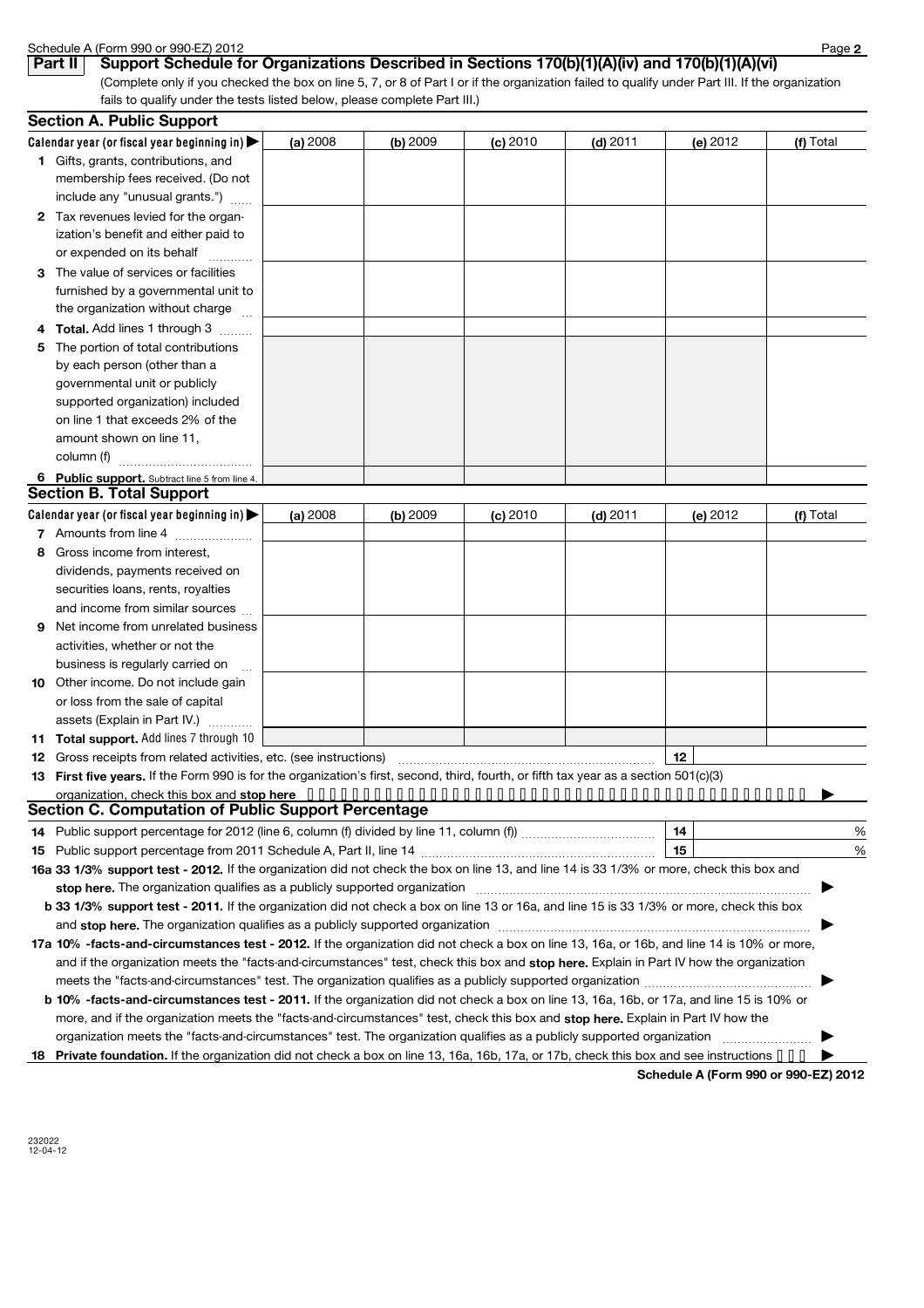### Schedule A (Form 990 or 990-EZ) 2012 LAS VEGAS VALLEY HUMANE SOCIETY \*\*\*\*\*\*\*\*\*\*\*\* Page **Part III** Support Schedule for Organizations Described in Section 509(a)(2)

(Complete only if you checked the box on line 9 of Part I or if the organization failed to qualify under Part II. If the organization fails to qualify under the tests listed below, please complete Part II.)

|    | quality arract the tests listed below, piease complete i<br><b>Section A. Public Support</b>                                                                                                                                                                             |          |                       |                    |                                                   |          |                    |
|----|--------------------------------------------------------------------------------------------------------------------------------------------------------------------------------------------------------------------------------------------------------------------------|----------|-----------------------|--------------------|---------------------------------------------------|----------|--------------------|
|    | Calendar year (or fiscal year beginning in)                                                                                                                                                                                                                              | (a) 2008 | $(b)$ 2009            | $(c)$ 2010         | $(d)$ 2011                                        | (e) 2012 | (f) Total          |
|    | 1 Gifts, grants, contributions, and                                                                                                                                                                                                                                      |          |                       |                    |                                                   |          |                    |
|    | membership fees received. (Do not                                                                                                                                                                                                                                        |          |                       |                    |                                                   |          |                    |
|    | include any "unusual grants.")                                                                                                                                                                                                                                           |          |                       |                    | 328, 631. 330, 917. 141, 382. 213, 113. 216, 170. |          | 1,230,213.         |
|    | 2 Gross receipts from admissions,<br>merchandise sold or services per-<br>formed, or facilities furnished in<br>any activity that is related to the<br>organization's tax-exempt purpose                                                                                 | 64,426.  | 18,690.               | 42,522.            | 98, 379.                                          |          | $57,481.$ 281,498. |
|    | 3 Gross receipts from activities that                                                                                                                                                                                                                                    |          |                       |                    |                                                   |          |                    |
|    | are not an unrelated trade or bus-<br>iness under section 513                                                                                                                                                                                                            |          |                       |                    |                                                   |          |                    |
|    | 4 Tax revenues levied for the organ-<br>ization's benefit and either paid to<br>or expended on its behalf                                                                                                                                                                |          |                       |                    |                                                   |          |                    |
|    | 5 The value of services or facilities<br>furnished by a governmental unit to<br>the organization without charge                                                                                                                                                          |          |                       |                    |                                                   |          |                    |
|    | 6 Total. Add lines 1 through 5                                                                                                                                                                                                                                           |          |                       |                    | $393,057$ . 349,607. 183,904. 311,492.            | 273,651. | 1,511,711.         |
|    | 7a Amounts included on lines 1, 2, and<br>3 received from disqualified persons                                                                                                                                                                                           |          |                       |                    |                                                   |          | 0.                 |
|    | <b>b</b> Amounts included on lines 2 and 3 received<br>from other than disqualified persons that<br>exceed the greater of \$5,000 or 1% of the<br>amount on line 13 for the year                                                                                         |          |                       |                    |                                                   |          | $0$ .              |
|    | c Add lines 7a and 7b                                                                                                                                                                                                                                                    |          |                       |                    |                                                   |          | 0.                 |
|    | 8 Public support (Subtract line 7c from line 6.)                                                                                                                                                                                                                         |          |                       |                    |                                                   |          | 1,511,711.         |
|    | <b>Section B. Total Support</b>                                                                                                                                                                                                                                          |          |                       |                    |                                                   |          |                    |
|    | Calendar year (or fiscal year beginning in)                                                                                                                                                                                                                              | (a) 2008 | $(b)$ 2009            | $(c)$ 2010         | $(d)$ 2011                                        | (e) 2012 | (f) Total          |
|    |                                                                                                                                                                                                                                                                          | 393,057. | $\overline{349,607}.$ | 183,904.           | 311,492.                                          | 273,651. | 1,511,711.         |
|    | 10a Gross income from interest,<br>dividends, payments received on<br>securities loans, rents, royalties<br>and income from similar sources                                                                                                                              | 9,895.   | 898.                  | 171.               | 4.                                                | 33.      | 11,001.            |
|    | <b>b</b> Unrelated business taxable income                                                                                                                                                                                                                               |          |                       |                    |                                                   |          |                    |
|    | (less section 511 taxes) from businesses<br>acquired after June 30, 1975                                                                                                                                                                                                 |          |                       |                    |                                                   |          |                    |
|    | c Add lines 10a and 10b                                                                                                                                                                                                                                                  | 9,895.   | 898.                  | $\overline{171}$ . | 4.                                                | 33.      | 11,001.            |
|    | 11 Net income from unrelated business<br>activities not included in line 10b,<br>whether or not the business is<br>regularly carried on                                                                                                                                  |          |                       |                    |                                                   |          |                    |
|    | <b>12</b> Other income. Do not include gain<br>or loss from the sale of capital                                                                                                                                                                                          |          |                       |                    |                                                   |          |                    |
|    | assets (Explain in Part IV.)<br><b>13 Total support.</b> (Add lines 9, 10c, 11, and 12.)                                                                                                                                                                                 |          |                       |                    | 402,952. 350,505. 184,075. 311,496.               | 273,684. | 1,522,712.         |
|    | 14 First five years. If the Form 990 is for the organization's first, second, third, fourth, or fifth tax year as a section 501(c)(3) organization,                                                                                                                      |          |                       |                    |                                                   |          |                    |
|    |                                                                                                                                                                                                                                                                          |          |                       |                    |                                                   |          |                    |
|    | <b>Section C. Computation of Public Support Percentage</b>                                                                                                                                                                                                               |          |                       |                    |                                                   |          |                    |
|    |                                                                                                                                                                                                                                                                          |          |                       |                    |                                                   | 15       | 99.28<br>%         |
| 16 | Public support percentage from 2011 Schedule A, Part III, line 15                                                                                                                                                                                                        |          |                       |                    |                                                   | 16       | 98.49<br>%         |
|    | Section D. Computation of Investment Income Percentage                                                                                                                                                                                                                   |          |                       |                    |                                                   |          |                    |
|    |                                                                                                                                                                                                                                                                          |          |                       |                    |                                                   | 17       | .72<br>$\%$        |
| 18 |                                                                                                                                                                                                                                                                          |          |                       |                    |                                                   | 18       | 1.51<br>$\%$       |
|    | 19a 33 1/3% support tests - 2012. If the organization did not check the box on line 14, and line 15 is more than 33 1/3%, and line 17 is not                                                                                                                             |          |                       |                    |                                                   |          |                    |
|    | more than 33 1/3%, check this box and stop here. The organization qualifies as a publicly supported organization                                                                                                                                                         |          |                       |                    |                                                   |          | X                  |
|    | b 33 1/3% support tests - 2011. If the organization did not check a box on line 14 or line 19a, and line 16 is more than 33 1/3%, and<br>line 18 is not more than 33 1/3%, check this box and stop here. The organization qualifies as a publicly supported organization |          |                       |                    |                                                   |          |                    |
|    |                                                                                                                                                                                                                                                                          |          |                       |                    |                                                   |          |                    |
|    |                                                                                                                                                                                                                                                                          |          |                       |                    |                                                   |          |                    |

232023 12-04-12

**Schedule A (Form 990 or 990-EZ) 2012**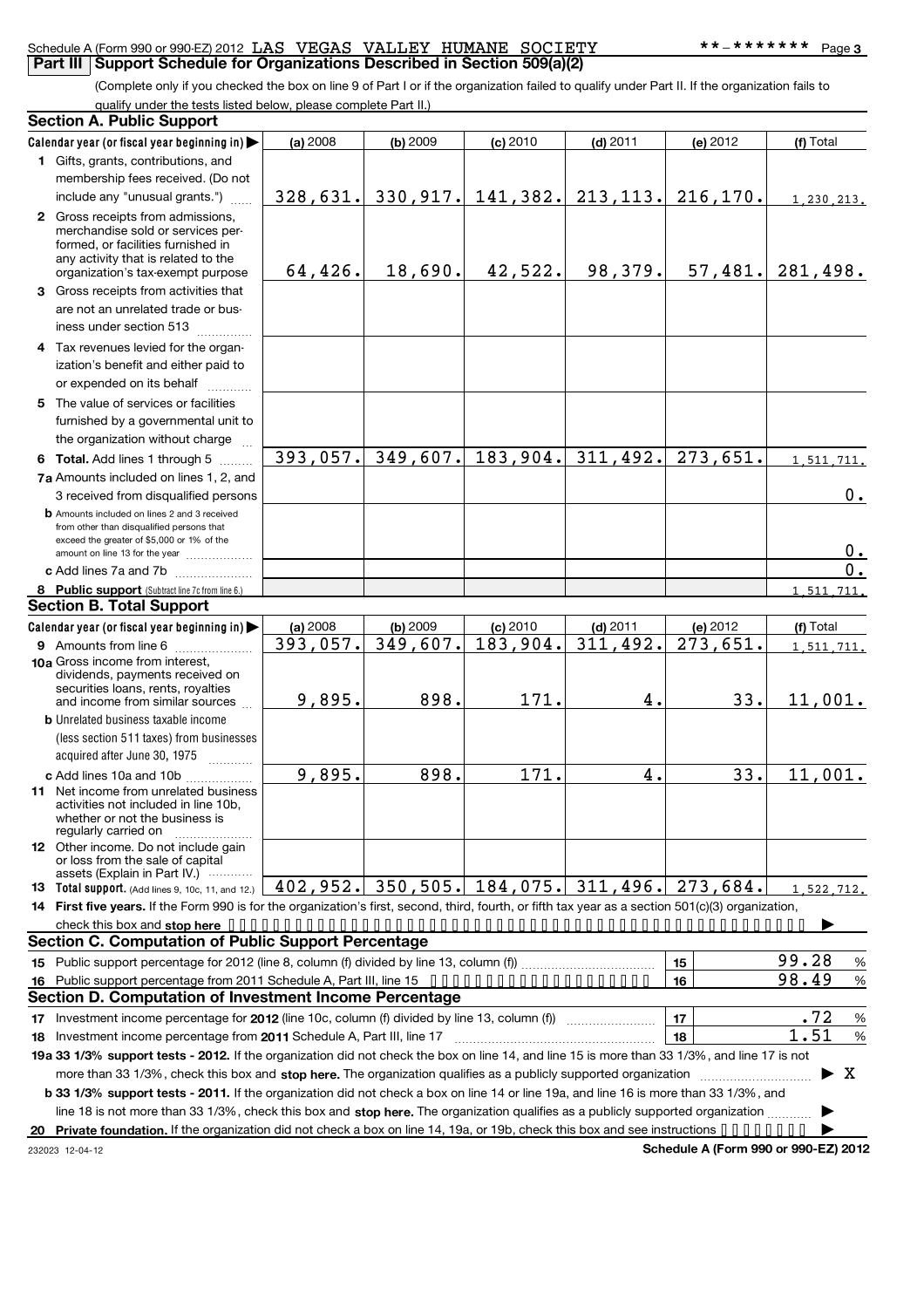| <b>SCHEDULE D</b> |
|-------------------|
|-------------------|

Department of the Treasury Internal Revenue Service

# **SCHEDULE D Supplemental Financial Statements**

**(Form 990) | Complete if the organization answered "Yes," to Form 990, Part IV, line 6, 7, 8, 9, 10, 11a, 11b, 11c, 11d, 11e, 11f, 12a, or 12b. | Attach to Form 990. | See separate instructions.**



|             | Name of the organization                                                                                                                                  | LAS VEGAS VALLEY HUMANE SOCIETY<br>Organizations Maintaining Donor Advised Funds or Other Similar Funds or Accounts. Complete if the<br>organization answered "Yes" to Form 990, Part IV, line 6.<br>(a) Donor advised funds<br>Did the organization inform all donors and donor advisors in writing that the assets held in donor advised funds<br>Did the organization inform all grantees, donors, and donor advisors in writing that grant funds can be used only<br>for charitable purposes and not for the benefit of the donor or donor advisor, or for any other purpose conferring<br>Conservation Easements. Complete if the organization answered "Yes" to Form 990, Part IV, line 7.<br>Purpose(s) of conservation easements held by the organization (check all that apply).<br>Preservation of land for public use (e.g., recreation or education)<br>Preservation of an historically important land area<br>Preservation of a certified historic structure<br>Preservation of open space<br>Complete lines 2a through 2d if the organization held a qualified conservation contribution in the form of a conservation easement on the last<br>Number of conservation easements on a certified historic structure included in (a) manufacture included in (a)<br>d Number of conservation easements included in (c) acquired after 8/17/06, and not on a historic structure<br>listed in the National Register [111] Marshall Register [11] Marshall Register [11] Marshall Register [11] Marshall Register [11] Marshall Register [11] Marshall Register [11] Marshall Register [11] Marshall Register [11]<br>Number of conservation easements modified, transferred, released, extinguished, or terminated by the organization during the tax<br>Number of states where property subject to conservation easement is located ><br>Does the organization have a written policy regarding the periodic monitoring, inspection, handling of<br>Staff and volunteer hours devoted to monitoring, inspecting, and enforcing conservation easements during the year<br>Amount of expenses incurred in monitoring, inspecting, and enforcing conservation easements during the year $\triangleright$ \$<br>Does each conservation easement reported on line 2(d) above satisfy the requirements of section 170(h)(4)(B)(i)<br>In Part XIII, describe how the organization reports conservation easements in its revenue and expense statement, and balance sheet, and<br>include, if applicable, the text of the footnote to the organization's financial statements that describes the organization's accounting for<br>Organizations Maintaining Collections of Art, Historical Treasures, or Other Similar Assets.<br>Complete if the organization answered "Yes" to Form 990, Part IV, line 8.<br>1a If the organization elected, as permitted under SFAS 116 (ASC 958), not to report in its revenue statement and balance sheet works of art, | <b>Employer identification number</b><br>**_******* |     |
|-------------|-----------------------------------------------------------------------------------------------------------------------------------------------------------|---------------------------------------------------------------------------------------------------------------------------------------------------------------------------------------------------------------------------------------------------------------------------------------------------------------------------------------------------------------------------------------------------------------------------------------------------------------------------------------------------------------------------------------------------------------------------------------------------------------------------------------------------------------------------------------------------------------------------------------------------------------------------------------------------------------------------------------------------------------------------------------------------------------------------------------------------------------------------------------------------------------------------------------------------------------------------------------------------------------------------------------------------------------------------------------------------------------------------------------------------------------------------------------------------------------------------------------------------------------------------------------------------------------------------------------------------------------------------------------------------------------------------------------------------------------------------------------------------------------------------------------------------------------------------------------------------------------------------------------------------------------------------------------------------------------------------------------------------------------------------------------------------------------------------------------------------------------------------------------------------------------------------------------------------------------------------------------------------------------------------------------------------------------------------------------------------------------------------------------------------------------------------------------------------------------------------------------------------------------------------------------------------------------------------------------------------------------------------------------------------------------------------------------------------------------------------------------------------------------------------------------------------------------------------------------------------------------------------------------------------------------------------------------------------------------------------------------------------------------------------------------------------------------------------------------------------------------|-----------------------------------------------------|-----|
| Part I      |                                                                                                                                                           |                                                                                                                                                                                                                                                                                                                                                                                                                                                                                                                                                                                                                                                                                                                                                                                                                                                                                                                                                                                                                                                                                                                                                                                                                                                                                                                                                                                                                                                                                                                                                                                                                                                                                                                                                                                                                                                                                                                                                                                                                                                                                                                                                                                                                                                                                                                                                                                                                                                                                                                                                                                                                                                                                                                                                                                                                                                                                                                                                               |                                                     |     |
|             |                                                                                                                                                           |                                                                                                                                                                                                                                                                                                                                                                                                                                                                                                                                                                                                                                                                                                                                                                                                                                                                                                                                                                                                                                                                                                                                                                                                                                                                                                                                                                                                                                                                                                                                                                                                                                                                                                                                                                                                                                                                                                                                                                                                                                                                                                                                                                                                                                                                                                                                                                                                                                                                                                                                                                                                                                                                                                                                                                                                                                                                                                                                                               |                                                     |     |
|             |                                                                                                                                                           |                                                                                                                                                                                                                                                                                                                                                                                                                                                                                                                                                                                                                                                                                                                                                                                                                                                                                                                                                                                                                                                                                                                                                                                                                                                                                                                                                                                                                                                                                                                                                                                                                                                                                                                                                                                                                                                                                                                                                                                                                                                                                                                                                                                                                                                                                                                                                                                                                                                                                                                                                                                                                                                                                                                                                                                                                                                                                                                                                               | (b) Funds and other accounts                        |     |
|             |                                                                                                                                                           |                                                                                                                                                                                                                                                                                                                                                                                                                                                                                                                                                                                                                                                                                                                                                                                                                                                                                                                                                                                                                                                                                                                                                                                                                                                                                                                                                                                                                                                                                                                                                                                                                                                                                                                                                                                                                                                                                                                                                                                                                                                                                                                                                                                                                                                                                                                                                                                                                                                                                                                                                                                                                                                                                                                                                                                                                                                                                                                                                               |                                                     |     |
| 1           |                                                                                                                                                           |                                                                                                                                                                                                                                                                                                                                                                                                                                                                                                                                                                                                                                                                                                                                                                                                                                                                                                                                                                                                                                                                                                                                                                                                                                                                                                                                                                                                                                                                                                                                                                                                                                                                                                                                                                                                                                                                                                                                                                                                                                                                                                                                                                                                                                                                                                                                                                                                                                                                                                                                                                                                                                                                                                                                                                                                                                                                                                                                                               |                                                     |     |
| 2           |                                                                                                                                                           |                                                                                                                                                                                                                                                                                                                                                                                                                                                                                                                                                                                                                                                                                                                                                                                                                                                                                                                                                                                                                                                                                                                                                                                                                                                                                                                                                                                                                                                                                                                                                                                                                                                                                                                                                                                                                                                                                                                                                                                                                                                                                                                                                                                                                                                                                                                                                                                                                                                                                                                                                                                                                                                                                                                                                                                                                                                                                                                                                               |                                                     |     |
| 3<br>4      |                                                                                                                                                           |                                                                                                                                                                                                                                                                                                                                                                                                                                                                                                                                                                                                                                                                                                                                                                                                                                                                                                                                                                                                                                                                                                                                                                                                                                                                                                                                                                                                                                                                                                                                                                                                                                                                                                                                                                                                                                                                                                                                                                                                                                                                                                                                                                                                                                                                                                                                                                                                                                                                                                                                                                                                                                                                                                                                                                                                                                                                                                                                                               |                                                     |     |
| 5           |                                                                                                                                                           |                                                                                                                                                                                                                                                                                                                                                                                                                                                                                                                                                                                                                                                                                                                                                                                                                                                                                                                                                                                                                                                                                                                                                                                                                                                                                                                                                                                                                                                                                                                                                                                                                                                                                                                                                                                                                                                                                                                                                                                                                                                                                                                                                                                                                                                                                                                                                                                                                                                                                                                                                                                                                                                                                                                                                                                                                                                                                                                                                               |                                                     |     |
|             |                                                                                                                                                           |                                                                                                                                                                                                                                                                                                                                                                                                                                                                                                                                                                                                                                                                                                                                                                                                                                                                                                                                                                                                                                                                                                                                                                                                                                                                                                                                                                                                                                                                                                                                                                                                                                                                                                                                                                                                                                                                                                                                                                                                                                                                                                                                                                                                                                                                                                                                                                                                                                                                                                                                                                                                                                                                                                                                                                                                                                                                                                                                                               | Yes                                                 | No  |
| 6           |                                                                                                                                                           |                                                                                                                                                                                                                                                                                                                                                                                                                                                                                                                                                                                                                                                                                                                                                                                                                                                                                                                                                                                                                                                                                                                                                                                                                                                                                                                                                                                                                                                                                                                                                                                                                                                                                                                                                                                                                                                                                                                                                                                                                                                                                                                                                                                                                                                                                                                                                                                                                                                                                                                                                                                                                                                                                                                                                                                                                                                                                                                                                               |                                                     |     |
|             |                                                                                                                                                           |                                                                                                                                                                                                                                                                                                                                                                                                                                                                                                                                                                                                                                                                                                                                                                                                                                                                                                                                                                                                                                                                                                                                                                                                                                                                                                                                                                                                                                                                                                                                                                                                                                                                                                                                                                                                                                                                                                                                                                                                                                                                                                                                                                                                                                                                                                                                                                                                                                                                                                                                                                                                                                                                                                                                                                                                                                                                                                                                                               |                                                     |     |
|             |                                                                                                                                                           |                                                                                                                                                                                                                                                                                                                                                                                                                                                                                                                                                                                                                                                                                                                                                                                                                                                                                                                                                                                                                                                                                                                                                                                                                                                                                                                                                                                                                                                                                                                                                                                                                                                                                                                                                                                                                                                                                                                                                                                                                                                                                                                                                                                                                                                                                                                                                                                                                                                                                                                                                                                                                                                                                                                                                                                                                                                                                                                                                               | Yes                                                 | No. |
| Part II     |                                                                                                                                                           |                                                                                                                                                                                                                                                                                                                                                                                                                                                                                                                                                                                                                                                                                                                                                                                                                                                                                                                                                                                                                                                                                                                                                                                                                                                                                                                                                                                                                                                                                                                                                                                                                                                                                                                                                                                                                                                                                                                                                                                                                                                                                                                                                                                                                                                                                                                                                                                                                                                                                                                                                                                                                                                                                                                                                                                                                                                                                                                                                               |                                                     |     |
| 1           |                                                                                                                                                           |                                                                                                                                                                                                                                                                                                                                                                                                                                                                                                                                                                                                                                                                                                                                                                                                                                                                                                                                                                                                                                                                                                                                                                                                                                                                                                                                                                                                                                                                                                                                                                                                                                                                                                                                                                                                                                                                                                                                                                                                                                                                                                                                                                                                                                                                                                                                                                                                                                                                                                                                                                                                                                                                                                                                                                                                                                                                                                                                                               |                                                     |     |
|             |                                                                                                                                                           |                                                                                                                                                                                                                                                                                                                                                                                                                                                                                                                                                                                                                                                                                                                                                                                                                                                                                                                                                                                                                                                                                                                                                                                                                                                                                                                                                                                                                                                                                                                                                                                                                                                                                                                                                                                                                                                                                                                                                                                                                                                                                                                                                                                                                                                                                                                                                                                                                                                                                                                                                                                                                                                                                                                                                                                                                                                                                                                                                               |                                                     |     |
|             | Protection of natural habitat                                                                                                                             |                                                                                                                                                                                                                                                                                                                                                                                                                                                                                                                                                                                                                                                                                                                                                                                                                                                                                                                                                                                                                                                                                                                                                                                                                                                                                                                                                                                                                                                                                                                                                                                                                                                                                                                                                                                                                                                                                                                                                                                                                                                                                                                                                                                                                                                                                                                                                                                                                                                                                                                                                                                                                                                                                                                                                                                                                                                                                                                                                               |                                                     |     |
|             |                                                                                                                                                           |                                                                                                                                                                                                                                                                                                                                                                                                                                                                                                                                                                                                                                                                                                                                                                                                                                                                                                                                                                                                                                                                                                                                                                                                                                                                                                                                                                                                                                                                                                                                                                                                                                                                                                                                                                                                                                                                                                                                                                                                                                                                                                                                                                                                                                                                                                                                                                                                                                                                                                                                                                                                                                                                                                                                                                                                                                                                                                                                                               |                                                     |     |
| 2           |                                                                                                                                                           |                                                                                                                                                                                                                                                                                                                                                                                                                                                                                                                                                                                                                                                                                                                                                                                                                                                                                                                                                                                                                                                                                                                                                                                                                                                                                                                                                                                                                                                                                                                                                                                                                                                                                                                                                                                                                                                                                                                                                                                                                                                                                                                                                                                                                                                                                                                                                                                                                                                                                                                                                                                                                                                                                                                                                                                                                                                                                                                                                               |                                                     |     |
|             | day of the tax year.                                                                                                                                      |                                                                                                                                                                                                                                                                                                                                                                                                                                                                                                                                                                                                                                                                                                                                                                                                                                                                                                                                                                                                                                                                                                                                                                                                                                                                                                                                                                                                                                                                                                                                                                                                                                                                                                                                                                                                                                                                                                                                                                                                                                                                                                                                                                                                                                                                                                                                                                                                                                                                                                                                                                                                                                                                                                                                                                                                                                                                                                                                                               |                                                     |     |
|             |                                                                                                                                                           |                                                                                                                                                                                                                                                                                                                                                                                                                                                                                                                                                                                                                                                                                                                                                                                                                                                                                                                                                                                                                                                                                                                                                                                                                                                                                                                                                                                                                                                                                                                                                                                                                                                                                                                                                                                                                                                                                                                                                                                                                                                                                                                                                                                                                                                                                                                                                                                                                                                                                                                                                                                                                                                                                                                                                                                                                                                                                                                                                               | Held at the End of the Tax Year                     |     |
|             |                                                                                                                                                           |                                                                                                                                                                                                                                                                                                                                                                                                                                                                                                                                                                                                                                                                                                                                                                                                                                                                                                                                                                                                                                                                                                                                                                                                                                                                                                                                                                                                                                                                                                                                                                                                                                                                                                                                                                                                                                                                                                                                                                                                                                                                                                                                                                                                                                                                                                                                                                                                                                                                                                                                                                                                                                                                                                                                                                                                                                                                                                                                                               | 2a                                                  |     |
| b           |                                                                                                                                                           |                                                                                                                                                                                                                                                                                                                                                                                                                                                                                                                                                                                                                                                                                                                                                                                                                                                                                                                                                                                                                                                                                                                                                                                                                                                                                                                                                                                                                                                                                                                                                                                                                                                                                                                                                                                                                                                                                                                                                                                                                                                                                                                                                                                                                                                                                                                                                                                                                                                                                                                                                                                                                                                                                                                                                                                                                                                                                                                                                               | 2b                                                  |     |
| c           |                                                                                                                                                           |                                                                                                                                                                                                                                                                                                                                                                                                                                                                                                                                                                                                                                                                                                                                                                                                                                                                                                                                                                                                                                                                                                                                                                                                                                                                                                                                                                                                                                                                                                                                                                                                                                                                                                                                                                                                                                                                                                                                                                                                                                                                                                                                                                                                                                                                                                                                                                                                                                                                                                                                                                                                                                                                                                                                                                                                                                                                                                                                                               | 2c                                                  |     |
|             |                                                                                                                                                           |                                                                                                                                                                                                                                                                                                                                                                                                                                                                                                                                                                                                                                                                                                                                                                                                                                                                                                                                                                                                                                                                                                                                                                                                                                                                                                                                                                                                                                                                                                                                                                                                                                                                                                                                                                                                                                                                                                                                                                                                                                                                                                                                                                                                                                                                                                                                                                                                                                                                                                                                                                                                                                                                                                                                                                                                                                                                                                                                                               |                                                     |     |
|             |                                                                                                                                                           |                                                                                                                                                                                                                                                                                                                                                                                                                                                                                                                                                                                                                                                                                                                                                                                                                                                                                                                                                                                                                                                                                                                                                                                                                                                                                                                                                                                                                                                                                                                                                                                                                                                                                                                                                                                                                                                                                                                                                                                                                                                                                                                                                                                                                                                                                                                                                                                                                                                                                                                                                                                                                                                                                                                                                                                                                                                                                                                                                               | 2d                                                  |     |
| 3<br>4<br>5 | year                                                                                                                                                      |                                                                                                                                                                                                                                                                                                                                                                                                                                                                                                                                                                                                                                                                                                                                                                                                                                                                                                                                                                                                                                                                                                                                                                                                                                                                                                                                                                                                                                                                                                                                                                                                                                                                                                                                                                                                                                                                                                                                                                                                                                                                                                                                                                                                                                                                                                                                                                                                                                                                                                                                                                                                                                                                                                                                                                                                                                                                                                                                                               |                                                     |     |
|             |                                                                                                                                                           |                                                                                                                                                                                                                                                                                                                                                                                                                                                                                                                                                                                                                                                                                                                                                                                                                                                                                                                                                                                                                                                                                                                                                                                                                                                                                                                                                                                                                                                                                                                                                                                                                                                                                                                                                                                                                                                                                                                                                                                                                                                                                                                                                                                                                                                                                                                                                                                                                                                                                                                                                                                                                                                                                                                                                                                                                                                                                                                                                               | Yes                                                 | No  |
| 6           |                                                                                                                                                           |                                                                                                                                                                                                                                                                                                                                                                                                                                                                                                                                                                                                                                                                                                                                                                                                                                                                                                                                                                                                                                                                                                                                                                                                                                                                                                                                                                                                                                                                                                                                                                                                                                                                                                                                                                                                                                                                                                                                                                                                                                                                                                                                                                                                                                                                                                                                                                                                                                                                                                                                                                                                                                                                                                                                                                                                                                                                                                                                                               |                                                     |     |
| 7           |                                                                                                                                                           |                                                                                                                                                                                                                                                                                                                                                                                                                                                                                                                                                                                                                                                                                                                                                                                                                                                                                                                                                                                                                                                                                                                                                                                                                                                                                                                                                                                                                                                                                                                                                                                                                                                                                                                                                                                                                                                                                                                                                                                                                                                                                                                                                                                                                                                                                                                                                                                                                                                                                                                                                                                                                                                                                                                                                                                                                                                                                                                                                               |                                                     |     |
| 8           |                                                                                                                                                           |                                                                                                                                                                                                                                                                                                                                                                                                                                                                                                                                                                                                                                                                                                                                                                                                                                                                                                                                                                                                                                                                                                                                                                                                                                                                                                                                                                                                                                                                                                                                                                                                                                                                                                                                                                                                                                                                                                                                                                                                                                                                                                                                                                                                                                                                                                                                                                                                                                                                                                                                                                                                                                                                                                                                                                                                                                                                                                                                                               |                                                     |     |
|             |                                                                                                                                                           |                                                                                                                                                                                                                                                                                                                                                                                                                                                                                                                                                                                                                                                                                                                                                                                                                                                                                                                                                                                                                                                                                                                                                                                                                                                                                                                                                                                                                                                                                                                                                                                                                                                                                                                                                                                                                                                                                                                                                                                                                                                                                                                                                                                                                                                                                                                                                                                                                                                                                                                                                                                                                                                                                                                                                                                                                                                                                                                                                               | Yes                                                 | No  |
| 9           | conservation easements.                                                                                                                                   |                                                                                                                                                                                                                                                                                                                                                                                                                                                                                                                                                                                                                                                                                                                                                                                                                                                                                                                                                                                                                                                                                                                                                                                                                                                                                                                                                                                                                                                                                                                                                                                                                                                                                                                                                                                                                                                                                                                                                                                                                                                                                                                                                                                                                                                                                                                                                                                                                                                                                                                                                                                                                                                                                                                                                                                                                                                                                                                                                               |                                                     |     |
|             | Part III                                                                                                                                                  |                                                                                                                                                                                                                                                                                                                                                                                                                                                                                                                                                                                                                                                                                                                                                                                                                                                                                                                                                                                                                                                                                                                                                                                                                                                                                                                                                                                                                                                                                                                                                                                                                                                                                                                                                                                                                                                                                                                                                                                                                                                                                                                                                                                                                                                                                                                                                                                                                                                                                                                                                                                                                                                                                                                                                                                                                                                                                                                                                               |                                                     |     |
|             |                                                                                                                                                           |                                                                                                                                                                                                                                                                                                                                                                                                                                                                                                                                                                                                                                                                                                                                                                                                                                                                                                                                                                                                                                                                                                                                                                                                                                                                                                                                                                                                                                                                                                                                                                                                                                                                                                                                                                                                                                                                                                                                                                                                                                                                                                                                                                                                                                                                                                                                                                                                                                                                                                                                                                                                                                                                                                                                                                                                                                                                                                                                                               |                                                     |     |
|             | historical treasures, or other similar assets held for public exhibition, education, or research in furtherance of public service, provide, in Part XIII, |                                                                                                                                                                                                                                                                                                                                                                                                                                                                                                                                                                                                                                                                                                                                                                                                                                                                                                                                                                                                                                                                                                                                                                                                                                                                                                                                                                                                                                                                                                                                                                                                                                                                                                                                                                                                                                                                                                                                                                                                                                                                                                                                                                                                                                                                                                                                                                                                                                                                                                                                                                                                                                                                                                                                                                                                                                                                                                                                                               |                                                     |     |
|             | the text of the footnote to its financial statements that describes these items.                                                                          |                                                                                                                                                                                                                                                                                                                                                                                                                                                                                                                                                                                                                                                                                                                                                                                                                                                                                                                                                                                                                                                                                                                                                                                                                                                                                                                                                                                                                                                                                                                                                                                                                                                                                                                                                                                                                                                                                                                                                                                                                                                                                                                                                                                                                                                                                                                                                                                                                                                                                                                                                                                                                                                                                                                                                                                                                                                                                                                                                               |                                                     |     |
|             | b If the organization elected, as permitted under SFAS 116 (ASC 958), to report in its revenue statement and balance sheet works of art, historical       |                                                                                                                                                                                                                                                                                                                                                                                                                                                                                                                                                                                                                                                                                                                                                                                                                                                                                                                                                                                                                                                                                                                                                                                                                                                                                                                                                                                                                                                                                                                                                                                                                                                                                                                                                                                                                                                                                                                                                                                                                                                                                                                                                                                                                                                                                                                                                                                                                                                                                                                                                                                                                                                                                                                                                                                                                                                                                                                                                               |                                                     |     |
|             | treasures, or other similar assets held for public exhibition, education, or research in furtherance of public service, provide the following amounts     |                                                                                                                                                                                                                                                                                                                                                                                                                                                                                                                                                                                                                                                                                                                                                                                                                                                                                                                                                                                                                                                                                                                                                                                                                                                                                                                                                                                                                                                                                                                                                                                                                                                                                                                                                                                                                                                                                                                                                                                                                                                                                                                                                                                                                                                                                                                                                                                                                                                                                                                                                                                                                                                                                                                                                                                                                                                                                                                                                               |                                                     |     |
|             | relating to these items:                                                                                                                                  |                                                                                                                                                                                                                                                                                                                                                                                                                                                                                                                                                                                                                                                                                                                                                                                                                                                                                                                                                                                                                                                                                                                                                                                                                                                                                                                                                                                                                                                                                                                                                                                                                                                                                                                                                                                                                                                                                                                                                                                                                                                                                                                                                                                                                                                                                                                                                                                                                                                                                                                                                                                                                                                                                                                                                                                                                                                                                                                                                               |                                                     |     |
|             |                                                                                                                                                           |                                                                                                                                                                                                                                                                                                                                                                                                                                                                                                                                                                                                                                                                                                                                                                                                                                                                                                                                                                                                                                                                                                                                                                                                                                                                                                                                                                                                                                                                                                                                                                                                                                                                                                                                                                                                                                                                                                                                                                                                                                                                                                                                                                                                                                                                                                                                                                                                                                                                                                                                                                                                                                                                                                                                                                                                                                                                                                                                                               |                                                     |     |
|             | (ii) Assets included in Form 990, Part X                                                                                                                  |                                                                                                                                                                                                                                                                                                                                                                                                                                                                                                                                                                                                                                                                                                                                                                                                                                                                                                                                                                                                                                                                                                                                                                                                                                                                                                                                                                                                                                                                                                                                                                                                                                                                                                                                                                                                                                                                                                                                                                                                                                                                                                                                                                                                                                                                                                                                                                                                                                                                                                                                                                                                                                                                                                                                                                                                                                                                                                                                                               | $\triangleright$ \$                                 |     |
| 2           | If the organization received or held works of art, historical treasures, or other similar assets for financial gain, provide                              |                                                                                                                                                                                                                                                                                                                                                                                                                                                                                                                                                                                                                                                                                                                                                                                                                                                                                                                                                                                                                                                                                                                                                                                                                                                                                                                                                                                                                                                                                                                                                                                                                                                                                                                                                                                                                                                                                                                                                                                                                                                                                                                                                                                                                                                                                                                                                                                                                                                                                                                                                                                                                                                                                                                                                                                                                                                                                                                                                               |                                                     |     |
|             | the following amounts required to be reported under SFAS 116 (ASC 958) relating to these items:                                                           |                                                                                                                                                                                                                                                                                                                                                                                                                                                                                                                                                                                                                                                                                                                                                                                                                                                                                                                                                                                                                                                                                                                                                                                                                                                                                                                                                                                                                                                                                                                                                                                                                                                                                                                                                                                                                                                                                                                                                                                                                                                                                                                                                                                                                                                                                                                                                                                                                                                                                                                                                                                                                                                                                                                                                                                                                                                                                                                                                               |                                                     |     |
| a           |                                                                                                                                                           |                                                                                                                                                                                                                                                                                                                                                                                                                                                                                                                                                                                                                                                                                                                                                                                                                                                                                                                                                                                                                                                                                                                                                                                                                                                                                                                                                                                                                                                                                                                                                                                                                                                                                                                                                                                                                                                                                                                                                                                                                                                                                                                                                                                                                                                                                                                                                                                                                                                                                                                                                                                                                                                                                                                                                                                                                                                                                                                                                               |                                                     |     |
| b           | Assets included in Form 990, Part X                                                                                                                       |                                                                                                                                                                                                                                                                                                                                                                                                                                                                                                                                                                                                                                                                                                                                                                                                                                                                                                                                                                                                                                                                                                                                                                                                                                                                                                                                                                                                                                                                                                                                                                                                                                                                                                                                                                                                                                                                                                                                                                                                                                                                                                                                                                                                                                                                                                                                                                                                                                                                                                                                                                                                                                                                                                                                                                                                                                                                                                                                                               |                                                     |     |
|             |                                                                                                                                                           |                                                                                                                                                                                                                                                                                                                                                                                                                                                                                                                                                                                                                                                                                                                                                                                                                                                                                                                                                                                                                                                                                                                                                                                                                                                                                                                                                                                                                                                                                                                                                                                                                                                                                                                                                                                                                                                                                                                                                                                                                                                                                                                                                                                                                                                                                                                                                                                                                                                                                                                                                                                                                                                                                                                                                                                                                                                                                                                                                               |                                                     |     |

232051 12-10-12 LHA For Paperwork Reduction Act Notice, see the Instructions for Form 990. Shedule D (Form 990) 2012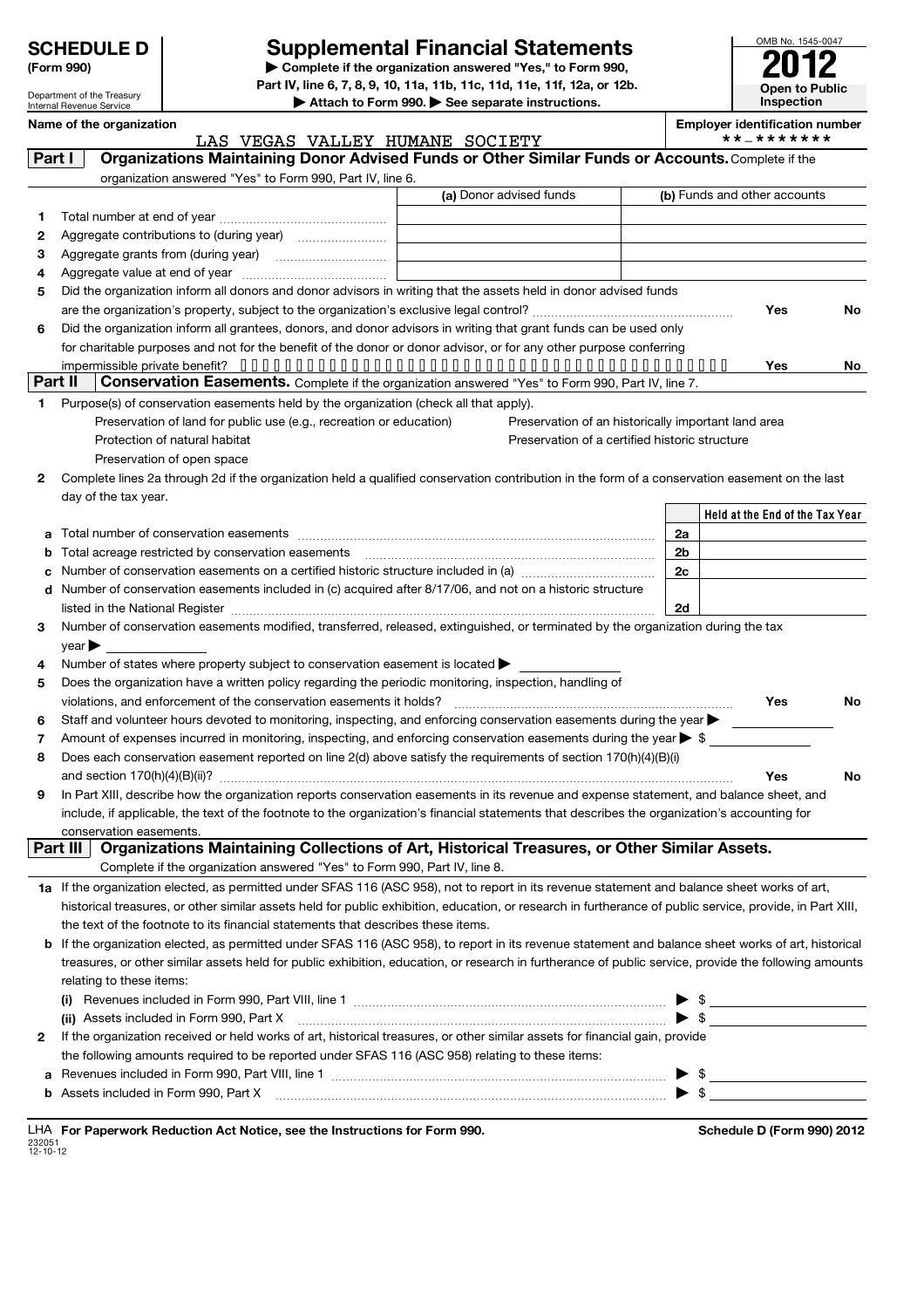|               | Schedule D (Form 990) 2012                                                                                                                                                                                                     |  | LAS VEGAS VALLEY HUMANE SOCIETY |   |                |                                                                                                                                                                                                                                |                 | **_*******     | Page 2    |
|---------------|--------------------------------------------------------------------------------------------------------------------------------------------------------------------------------------------------------------------------------|--|---------------------------------|---|----------------|--------------------------------------------------------------------------------------------------------------------------------------------------------------------------------------------------------------------------------|-----------------|----------------|-----------|
|               | Part III<br>Organizations Maintaining Collections of Art, Historical Treasures, or Other Similar Assets(continued)                                                                                                             |  |                                 |   |                |                                                                                                                                                                                                                                |                 |                |           |
| 3             | Using the organization's acquisition, accession, and other records, check any of the following that are a significant use of its collection items                                                                              |  |                                 |   |                |                                                                                                                                                                                                                                |                 |                |           |
|               | (check all that apply):                                                                                                                                                                                                        |  |                                 |   |                |                                                                                                                                                                                                                                |                 |                |           |
| a             | Public exhibition                                                                                                                                                                                                              |  |                                 | d |                | Loan or exchange programs                                                                                                                                                                                                      |                 |                |           |
| b             | Scholarly research                                                                                                                                                                                                             |  |                                 | е |                | Other the contract of the contract of the contract of the contract of the contract of the contract of the contract of the contract of the contract of the contract of the contract of the contract of the contract of the cont |                 |                |           |
| c             | Preservation for future generations                                                                                                                                                                                            |  |                                 |   |                |                                                                                                                                                                                                                                |                 |                |           |
| 4             | Provide a description of the organization's collections and explain how they further the organization's exempt purpose in Part XIII.                                                                                           |  |                                 |   |                |                                                                                                                                                                                                                                |                 |                |           |
| 5             | During the year, did the organization solicit or receive donations of art, historical treasures, or other similar assets                                                                                                       |  |                                 |   |                |                                                                                                                                                                                                                                |                 |                |           |
|               | to be sold to raise funds rather than to be maintained as part of the organization's collection? $\cdots$                                                                                                                      |  |                                 |   |                |                                                                                                                                                                                                                                |                 | Yes            | No.       |
|               | Part IV<br>Escrow and Custodial Arrangements. Complete if the organization answered "Yes" to Form 990, Part IV, line 9, or                                                                                                     |  |                                 |   |                |                                                                                                                                                                                                                                |                 |                |           |
|               | reported an amount on Form 990, Part X, line 21.                                                                                                                                                                               |  |                                 |   |                |                                                                                                                                                                                                                                |                 |                |           |
|               | 1a Is the organization an agent, trustee, custodian or other intermediary for contributions or other assets not included                                                                                                       |  |                                 |   |                |                                                                                                                                                                                                                                |                 |                |           |
|               | on Form 990, Part X? [11] matter and the contract of the contract of the contract of the contract of the contract of the contract of the contract of the contract of the contract of the contract of the contract of the contr |  |                                 |   |                |                                                                                                                                                                                                                                |                 | Yes            | <b>No</b> |
|               | <b>b</b> If "Yes," explain the arrangement in Part XIII and complete the following table:                                                                                                                                      |  |                                 |   |                |                                                                                                                                                                                                                                |                 |                |           |
|               |                                                                                                                                                                                                                                |  |                                 |   |                |                                                                                                                                                                                                                                |                 | Amount         |           |
| c             | Beginning balance material continuum contracts and a series of the contract of the contract of the contract of                                                                                                                 |  |                                 |   |                |                                                                                                                                                                                                                                | 1c              |                |           |
|               | Additions during the year manufactured and an account of the state of the state of the state of the state of the state of the state of the state of the state of the state of the state of the state of the state of the state |  |                                 |   |                |                                                                                                                                                                                                                                | 1d              |                |           |
|               | Distributions during the year measurements are all the state of the state of the state of the state of the state of the state of the state of the state of the state of the state of the state of the state of the state of th |  |                                 |   |                |                                                                                                                                                                                                                                | 1e              |                |           |
|               |                                                                                                                                                                                                                                |  |                                 |   |                |                                                                                                                                                                                                                                | 1f              |                |           |
| 2a            | Did the organization include an amount on Form 990, Part X, line 21? [11] manufacture in the organization include an amount on Form 990, Part X, line 21? [11] manufacture in the organization include an amount of the organi |  |                                 |   |                |                                                                                                                                                                                                                                |                 | Yes            | No.       |
| <b>Part V</b> | b If "Yes," explain the arrangement in Part XIII. Check here if the explanation has been provided in Part XIII<br>Endowment Funds. Complete if the organization answered "Yes" to Form 990, Part IV, line 10.                  |  |                                 |   |                |                                                                                                                                                                                                                                |                 |                |           |
|               |                                                                                                                                                                                                                                |  |                                 |   |                |                                                                                                                                                                                                                                |                 |                |           |
|               |                                                                                                                                                                                                                                |  | (a) Current year                |   | (b) Prior year | (c) Two years back $\vert$ (d) Three years back $\vert$ (e) Four years back                                                                                                                                                    |                 |                |           |
| 1a            |                                                                                                                                                                                                                                |  |                                 |   |                |                                                                                                                                                                                                                                |                 |                |           |
| b             |                                                                                                                                                                                                                                |  |                                 |   |                |                                                                                                                                                                                                                                |                 |                |           |
| c             | Net investment earnings, gains, and losses                                                                                                                                                                                     |  |                                 |   |                |                                                                                                                                                                                                                                |                 |                |           |
|               | Other expenditures for facilities                                                                                                                                                                                              |  |                                 |   |                |                                                                                                                                                                                                                                |                 |                |           |
| е             |                                                                                                                                                                                                                                |  |                                 |   |                |                                                                                                                                                                                                                                |                 |                |           |
| f             |                                                                                                                                                                                                                                |  |                                 |   |                |                                                                                                                                                                                                                                |                 |                |           |
|               |                                                                                                                                                                                                                                |  |                                 |   |                |                                                                                                                                                                                                                                |                 |                |           |
| g<br>2        | Provide the estimated percentage of the current year end balance (line 1g, column (a)) held as:                                                                                                                                |  |                                 |   |                |                                                                                                                                                                                                                                |                 |                |           |
| a             | Board designated or quasi-endowment > _____                                                                                                                                                                                    |  |                                 |   |                |                                                                                                                                                                                                                                |                 |                |           |
| b             | Permanent endowment                                                                                                                                                                                                            |  | %                               |   |                |                                                                                                                                                                                                                                |                 |                |           |
|               | Temporarily restricted endowment                                                                                                                                                                                               |  | %                               |   |                |                                                                                                                                                                                                                                |                 |                |           |
|               | The percentages in lines 2a, 2b, and 2c should equal 100%.                                                                                                                                                                     |  |                                 |   |                |                                                                                                                                                                                                                                |                 |                |           |
|               | 3a Are there endowment funds not in the possession of the organization that are held and administered for the organization                                                                                                     |  |                                 |   |                |                                                                                                                                                                                                                                |                 |                |           |
|               | by:                                                                                                                                                                                                                            |  |                                 |   |                |                                                                                                                                                                                                                                |                 |                | Yes<br>No |
|               | (i)                                                                                                                                                                                                                            |  |                                 |   |                |                                                                                                                                                                                                                                |                 | 3a(i)          |           |
|               |                                                                                                                                                                                                                                |  |                                 |   |                |                                                                                                                                                                                                                                |                 | 3a(ii)         |           |
|               |                                                                                                                                                                                                                                |  |                                 |   |                |                                                                                                                                                                                                                                |                 | 3b             |           |
| 4             | Describe in Part XIII the intended uses of the organization's endowment funds.                                                                                                                                                 |  |                                 |   |                |                                                                                                                                                                                                                                |                 |                |           |
|               | <b>Part VI</b><br>Land, Buildings, and Equipment. See Form 990, Part X, line 10.                                                                                                                                               |  |                                 |   |                |                                                                                                                                                                                                                                |                 |                |           |
|               | Description of property                                                                                                                                                                                                        |  | (a) Cost or other               |   |                | (b) Cost or other                                                                                                                                                                                                              | (c) Accumulated | (d) Book value |           |
|               |                                                                                                                                                                                                                                |  | basis (investment)              |   |                | basis (other)                                                                                                                                                                                                                  | depreciation    |                |           |
|               |                                                                                                                                                                                                                                |  |                                 |   |                |                                                                                                                                                                                                                                |                 |                |           |
| b             |                                                                                                                                                                                                                                |  |                                 |   |                |                                                                                                                                                                                                                                |                 |                |           |
| c             |                                                                                                                                                                                                                                |  |                                 |   |                |                                                                                                                                                                                                                                |                 |                |           |
| d             |                                                                                                                                                                                                                                |  |                                 |   |                | 1,098.                                                                                                                                                                                                                         | 201.            |                | 897.      |
|               | e Other                                                                                                                                                                                                                        |  |                                 |   |                |                                                                                                                                                                                                                                |                 |                |           |

**Total.** *(Column (d) must equal Form 990, Part X, column (B), line 10(c).)* Add lines 1a through 1e. | •••••••••••• 897.**Schedule D (Form 990) 2012**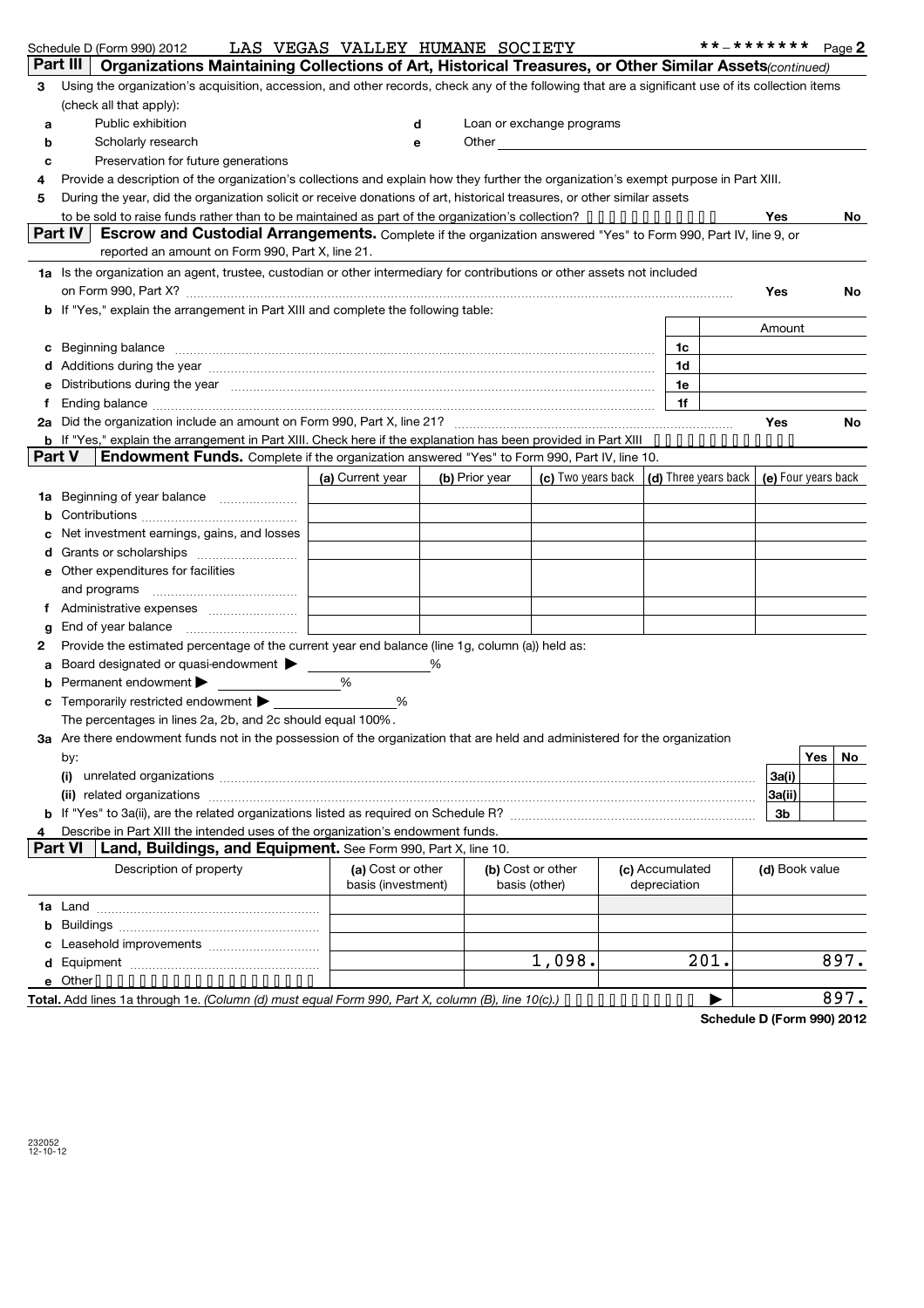| Part VII Investments - Other Securities. See Form 990, Part X, line 12.                                                                           |                 |                |                                                           |                |
|---------------------------------------------------------------------------------------------------------------------------------------------------|-----------------|----------------|-----------------------------------------------------------|----------------|
| (a) Description of security or category (including name of security)                                                                              | (b) Book value  |                | (c) Method of valuation: Cost or end-of-year market value |                |
|                                                                                                                                                   |                 |                |                                                           |                |
|                                                                                                                                                   |                 |                |                                                           |                |
| (3) Other                                                                                                                                         |                 |                |                                                           |                |
| (A)                                                                                                                                               |                 |                |                                                           |                |
| (B)                                                                                                                                               |                 |                |                                                           |                |
| (C)                                                                                                                                               |                 |                |                                                           |                |
| (D)                                                                                                                                               |                 |                |                                                           |                |
| (E)                                                                                                                                               |                 |                |                                                           |                |
| (F)                                                                                                                                               |                 |                |                                                           |                |
| (G)                                                                                                                                               |                 |                |                                                           |                |
| (H)                                                                                                                                               |                 |                |                                                           |                |
| (1)                                                                                                                                               |                 |                |                                                           |                |
| Total. (Col. (b) must equal Form 990, Part X, col. (B) line 12.)                                                                                  |                 |                |                                                           |                |
| Part VIII Investments - Program Related. See Form 990, Part X, line 13.                                                                           |                 |                |                                                           |                |
| (a) Description of investment type                                                                                                                | (b) Book value  |                | (c) Method of valuation: Cost or end-of-year market value |                |
|                                                                                                                                                   |                 |                |                                                           |                |
| (1)                                                                                                                                               |                 |                |                                                           |                |
| (2)                                                                                                                                               |                 |                |                                                           |                |
| (3)                                                                                                                                               |                 |                |                                                           |                |
| (4)                                                                                                                                               |                 |                |                                                           |                |
| (5)                                                                                                                                               |                 |                |                                                           |                |
| (6)                                                                                                                                               |                 |                |                                                           |                |
| (7)                                                                                                                                               |                 |                |                                                           |                |
| (8)                                                                                                                                               |                 |                |                                                           |                |
| (9)                                                                                                                                               |                 |                |                                                           |                |
| (10)                                                                                                                                              |                 |                |                                                           |                |
| Total. (Col. (b) must equal Form 990, Part X, col. (B) line $13.$ )                                                                               |                 |                |                                                           |                |
| Other Assets. See Form 990, Part X, line 15.<br>Part IX                                                                                           |                 |                |                                                           |                |
|                                                                                                                                                   | (a) Description |                |                                                           | (b) Book value |
| (1)                                                                                                                                               |                 |                |                                                           |                |
| (2)                                                                                                                                               |                 |                |                                                           |                |
| (3)                                                                                                                                               |                 |                |                                                           |                |
| (4)                                                                                                                                               |                 |                |                                                           |                |
| (5)                                                                                                                                               |                 |                |                                                           |                |
| (6)                                                                                                                                               |                 |                |                                                           |                |
| (7)                                                                                                                                               |                 |                |                                                           |                |
| (8)                                                                                                                                               |                 |                |                                                           |                |
| (9)                                                                                                                                               |                 |                |                                                           |                |
| (10)                                                                                                                                              |                 |                |                                                           |                |
| Total. (Column (b) must equal Form 990, Part X, col. (B) line 15.) $\cdots \cdots \cdots \cdots \cdots \cdots \cdots \cdots \cdots \cdots \cdots$ |                 |                |                                                           |                |
| Part X<br>Other Liabilities. See Form 990, Part X, line 25.                                                                                       |                 |                |                                                           |                |
| (a) Description of liability<br><u>1.</u>                                                                                                         |                 | (b) Book value |                                                           |                |
| Federal income taxes<br>(1)                                                                                                                       |                 |                |                                                           |                |
| (2)                                                                                                                                               |                 |                |                                                           |                |
| (3)                                                                                                                                               |                 |                |                                                           |                |
| (4)                                                                                                                                               |                 |                |                                                           |                |
| (5)                                                                                                                                               |                 |                |                                                           |                |
| (6)                                                                                                                                               |                 |                |                                                           |                |
| (7)                                                                                                                                               |                 |                |                                                           |                |
| (8)                                                                                                                                               |                 |                |                                                           |                |
| (9)                                                                                                                                               |                 |                |                                                           |                |
| (10)                                                                                                                                              |                 |                |                                                           |                |
| (11)                                                                                                                                              |                 |                |                                                           |                |
| Total. (Column (b) must equal Form 990, Part X, col. (B) line 25.) $\bullet \bullet \bullet \bullet \bullet$                                      | ▶               |                |                                                           |                |

**2.** FIN 48 (ASC 740) Footnote. In Part XIII, provide the text of the footnote to the organization's financial statements that reports the organization's liability for uncertain tax positions under FIN 48 (ASC 740). Check here if the text of the footnote has been provided in Part XIII ••••••

**Schedule D (Form 990) 2012**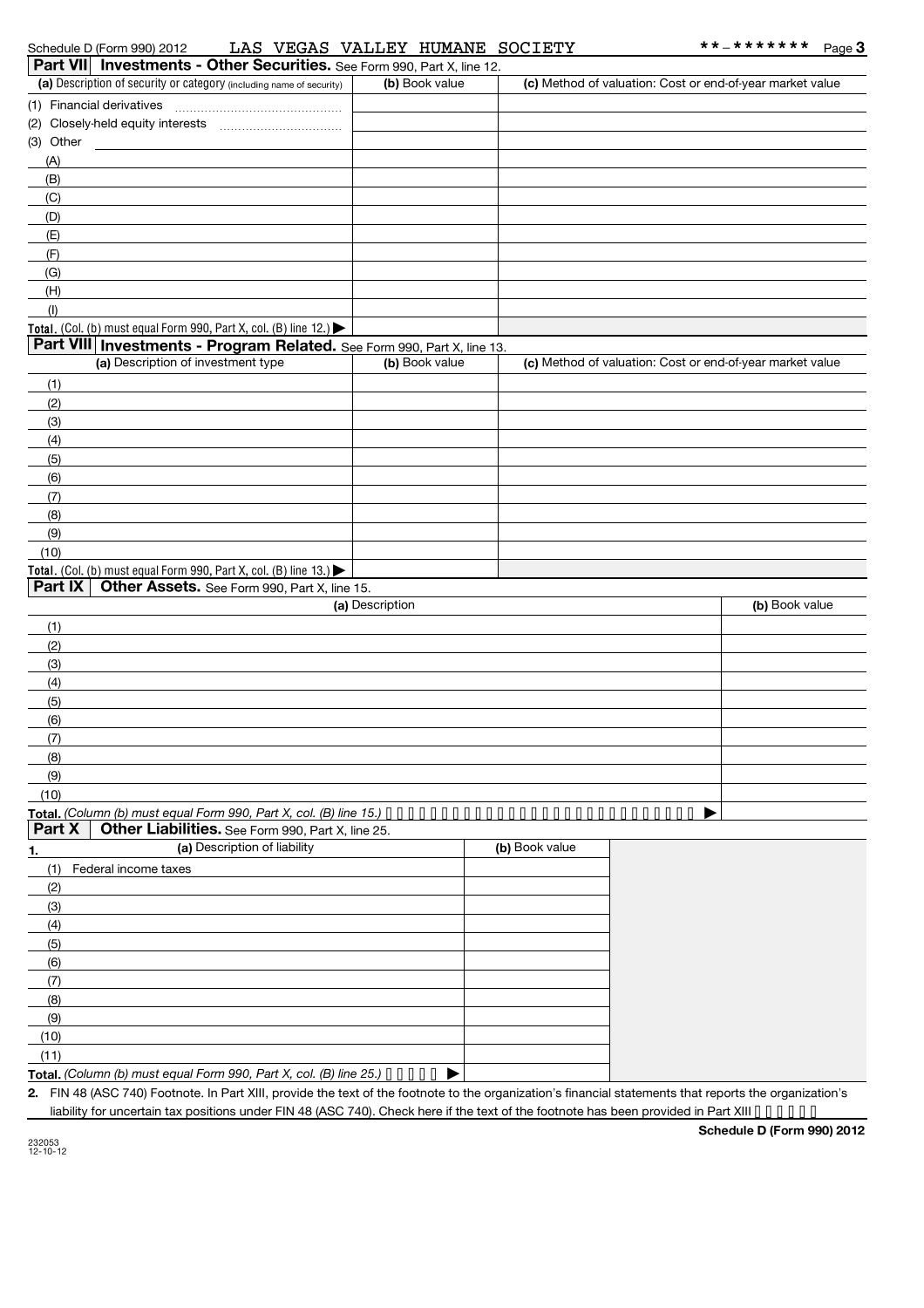|   | LAS VEGAS VALLEY HUMANE SOCIETY<br>Schedule D (Form 990) 2012                                                                                                                                                                        |                | **_*******   | Page 4   |
|---|--------------------------------------------------------------------------------------------------------------------------------------------------------------------------------------------------------------------------------------|----------------|--------------|----------|
|   | Reconciliation of Revenue per Audited Financial Statements With Revenue per Return<br><b>Part XI</b>                                                                                                                                 |                |              |          |
| 1 | Total revenue, gains, and other support per audited financial statements                                                                                                                                                             |                | $\mathbf{1}$ | 273,697. |
| 2 | Amounts included on line 1 but not on Form 990, Part VIII, line 12:                                                                                                                                                                  |                |              |          |
| a |                                                                                                                                                                                                                                      | 2a             |              |          |
| b |                                                                                                                                                                                                                                      | 2 <sub>b</sub> |              |          |
| с |                                                                                                                                                                                                                                      | 2c             |              |          |
| d |                                                                                                                                                                                                                                      | 2d             |              |          |
| e | Add lines 2a through 2d                                                                                                                                                                                                              |                | 2e           | υ.       |
| 3 |                                                                                                                                                                                                                                      |                | 3            | 273,697. |
| 4 | Amounts included on Form 990, Part VIII, line 12, but not on line 1:                                                                                                                                                                 |                |              |          |
| a |                                                                                                                                                                                                                                      | 4a             |              |          |
|   | Other (Describe in Part XIII.) <b>Construction Contract Construction</b> Chemistry Chemistry Chemistry Chemistry Chemistry                                                                                                           | 4 <sub>b</sub> |              |          |
|   | Add lines 4a and 4b                                                                                                                                                                                                                  |                | 4с           | $0$ .    |
| 5 | Total revenue. Add lines 3 and 4c. (This must equal Form 990, Part I, line 12.)                                                                                                                                                      |                | 5            | 273,697. |
|   | Part XII   Reconciliation of Expenses per Audited Financial Statements With Expenses per Return                                                                                                                                      |                |              |          |
| 1 |                                                                                                                                                                                                                                      |                | $\mathbf{1}$ | 279,219. |
| 2 | Amounts included on line 1 but not on Form 990, Part IX, line 25:                                                                                                                                                                    |                |              |          |
| a |                                                                                                                                                                                                                                      | <b>2a</b>      |              |          |
| b |                                                                                                                                                                                                                                      | 2 <sub>b</sub> |              |          |
| с |                                                                                                                                                                                                                                      | 2c             |              |          |
| d |                                                                                                                                                                                                                                      | 2d             |              |          |
| e | Add lines 2a through 2d <b>contained a contained a contained a contained a contained a contained a contained a contained a contact a contact a contact a contact a contact a contact a contact a contact a contact a contact a c</b> |                | 2e           | υ.       |
| 3 |                                                                                                                                                                                                                                      |                | $\mathbf{3}$ | 279,219  |
| 4 | Amounts included on Form 990, Part IX, line 25, but not on line 1:                                                                                                                                                                   |                |              |          |
| a |                                                                                                                                                                                                                                      | 4a             |              |          |
|   |                                                                                                                                                                                                                                      | 4 <sub>b</sub> |              |          |
|   | Add lines 4a and 4b                                                                                                                                                                                                                  |                | 4с           |          |
| 5 | Total expenses. Add lines 3 and 4c, (This must equal Form 990, Part I, line 18.) $\cdots \cdots \cdots \cdots \cdots$                                                                                                                |                | 5            | 279.21   |
|   | Part XIII Supplemental Information                                                                                                                                                                                                   |                |              |          |

Complete this part to provide the descriptions required for Part II, lines 3, 5, and 9; Part III, lines 1a and 4; Part IV, lines 1b and 2b; Part V, line 4; Part X, line 2; Part XI, lines 2d and 4b; and Part XII, lines 2d and 4b. Also complete this part to provide any additional information.

**Schedule D (Form 990) 2012**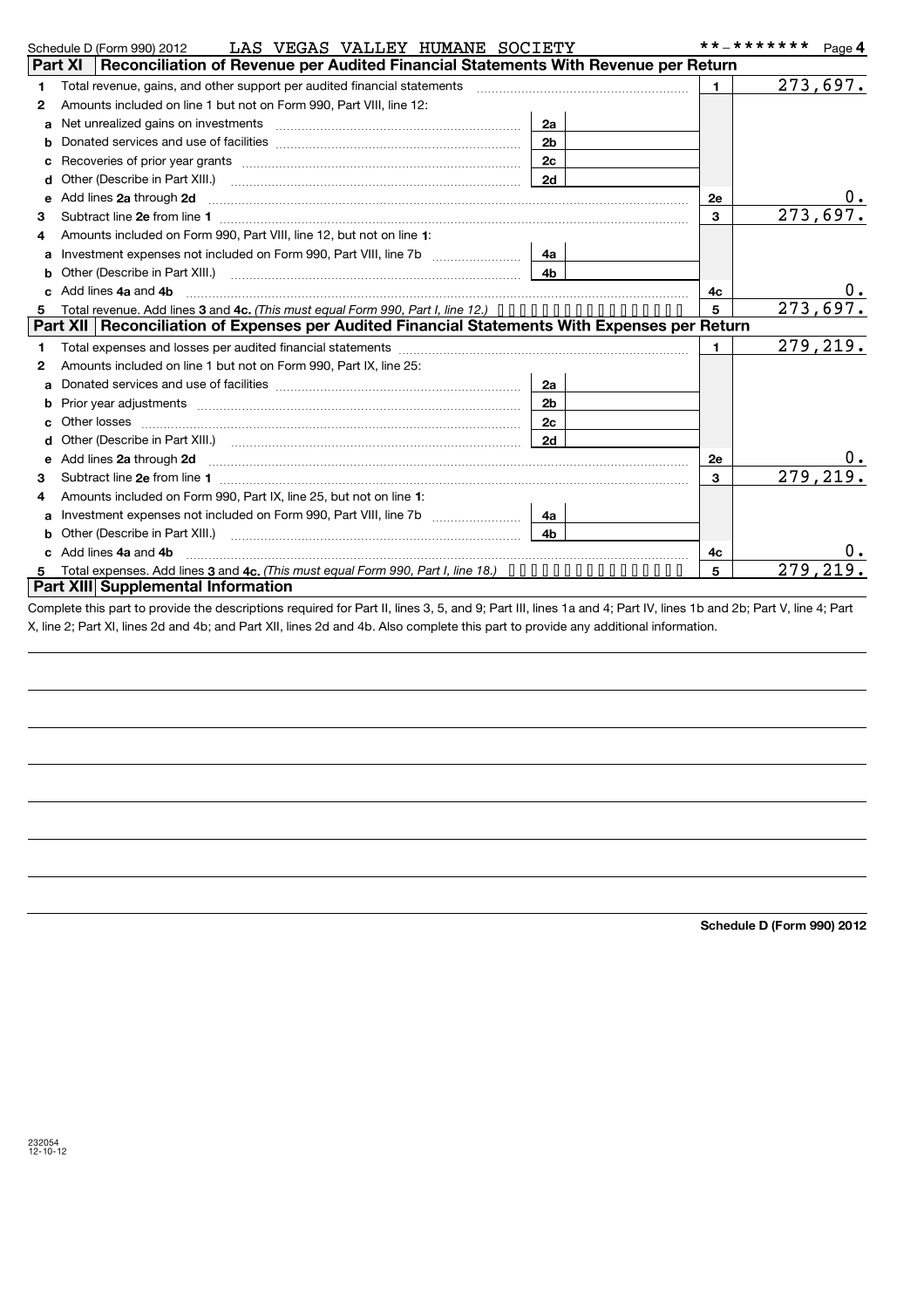| <b>Fundraising or Gaming Activities</b><br>(Form 990 or 990-EZ)<br>Complete if the organization answered "Yes" to Form 990, Part IV, lines 17, 18, or 19,<br>Department of the Treasury<br>or if the organization entered more than \$15,000 on Form 990-EZ, line 6a.<br>Internal Revenue Service<br>Attach to Form 990 or Form 990-EZ. See separate instructions.<br>Name of the organization<br>LAS VEGAS VALLEY HUMANE SOCIETY<br>Fundraising Activities. Complete if the organization answered "Yes" to Form 990, Part IV, line 17. Form 990-EZ filers are not<br>Part I<br>required to complete this part.<br>1 Indicate whether the organization raised funds through any of the following activities. Check all that apply.<br>Mail solicitations<br>a<br>е<br>Solicitation of government grants<br>Internet and email solicitations<br>f<br>h<br>Special fundraising events<br>Phone solicitations<br>g<br>c<br>In-person solicitations<br>d<br>2 a Did the organization have a written or oral agreement with any individual (including officers, directors, trustees or<br>key employees listed in Form 990, Part VII) or entity in connection with professional fundraising services?<br>b If "Yes," list the ten highest paid individuals or entities (fundraisers) pursuant to agreements under which the fundraiser is to be<br>compensated at least \$5,000 by the organization.<br>(iii) Did<br>(i) Name and address of individual<br>fundraiser<br>(ii) Activity<br>have custody<br>or entity (fundraiser)<br>or control of<br>contributions?<br>Yes<br>No | Solicitation of non-government grants<br>(iv) Gross receipts<br>from activity | * * _ * * * * * * *<br>Yes<br>(v) Amount paid<br>to (or retained by)<br>fundraiser<br>listed in col. (i) | 2012<br><b>Open To Public</b><br>Inspection<br><b>Employer identification number</b><br>No<br>(vi) Amount paid |
|-----------------------------------------------------------------------------------------------------------------------------------------------------------------------------------------------------------------------------------------------------------------------------------------------------------------------------------------------------------------------------------------------------------------------------------------------------------------------------------------------------------------------------------------------------------------------------------------------------------------------------------------------------------------------------------------------------------------------------------------------------------------------------------------------------------------------------------------------------------------------------------------------------------------------------------------------------------------------------------------------------------------------------------------------------------------------------------------------------------------------------------------------------------------------------------------------------------------------------------------------------------------------------------------------------------------------------------------------------------------------------------------------------------------------------------------------------------------------------------------------------------------------------------------------------------------------------|-------------------------------------------------------------------------------|----------------------------------------------------------------------------------------------------------|----------------------------------------------------------------------------------------------------------------|
|                                                                                                                                                                                                                                                                                                                                                                                                                                                                                                                                                                                                                                                                                                                                                                                                                                                                                                                                                                                                                                                                                                                                                                                                                                                                                                                                                                                                                                                                                                                                                                             |                                                                               |                                                                                                          |                                                                                                                |
|                                                                                                                                                                                                                                                                                                                                                                                                                                                                                                                                                                                                                                                                                                                                                                                                                                                                                                                                                                                                                                                                                                                                                                                                                                                                                                                                                                                                                                                                                                                                                                             |                                                                               |                                                                                                          |                                                                                                                |
|                                                                                                                                                                                                                                                                                                                                                                                                                                                                                                                                                                                                                                                                                                                                                                                                                                                                                                                                                                                                                                                                                                                                                                                                                                                                                                                                                                                                                                                                                                                                                                             |                                                                               |                                                                                                          |                                                                                                                |
|                                                                                                                                                                                                                                                                                                                                                                                                                                                                                                                                                                                                                                                                                                                                                                                                                                                                                                                                                                                                                                                                                                                                                                                                                                                                                                                                                                                                                                                                                                                                                                             |                                                                               |                                                                                                          |                                                                                                                |
|                                                                                                                                                                                                                                                                                                                                                                                                                                                                                                                                                                                                                                                                                                                                                                                                                                                                                                                                                                                                                                                                                                                                                                                                                                                                                                                                                                                                                                                                                                                                                                             |                                                                               |                                                                                                          |                                                                                                                |
|                                                                                                                                                                                                                                                                                                                                                                                                                                                                                                                                                                                                                                                                                                                                                                                                                                                                                                                                                                                                                                                                                                                                                                                                                                                                                                                                                                                                                                                                                                                                                                             |                                                                               |                                                                                                          |                                                                                                                |
|                                                                                                                                                                                                                                                                                                                                                                                                                                                                                                                                                                                                                                                                                                                                                                                                                                                                                                                                                                                                                                                                                                                                                                                                                                                                                                                                                                                                                                                                                                                                                                             |                                                                               |                                                                                                          |                                                                                                                |
|                                                                                                                                                                                                                                                                                                                                                                                                                                                                                                                                                                                                                                                                                                                                                                                                                                                                                                                                                                                                                                                                                                                                                                                                                                                                                                                                                                                                                                                                                                                                                                             |                                                                               |                                                                                                          |                                                                                                                |
|                                                                                                                                                                                                                                                                                                                                                                                                                                                                                                                                                                                                                                                                                                                                                                                                                                                                                                                                                                                                                                                                                                                                                                                                                                                                                                                                                                                                                                                                                                                                                                             |                                                                               |                                                                                                          |                                                                                                                |
|                                                                                                                                                                                                                                                                                                                                                                                                                                                                                                                                                                                                                                                                                                                                                                                                                                                                                                                                                                                                                                                                                                                                                                                                                                                                                                                                                                                                                                                                                                                                                                             |                                                                               |                                                                                                          |                                                                                                                |
|                                                                                                                                                                                                                                                                                                                                                                                                                                                                                                                                                                                                                                                                                                                                                                                                                                                                                                                                                                                                                                                                                                                                                                                                                                                                                                                                                                                                                                                                                                                                                                             |                                                                               |                                                                                                          |                                                                                                                |
|                                                                                                                                                                                                                                                                                                                                                                                                                                                                                                                                                                                                                                                                                                                                                                                                                                                                                                                                                                                                                                                                                                                                                                                                                                                                                                                                                                                                                                                                                                                                                                             |                                                                               |                                                                                                          | to (or retained by)<br>organization                                                                            |
|                                                                                                                                                                                                                                                                                                                                                                                                                                                                                                                                                                                                                                                                                                                                                                                                                                                                                                                                                                                                                                                                                                                                                                                                                                                                                                                                                                                                                                                                                                                                                                             |                                                                               |                                                                                                          |                                                                                                                |
|                                                                                                                                                                                                                                                                                                                                                                                                                                                                                                                                                                                                                                                                                                                                                                                                                                                                                                                                                                                                                                                                                                                                                                                                                                                                                                                                                                                                                                                                                                                                                                             |                                                                               |                                                                                                          |                                                                                                                |
|                                                                                                                                                                                                                                                                                                                                                                                                                                                                                                                                                                                                                                                                                                                                                                                                                                                                                                                                                                                                                                                                                                                                                                                                                                                                                                                                                                                                                                                                                                                                                                             |                                                                               |                                                                                                          |                                                                                                                |
|                                                                                                                                                                                                                                                                                                                                                                                                                                                                                                                                                                                                                                                                                                                                                                                                                                                                                                                                                                                                                                                                                                                                                                                                                                                                                                                                                                                                                                                                                                                                                                             |                                                                               |                                                                                                          |                                                                                                                |
|                                                                                                                                                                                                                                                                                                                                                                                                                                                                                                                                                                                                                                                                                                                                                                                                                                                                                                                                                                                                                                                                                                                                                                                                                                                                                                                                                                                                                                                                                                                                                                             |                                                                               |                                                                                                          |                                                                                                                |
|                                                                                                                                                                                                                                                                                                                                                                                                                                                                                                                                                                                                                                                                                                                                                                                                                                                                                                                                                                                                                                                                                                                                                                                                                                                                                                                                                                                                                                                                                                                                                                             |                                                                               |                                                                                                          |                                                                                                                |
|                                                                                                                                                                                                                                                                                                                                                                                                                                                                                                                                                                                                                                                                                                                                                                                                                                                                                                                                                                                                                                                                                                                                                                                                                                                                                                                                                                                                                                                                                                                                                                             |                                                                               |                                                                                                          |                                                                                                                |
|                                                                                                                                                                                                                                                                                                                                                                                                                                                                                                                                                                                                                                                                                                                                                                                                                                                                                                                                                                                                                                                                                                                                                                                                                                                                                                                                                                                                                                                                                                                                                                             |                                                                               |                                                                                                          |                                                                                                                |
|                                                                                                                                                                                                                                                                                                                                                                                                                                                                                                                                                                                                                                                                                                                                                                                                                                                                                                                                                                                                                                                                                                                                                                                                                                                                                                                                                                                                                                                                                                                                                                             |                                                                               |                                                                                                          |                                                                                                                |
|                                                                                                                                                                                                                                                                                                                                                                                                                                                                                                                                                                                                                                                                                                                                                                                                                                                                                                                                                                                                                                                                                                                                                                                                                                                                                                                                                                                                                                                                                                                                                                             |                                                                               |                                                                                                          |                                                                                                                |
|                                                                                                                                                                                                                                                                                                                                                                                                                                                                                                                                                                                                                                                                                                                                                                                                                                                                                                                                                                                                                                                                                                                                                                                                                                                                                                                                                                                                                                                                                                                                                                             |                                                                               |                                                                                                          |                                                                                                                |
|                                                                                                                                                                                                                                                                                                                                                                                                                                                                                                                                                                                                                                                                                                                                                                                                                                                                                                                                                                                                                                                                                                                                                                                                                                                                                                                                                                                                                                                                                                                                                                             |                                                                               |                                                                                                          |                                                                                                                |
| 3 List all states in which the organization is registered or licensed to solicit contributions or has been notified it is exempt from registration                                                                                                                                                                                                                                                                                                                                                                                                                                                                                                                                                                                                                                                                                                                                                                                                                                                                                                                                                                                                                                                                                                                                                                                                                                                                                                                                                                                                                          |                                                                               |                                                                                                          |                                                                                                                |
| or licensing.                                                                                                                                                                                                                                                                                                                                                                                                                                                                                                                                                                                                                                                                                                                                                                                                                                                                                                                                                                                                                                                                                                                                                                                                                                                                                                                                                                                                                                                                                                                                                               |                                                                               |                                                                                                          |                                                                                                                |
|                                                                                                                                                                                                                                                                                                                                                                                                                                                                                                                                                                                                                                                                                                                                                                                                                                                                                                                                                                                                                                                                                                                                                                                                                                                                                                                                                                                                                                                                                                                                                                             |                                                                               |                                                                                                          |                                                                                                                |
|                                                                                                                                                                                                                                                                                                                                                                                                                                                                                                                                                                                                                                                                                                                                                                                                                                                                                                                                                                                                                                                                                                                                                                                                                                                                                                                                                                                                                                                                                                                                                                             |                                                                               |                                                                                                          |                                                                                                                |
|                                                                                                                                                                                                                                                                                                                                                                                                                                                                                                                                                                                                                                                                                                                                                                                                                                                                                                                                                                                                                                                                                                                                                                                                                                                                                                                                                                                                                                                                                                                                                                             |                                                                               |                                                                                                          |                                                                                                                |
|                                                                                                                                                                                                                                                                                                                                                                                                                                                                                                                                                                                                                                                                                                                                                                                                                                                                                                                                                                                                                                                                                                                                                                                                                                                                                                                                                                                                                                                                                                                                                                             |                                                                               |                                                                                                          |                                                                                                                |
|                                                                                                                                                                                                                                                                                                                                                                                                                                                                                                                                                                                                                                                                                                                                                                                                                                                                                                                                                                                                                                                                                                                                                                                                                                                                                                                                                                                                                                                                                                                                                                             |                                                                               |                                                                                                          |                                                                                                                |
|                                                                                                                                                                                                                                                                                                                                                                                                                                                                                                                                                                                                                                                                                                                                                                                                                                                                                                                                                                                                                                                                                                                                                                                                                                                                                                                                                                                                                                                                                                                                                                             |                                                                               |                                                                                                          |                                                                                                                |
|                                                                                                                                                                                                                                                                                                                                                                                                                                                                                                                                                                                                                                                                                                                                                                                                                                                                                                                                                                                                                                                                                                                                                                                                                                                                                                                                                                                                                                                                                                                                                                             |                                                                               |                                                                                                          |                                                                                                                |
| LHA Paperwork Reduction Act Notice, see the Instructions for Form 990 or 990-EZ.                                                                                                                                                                                                                                                                                                                                                                                                                                                                                                                                                                                                                                                                                                                                                                                                                                                                                                                                                                                                                                                                                                                                                                                                                                                                                                                                                                                                                                                                                            |                                                                               |                                                                                                          | Schedule G (Form 990 or 990-EZ) 2012                                                                           |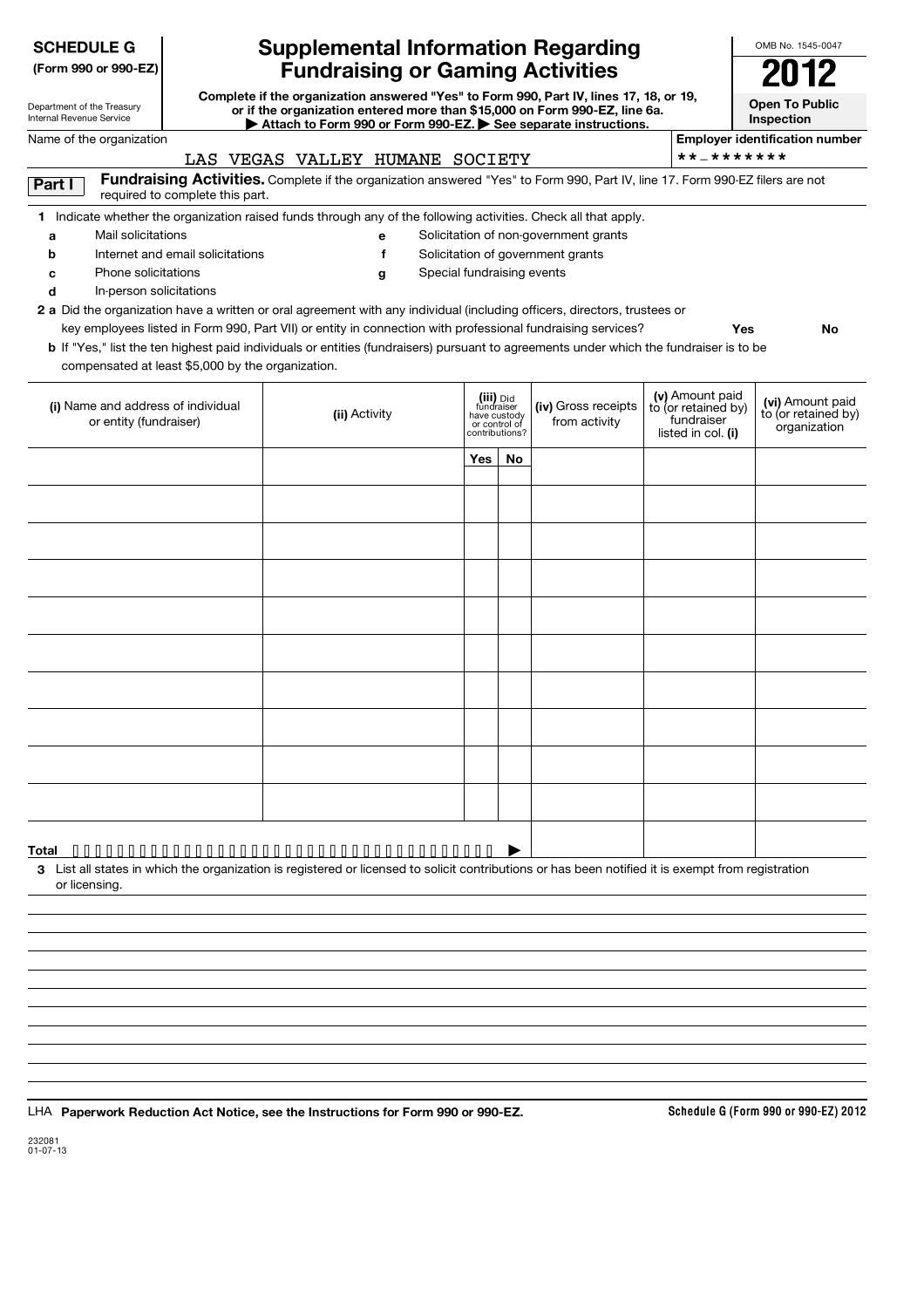|                 | Part II      | Schedule G (Form 990 or 990-EZ) 2012 LAS VEGAS VALLEY HUMANE SOCIETY<br>Fundraising Events. Complete if the organization answered "Yes" to Form 990, Part IV, line 18, or reported more than \$15,000 |              |                                                |                  | **_******* Page 2          |
|-----------------|--------------|-------------------------------------------------------------------------------------------------------------------------------------------------------------------------------------------------------|--------------|------------------------------------------------|------------------|----------------------------|
|                 |              | of fundraising event contributions and gross income on Form 990-EZ, lines 1 and 6b. List events with gross receipts greater than \$5,000.                                                             |              |                                                |                  |                            |
|                 |              |                                                                                                                                                                                                       | (a) Event #1 | (b) Event #2                                   | (c) Other events |                            |
|                 |              |                                                                                                                                                                                                       | WAG-A-TAIL   |                                                |                  | (d) Total events           |
|                 |              |                                                                                                                                                                                                       | WALK-A-THON  |                                                | 3                | (add col. (a) through      |
|                 |              |                                                                                                                                                                                                       | (event type) | (event type)                                   | (total number)   | col. (c)                   |
| Revenue         |              |                                                                                                                                                                                                       |              |                                                |                  |                            |
|                 | 1            |                                                                                                                                                                                                       | 13,452.      |                                                | 9,793.           | <u>23,245.</u>             |
|                 |              |                                                                                                                                                                                                       |              |                                                |                  |                            |
|                 | $\mathbf{2}$ |                                                                                                                                                                                                       | 8,095.       |                                                | 6,183.           | 14,278.                    |
|                 |              |                                                                                                                                                                                                       |              |                                                |                  |                            |
|                 | 3            | Gross income (line 1 minus line 2) $\cdots$                                                                                                                                                           | 5,357.       |                                                | 3,610.           | 8,967.                     |
|                 |              |                                                                                                                                                                                                       |              |                                                |                  |                            |
|                 |              |                                                                                                                                                                                                       |              |                                                |                  |                            |
|                 |              |                                                                                                                                                                                                       |              |                                                |                  |                            |
|                 | 5            |                                                                                                                                                                                                       |              |                                                |                  |                            |
|                 |              |                                                                                                                                                                                                       |              |                                                |                  |                            |
|                 | 6            |                                                                                                                                                                                                       | 676.         |                                                |                  | 676.                       |
| Direct Expenses |              |                                                                                                                                                                                                       |              |                                                |                  |                            |
|                 | 7            |                                                                                                                                                                                                       | 349.         |                                                |                  | 349.                       |
|                 |              |                                                                                                                                                                                                       |              |                                                |                  |                            |
|                 | 8            |                                                                                                                                                                                                       |              |                                                | 3,610.           |                            |
|                 | 9            |                                                                                                                                                                                                       | 4,332.       | <u> 1989 - Jan Barbara Barbara, manazarta </u> |                  | 7,942.<br>8,967            |
|                 | 10           | Direct expense summary. Add lines 4 through 9 in column (d)                                                                                                                                           |              |                                                |                  | $0$ .                      |
| Part III        | 11           | Net income summary. Combine line 3, column (d), and line 10.<br>Gaming. Complete if the organization answered "Yes" to Form 990, Part IV, line 19, or reported more than                              |              |                                                |                  |                            |
|                 |              | \$15,000 on Form 990-EZ, line 6a.                                                                                                                                                                     |              |                                                |                  |                            |
|                 |              |                                                                                                                                                                                                       |              | (b) Pull tabs/instant                          |                  | (d) Total gaming (add      |
| Revenue         |              |                                                                                                                                                                                                       | (a) Bingo    | bingo/progressive bingo                        | (c) Other gaming | col. (a) through col. (c)) |
|                 |              |                                                                                                                                                                                                       |              |                                                |                  |                            |
|                 | 1            | Gross revenue                                                                                                                                                                                         |              |                                                |                  |                            |
|                 |              |                                                                                                                                                                                                       |              |                                                |                  |                            |
|                 | 2            |                                                                                                                                                                                                       |              |                                                |                  |                            |
| Expenses        |              |                                                                                                                                                                                                       |              |                                                |                  |                            |
|                 | 3            |                                                                                                                                                                                                       |              |                                                |                  |                            |
| ect             |              |                                                                                                                                                                                                       |              |                                                |                  |                            |
| à               |              |                                                                                                                                                                                                       |              |                                                |                  |                            |
|                 |              |                                                                                                                                                                                                       |              |                                                |                  |                            |
|                 | 5            | Other direct expenses                                                                                                                                                                                 |              |                                                |                  |                            |
|                 |              |                                                                                                                                                                                                       | %<br>Yes     | %<br>Yes                                       | %<br>Yes         |                            |
|                 | 6            |                                                                                                                                                                                                       | No           | No                                             | No               |                            |
|                 |              |                                                                                                                                                                                                       |              |                                                |                  |                            |
|                 | 7            |                                                                                                                                                                                                       |              |                                                |                  |                            |
|                 |              |                                                                                                                                                                                                       |              |                                                |                  |                            |
|                 | 8            |                                                                                                                                                                                                       |              |                                                |                  |                            |
| 9               |              | Enter the state(s) in which the organization operates gaming activities:                                                                                                                              |              |                                                |                  |                            |
|                 |              |                                                                                                                                                                                                       |              |                                                |                  | Yes<br>No                  |
|                 |              |                                                                                                                                                                                                       |              |                                                |                  |                            |
|                 |              |                                                                                                                                                                                                       |              |                                                |                  |                            |
|                 |              |                                                                                                                                                                                                       |              |                                                |                  |                            |
|                 |              |                                                                                                                                                                                                       |              |                                                |                  | Yes<br>No                  |
|                 |              | $\mathbf b$ If "Yes," explain: $\qquad \qquad$                                                                                                                                                        |              |                                                |                  |                            |
|                 |              |                                                                                                                                                                                                       |              |                                                |                  |                            |
|                 |              |                                                                                                                                                                                                       |              |                                                |                  |                            |
|                 |              |                                                                                                                                                                                                       |              |                                                |                  |                            |

232082 01-07-13

**Schedule G (Form 990 or 990-EZ) 2012**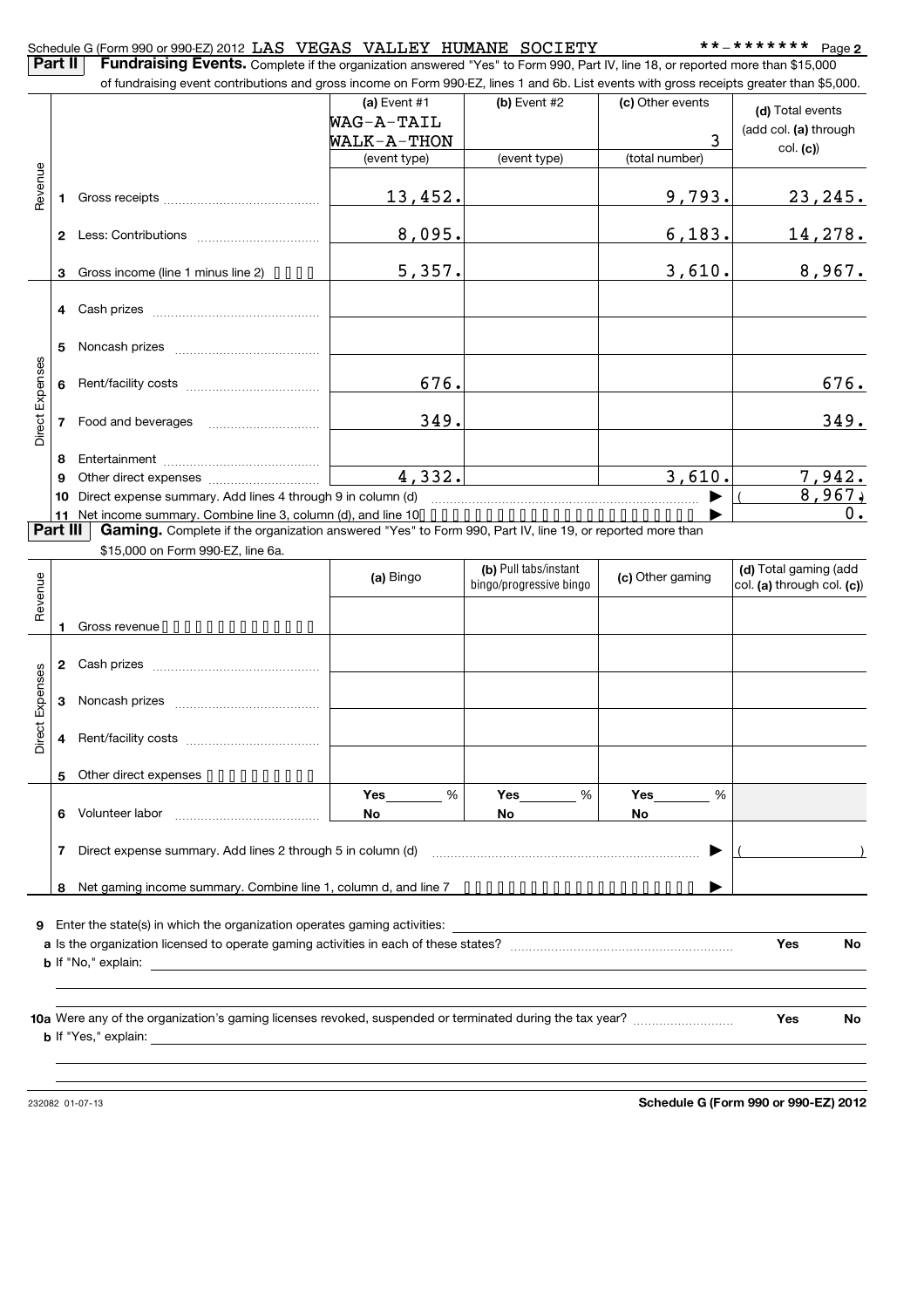| **_*******<br>Schedule G (Form 990 or 990-EZ) 2012 LAS VEGAS VALLEY HUMANE SOCIETY                                                                                                                                                   |                 |     | Page 3 |
|--------------------------------------------------------------------------------------------------------------------------------------------------------------------------------------------------------------------------------------|-----------------|-----|--------|
|                                                                                                                                                                                                                                      |                 | Yes | No     |
| 12 Is the organization a grantor, beneficiary or trustee of a trust or a member of a partnership or other entity formed                                                                                                              |                 |     |        |
|                                                                                                                                                                                                                                      |                 | Yes | No     |
| 13 Indicate the percentage of gaming activity operated in:                                                                                                                                                                           |                 |     |        |
|                                                                                                                                                                                                                                      | 1За             |     | %      |
| <b>b</b> An outside facility <i>www.communicality.communicality.communicality www.communicality.communicality.communicality</i>                                                                                                      | 13 <sub>b</sub> |     | %      |
| 14 Enter the name and address of the person who prepares the organization's gaming/special events books and records:                                                                                                                 |                 |     |        |
|                                                                                                                                                                                                                                      |                 |     |        |
| Name $\blacktriangleright$<br><u> 1989 - Johann Stoff, amerikansk politiker (d. 1989)</u>                                                                                                                                            |                 |     |        |
|                                                                                                                                                                                                                                      |                 |     |        |
|                                                                                                                                                                                                                                      |                 |     |        |
|                                                                                                                                                                                                                                      |                 |     |        |
| 15a Does the organization have a contract with a third party from whom the organization receives gaming revenue?                                                                                                                     |                 | Yes | No     |
|                                                                                                                                                                                                                                      |                 |     |        |
|                                                                                                                                                                                                                                      |                 |     |        |
| of gaming revenue retained by the third party $\triangleright$ \$ __________________.                                                                                                                                                |                 |     |        |
| c If "Yes," enter name and address of the third party:                                                                                                                                                                               |                 |     |        |
|                                                                                                                                                                                                                                      |                 |     |        |
| Name $\blacktriangleright$<br><u> 1989 - Johann Stoff, amerikansk politiker (* 1908)</u>                                                                                                                                             |                 |     |        |
|                                                                                                                                                                                                                                      |                 |     |        |
|                                                                                                                                                                                                                                      |                 |     |        |
|                                                                                                                                                                                                                                      |                 |     |        |
| <b>16</b> Gaming manager information:                                                                                                                                                                                                |                 |     |        |
|                                                                                                                                                                                                                                      |                 |     |        |
| Name <b>Decision of the Contract of the Contract of the Contract of the Contract of the Contract of the Contract of the Contract of the Contract of the Contract of the Contract of the Contract of the Contract of the Contract</b> |                 |     |        |
|                                                                                                                                                                                                                                      |                 |     |        |
| Gaming manager compensation > \$                                                                                                                                                                                                     |                 |     |        |
|                                                                                                                                                                                                                                      |                 |     |        |
|                                                                                                                                                                                                                                      |                 |     |        |
|                                                                                                                                                                                                                                      |                 |     |        |
|                                                                                                                                                                                                                                      |                 |     |        |
|                                                                                                                                                                                                                                      |                 |     |        |
| Director/officer<br>Employee<br>Independent contractor                                                                                                                                                                               |                 |     |        |
|                                                                                                                                                                                                                                      |                 |     |        |
| <b>17</b> Mandatory distributions:                                                                                                                                                                                                   |                 |     |        |
| a Is the organization required under state law to make charitable distributions from the gaming proceeds to                                                                                                                          |                 |     |        |
|                                                                                                                                                                                                                                      |                 | Yes | N٥     |
| <b>b</b> Enter the amount of distributions required under state law to be distributed to other exempt organizations or spent in the                                                                                                  |                 |     |        |
| organization's own exempt activities during the tax year $\triangleright$ \$                                                                                                                                                         |                 |     |        |
| <b>Part IV</b><br>Supplemental Information. Complete this part to provide the explanations required by Part I, line 2b, columns (iii) and (v), and Part III,                                                                         |                 |     |        |
| lines 9, 9b, 10b, 15b, 15c, 16, and 17b, as applicable. Also complete this part to provide any additional information (see instructions).                                                                                            |                 |     |        |
|                                                                                                                                                                                                                                      |                 |     |        |
|                                                                                                                                                                                                                                      |                 |     |        |
|                                                                                                                                                                                                                                      |                 |     |        |
|                                                                                                                                                                                                                                      |                 |     |        |
|                                                                                                                                                                                                                                      |                 |     |        |
|                                                                                                                                                                                                                                      |                 |     |        |
|                                                                                                                                                                                                                                      |                 |     |        |
|                                                                                                                                                                                                                                      |                 |     |        |
|                                                                                                                                                                                                                                      |                 |     |        |
|                                                                                                                                                                                                                                      |                 |     |        |
|                                                                                                                                                                                                                                      |                 |     |        |
|                                                                                                                                                                                                                                      |                 |     |        |
|                                                                                                                                                                                                                                      |                 |     |        |
|                                                                                                                                                                                                                                      |                 |     |        |
|                                                                                                                                                                                                                                      |                 |     |        |
|                                                                                                                                                                                                                                      |                 |     |        |
|                                                                                                                                                                                                                                      |                 |     |        |
| Schedule G (Form 990 or 990-EZ) 2012<br>232083 01-07-13                                                                                                                                                                              |                 |     |        |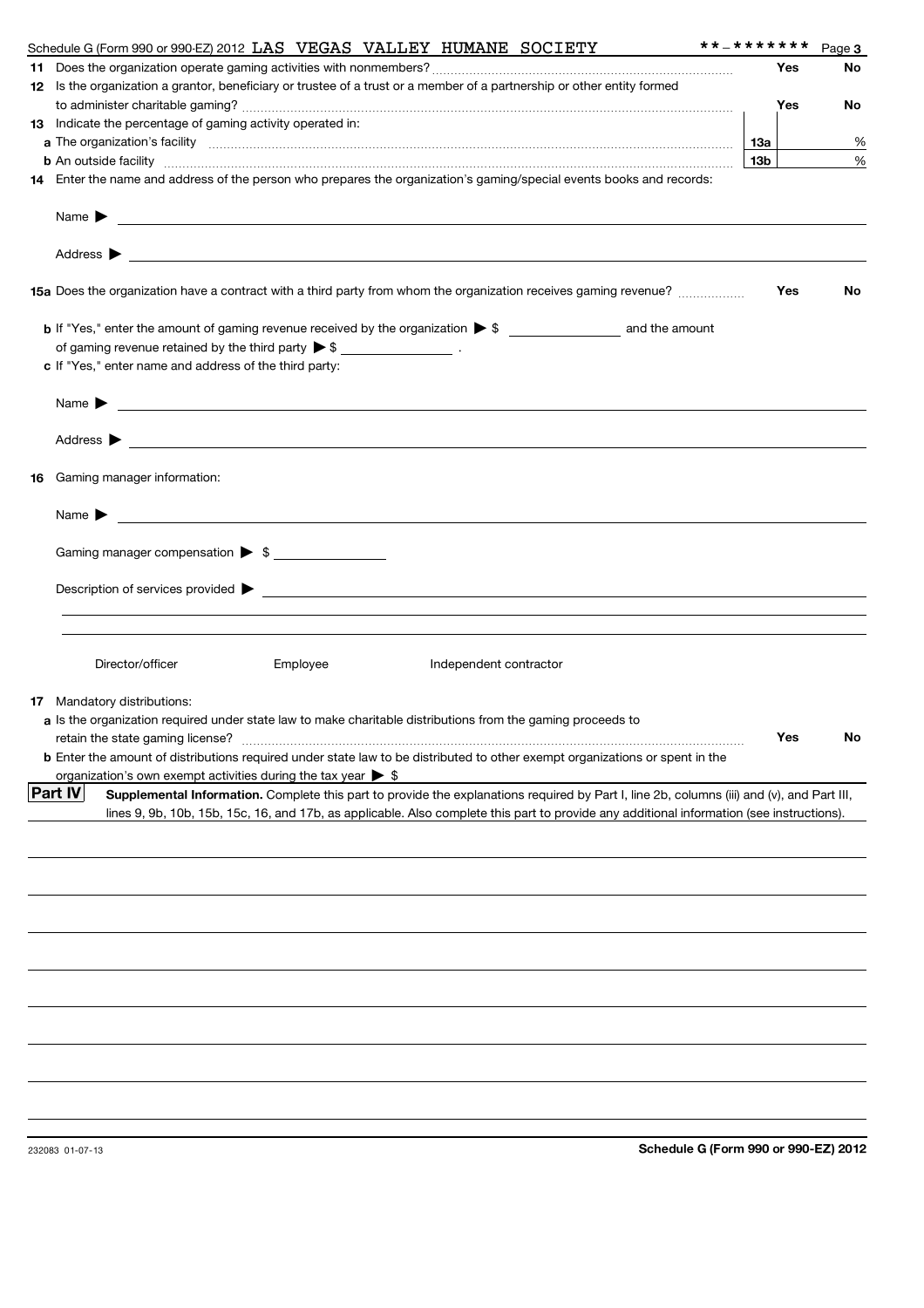Department of the Treasury Internal Revenue Service Name of the organization

# **SCHEDULE O Supplemental Information to Form 990 or 990-EZ**

**(Form 990 or 990-EZ) Complete to provide information for responses to specific questions on Form 990 or 990-EZ or to provide any additional information. | Attach to Form 990 or 990-EZ. Open to Public**

LAS VEGAS VALLEY HUMANE SOCIETY  $\vert$  \*\*-\*\*\*\*\*\*\*\*

**Inspection Employer identification number**

a

OMB No. 1545-0047

12

FORM 990, PART I, LINE 1, DESCRIPTION OF ORGANIZATION MISSION:

THE ORGANIZATION'S PRIMARY EMPHASIS IS ON STRAY AND ABANDONED ANIMALS

AND REDUCING ANIMAL OVERPOPULATION.

FORM 990, PART III, LINE 3, CHANGES IN PROGRAM SERVICES:

LVVHS STOPPED OFFERING LOW COST SPAY/NEUTER SERVICES BECAUSE OF A LACK

OF DEMAND AND TOO MUCH SUPPLY BY OTHER CLINICS AND ORGANIZATIONS.

FORM 990, PART III, LINE 4A, PROGRAM SERVICE ACCOMPLISHMENTS:

SINCE IT CAN NO LONGER ACCOMMODATE THEM. THIS HAS SUBSTANTIALLY REDUCED

THIS REVENUE SOURCE, AND ACTUALLY CAUSED HIGHER COSTS FOR LVVHS SINCE

IT HAS TO PAY OTHER ORGANIZATIONS/CLINICS TO ALTER BOTH FERAL AND OWNED

ANIMALS. LVVHS ALSO PROVIDES TRANSPORTATION FOR THOSE NEEDING IT.

FORM 990, PART III, LINE 4C, PROGRAM SERVICE ACCOMPLISHMENTS: OF A HIGH RETURN RATE OF ANIMALS FROM PRIOR YEARS CONTINUED AS KITTENS ADOPTED OUT WHEN THEY WERE 8 WKS OLD HAVE BECOME 8 YRS OLD AND HAVE MEDICAL PROBLEMS. THE POPULATION BASE OF STRAY AND ABANDONED ANIMALS USUALLY MEANS A LONGER TIME IN A FOSTER HOME THAN ANIMALS RELINQUISHED FROM OWNERS.

FORM 990, PART VI, SECTION B, LINE 11: THE FORM 990 IS FIRST REVIEWED BY THE TREASURER AND PRESIDENT AND THEN IS DISTRIBUTED TO THE OTHER BOARD MEMBERS BEFORE BEING FILED.

<sup>232211</sup> 01-04-13 **For Paperwork Reduction Act Notice, see the Instructions for Form 990 or 990-EZ. Schedule O (Form 990 or 990-EZ) (2012)** LHA FORM 990, PART VI, SECTION C, LINE 19: THE ORGANIZATION MAKES IT DOCUMENTS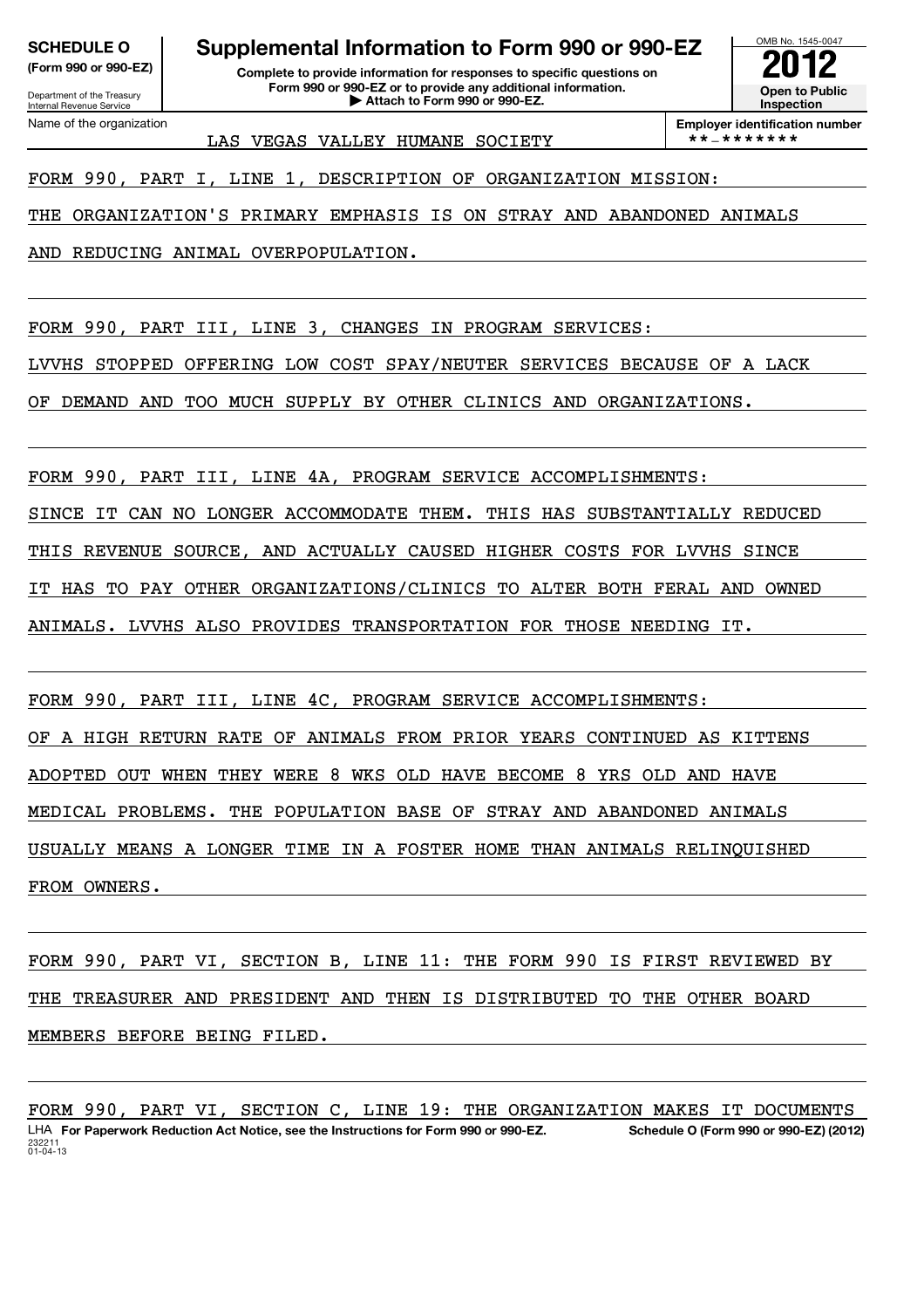| Schedule O (Form 990 or 990-EZ) (2012)<br>Name of the organization<br>LAS VEGAS VALLEY HUMANE SOCIETY                                                                                                                                           | Page 2<br><b>Employer identification number</b><br>**_******* |
|-------------------------------------------------------------------------------------------------------------------------------------------------------------------------------------------------------------------------------------------------|---------------------------------------------------------------|
| THE FORM 990 IS ON<br>AVAILBLE TO THE PUBLIC UPON REQUEST.                                                                                                                                                                                      | THE ORGANIZATIONS                                             |
| WEBSITE.                                                                                                                                                                                                                                        |                                                               |
| FORM 990, PART IX, LINE 24E, ALL OTHER FUNCTIONAL EXPENSES:                                                                                                                                                                                     |                                                               |
| MEDICAL EXPENSES:                                                                                                                                                                                                                               |                                                               |
| PROGRAM SERVICE EXPENSES                                                                                                                                                                                                                        | 23,355.                                                       |
| MANAGEMENT AND GENERAL EXPENSES                                                                                                                                                                                                                 | 0.                                                            |
| FUNDRAISING EXPENSES                                                                                                                                                                                                                            | 0.                                                            |
| TOTAL EXPENSES<br>the control of the control of the control of the control of the control of the control of the control of the control of the control of the control of the control of the control of the control of the control of the control | 23, 355.                                                      |
| <b>BOARDING:</b>                                                                                                                                                                                                                                |                                                               |
| PROGRAM SERVICE EXPENSES                                                                                                                                                                                                                        | <u>10,231.</u>                                                |
| MANAGEMENT AND GENERAL EXPENSES                                                                                                                                                                                                                 | $0$ .                                                         |
| FUNDRAISING EXPENSES                                                                                                                                                                                                                            | 0.                                                            |
| TOTAL EXPENSES<br>the control of the control of the control of the control of the control of the control of the control of the control of the control of the control of the control of the control of the control of the control of the control | 10, 231.                                                      |
| AUTOMOBILE:                                                                                                                                                                                                                                     |                                                               |
| PROGRAM SERVICE EXPENSES                                                                                                                                                                                                                        | 6,800.                                                        |
| MANAGEMENT AND GENERAL EXPENSES                                                                                                                                                                                                                 | $0_{.}$                                                       |
| FUNDRAISING EXPENSES                                                                                                                                                                                                                            | $0_{.}$                                                       |
| TOTAL EXPENSES                                                                                                                                                                                                                                  | 6,800.                                                        |
| MISCELLANEOUS:                                                                                                                                                                                                                                  |                                                               |
| PROGRAM SERVICE EXPENSES                                                                                                                                                                                                                        | 0.                                                            |
| MANAGEMENT AND GENERAL EXPENSES                                                                                                                                                                                                                 | <u>2,941.</u>                                                 |
| FUNDRAISING EXPENSES                                                                                                                                                                                                                            | 0.                                                            |
| TOTAL EXPENSES                                                                                                                                                                                                                                  | 2,941.                                                        |

**Schedule O (Form 990 or 990-EZ) (2012)**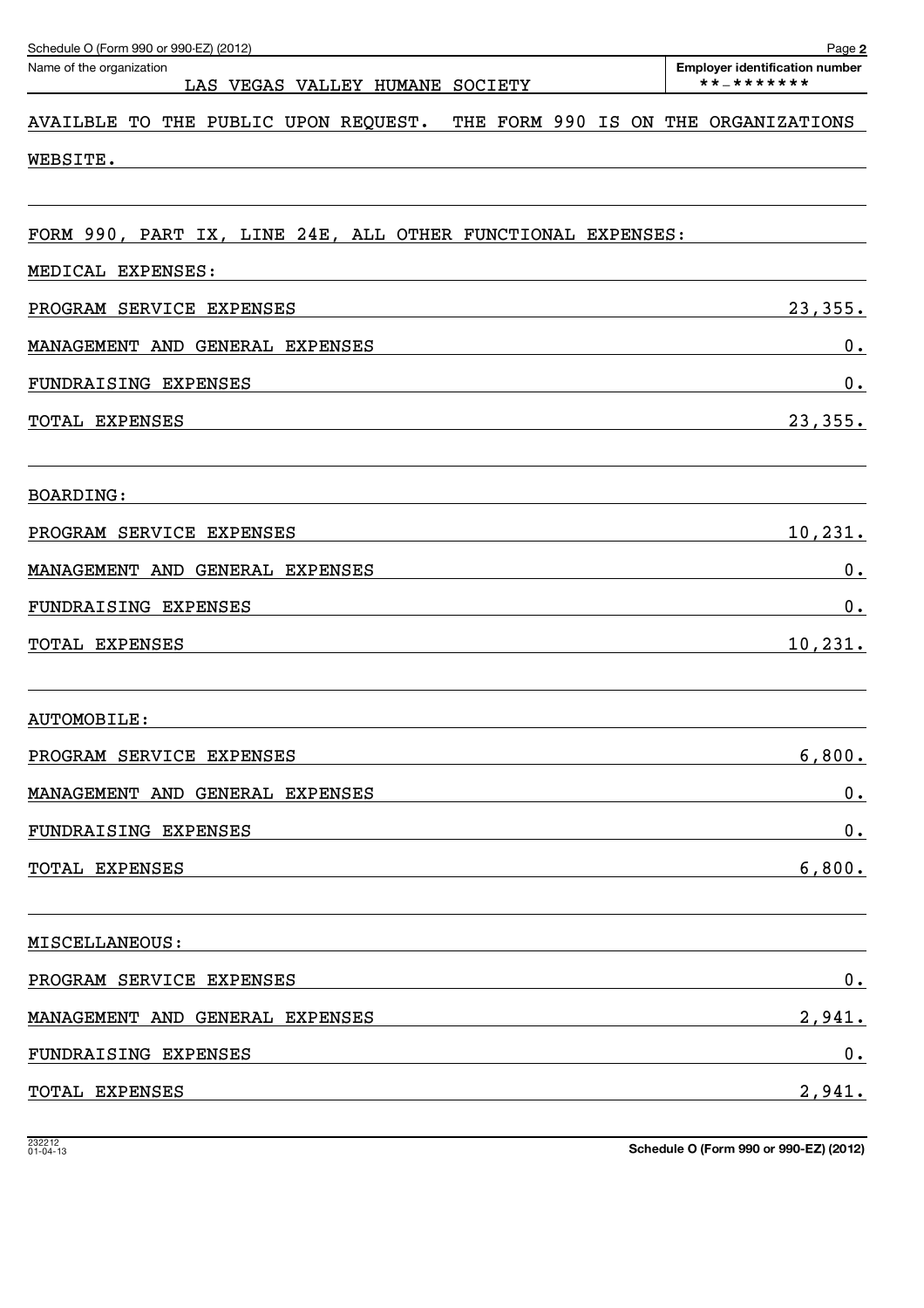| Schedule O (Form 990 or 990-EZ) (2012)                      | Page 2                                              |
|-------------------------------------------------------------|-----------------------------------------------------|
| Name of the organization<br>LAS VEGAS VALLEY HUMANE SOCIETY | <b>Employer identification number</b><br>**_******* |
| TELEPHONE:                                                  |                                                     |
| PROGRAM SERVICE EXPENSES                                    | $0_{.}$                                             |
| MANAGEMENT AND GENERAL EXPENSES                             | 1,980.                                              |
| FUNDRAISING EXPENSES                                        | $0_{.}$                                             |
| TOTAL EXPENSES                                              | 1,980.                                              |
|                                                             |                                                     |
| BANK FEES:                                                  |                                                     |
| PROGRAM SERVICE EXPENSES                                    | 1,386.                                              |
| MANAGEMENT AND GENERAL EXPENSES                             | 190.                                                |
| FUNDRAISING EXPENSES                                        | 0.                                                  |
| TOTAL EXPENSES                                              | 1,576.                                              |
|                                                             |                                                     |
| IMPOUND FEES:                                               |                                                     |
| PROGRAM SERVICE EXPENSES                                    | 1,070.                                              |
| MANAGEMENT AND GENERAL EXPENSES                             | 0.                                                  |
| FUNDRAISING EXPENSES                                        | 0.                                                  |
| TOTAL EXPENSES                                              | 1,070.                                              |
| TOTAL OTHER EXPENSES ON FORM 990, PART IX, LINE 24E, COL A  | 47,953.                                             |
|                                                             |                                                     |
|                                                             |                                                     |
|                                                             |                                                     |
|                                                             |                                                     |
|                                                             |                                                     |
|                                                             |                                                     |
|                                                             |                                                     |
|                                                             |                                                     |
|                                                             |                                                     |
|                                                             |                                                     |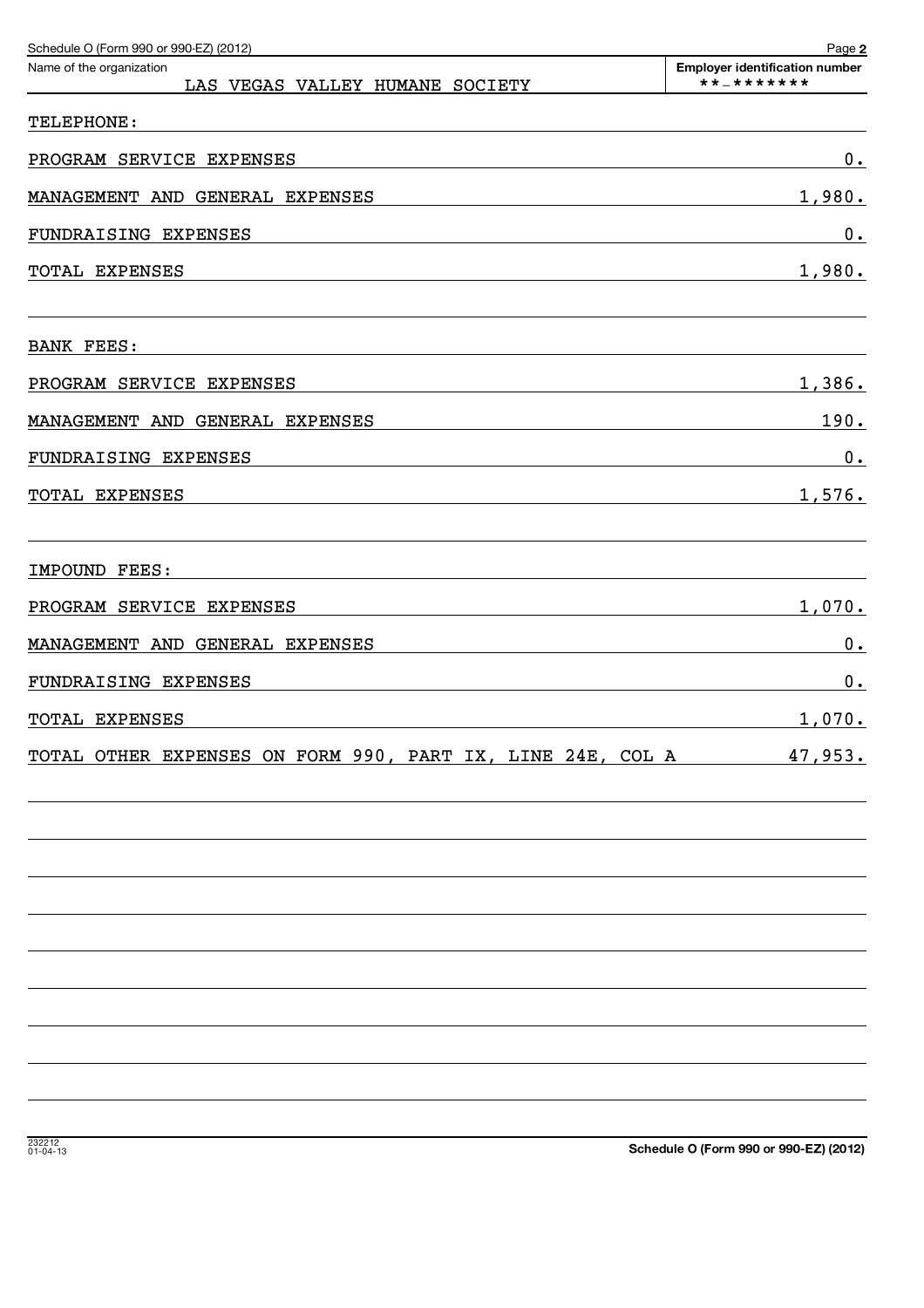|                                                             | • If you are filing for an Automatic 3-Month Extension, complete only Part I (on page 1).<br>Additional (Not Automatic) 3-Month Extension of Time. Only file the original (no copies needed).                                                                                                                                                                                                                                                                                                                                                                                                                                                                                                                                                                                                                                                       |        |                                                                |              |           |                                                    |  |  |
|-------------------------------------------------------------|-----------------------------------------------------------------------------------------------------------------------------------------------------------------------------------------------------------------------------------------------------------------------------------------------------------------------------------------------------------------------------------------------------------------------------------------------------------------------------------------------------------------------------------------------------------------------------------------------------------------------------------------------------------------------------------------------------------------------------------------------------------------------------------------------------------------------------------------------------|--------|----------------------------------------------------------------|--------------|-----------|----------------------------------------------------|--|--|
| Part II                                                     |                                                                                                                                                                                                                                                                                                                                                                                                                                                                                                                                                                                                                                                                                                                                                                                                                                                     |        |                                                                |              |           |                                                    |  |  |
|                                                             | Name of exempt organization or other filer, see instructions                                                                                                                                                                                                                                                                                                                                                                                                                                                                                                                                                                                                                                                                                                                                                                                        |        |                                                                |              |           | Enter filer's identifying number, see instructions |  |  |
| Employer identification number (EIN) or<br>Type or<br>print |                                                                                                                                                                                                                                                                                                                                                                                                                                                                                                                                                                                                                                                                                                                                                                                                                                                     |        |                                                                |              |           |                                                    |  |  |
| File by the                                                 | LAS VEGAS VALLEY HUMANE SOCIETY                                                                                                                                                                                                                                                                                                                                                                                                                                                                                                                                                                                                                                                                                                                                                                                                                     |        | **_*******                                                     |              |           |                                                    |  |  |
| due date for                                                | Number, street, and room or suite no. If a P.O. box, see instructions.                                                                                                                                                                                                                                                                                                                                                                                                                                                                                                                                                                                                                                                                                                                                                                              |        | Social security number (SSN)                                   |              |           |                                                    |  |  |
| filing your<br>return. See                                  | 3395 SOUTH JONES, NO. 454                                                                                                                                                                                                                                                                                                                                                                                                                                                                                                                                                                                                                                                                                                                                                                                                                           |        |                                                                |              |           |                                                    |  |  |
| instructions.                                               | City, town or post office, state, and ZIP code. For a foreign address, see instructions.<br>LAS VEGAS, NV 89146                                                                                                                                                                                                                                                                                                                                                                                                                                                                                                                                                                                                                                                                                                                                     |        |                                                                |              |           |                                                    |  |  |
|                                                             |                                                                                                                                                                                                                                                                                                                                                                                                                                                                                                                                                                                                                                                                                                                                                                                                                                                     |        |                                                                |              |           |                                                    |  |  |
|                                                             | Enter the Return code for the return that this application is for (file a separate application for each return)                                                                                                                                                                                                                                                                                                                                                                                                                                                                                                                                                                                                                                                                                                                                     |        |                                                                |              |           | 0 1                                                |  |  |
| <b>Application</b>                                          |                                                                                                                                                                                                                                                                                                                                                                                                                                                                                                                                                                                                                                                                                                                                                                                                                                                     | Return | Application                                                    |              |           | Return                                             |  |  |
| Is For                                                      |                                                                                                                                                                                                                                                                                                                                                                                                                                                                                                                                                                                                                                                                                                                                                                                                                                                     | Code   | Is For                                                         |              |           | Code                                               |  |  |
|                                                             | Form 990 or Form 990-EZ                                                                                                                                                                                                                                                                                                                                                                                                                                                                                                                                                                                                                                                                                                                                                                                                                             | 01     |                                                                |              |           |                                                    |  |  |
| Form 990-BL                                                 |                                                                                                                                                                                                                                                                                                                                                                                                                                                                                                                                                                                                                                                                                                                                                                                                                                                     | 02     | Form 1041-A                                                    |              |           | 08                                                 |  |  |
|                                                             | Form 4720 (individual)                                                                                                                                                                                                                                                                                                                                                                                                                                                                                                                                                                                                                                                                                                                                                                                                                              | 03     | Form 4720                                                      |              |           | 09                                                 |  |  |
| Form 990-PF                                                 |                                                                                                                                                                                                                                                                                                                                                                                                                                                                                                                                                                                                                                                                                                                                                                                                                                                     | 04     | Form 5227                                                      |              |           | 10                                                 |  |  |
|                                                             | Form 990-T (sec. 401(a) or 408(a) trust)                                                                                                                                                                                                                                                                                                                                                                                                                                                                                                                                                                                                                                                                                                                                                                                                            | 05     | Form 6069                                                      |              |           | 11                                                 |  |  |
|                                                             | Form 990-T (trust other than above)<br>STOP! Do not complete Part II if you were not already granted an automatic 3-month extension on a previously filed Form 8868.                                                                                                                                                                                                                                                                                                                                                                                                                                                                                                                                                                                                                                                                                | 06     | Form 8870                                                      |              |           | 12                                                 |  |  |
| $box \blacktriangleright$<br>4<br>5<br>6<br>7               | • The books are in the care of > 2965 S. JONES BLVD. STE E2 - LAS VEGAS, NV 89146<br>Telephone No. $\blacktriangleright$ (702) 434-2009<br>If this is for a Group Return, enter the organization's four digit Group Exemption Number (GEN) [If this is for the whole group, check this<br>. If it is for part of the group, check this box and attach a list with the names and EINs of all members the extension is for.<br>I request an additional 3-month extension of time until NOVEMBER 15, 2013.<br>For calendar year $2012$ , or other tax year beginning $\qquad \qquad$ , and ending<br>If the tax year entered in line 5 is for less than 12 months, check reason:<br>Change in accounting period<br>State in detail why you need the extension<br>ADDITIONAL TIME IS NEEDED TO OBTAIN THE INFORMATION<br>COMPLETE AN ACCURATE FORM 990. |        | $FAX No.$ $\rightarrow$ $\qquad \qquad$<br>Initial return      | Final return | NECESSARY | TО                                                 |  |  |
|                                                             |                                                                                                                                                                                                                                                                                                                                                                                                                                                                                                                                                                                                                                                                                                                                                                                                                                                     |        |                                                                |              |           |                                                    |  |  |
|                                                             | 8a If this application is for Form 990-BL, 990-PF, 990-T, 4720, or 6069, enter the tentative tax, less any                                                                                                                                                                                                                                                                                                                                                                                                                                                                                                                                                                                                                                                                                                                                          |        |                                                                |              |           |                                                    |  |  |
|                                                             | nonrefundable credits. See instructions.                                                                                                                                                                                                                                                                                                                                                                                                                                                                                                                                                                                                                                                                                                                                                                                                            |        |                                                                | 8a           |           | 0.                                                 |  |  |
| b                                                           | If this application is for Form 990-PF, 990-T, 4720, or 6069, enter any refundable credits and estimated                                                                                                                                                                                                                                                                                                                                                                                                                                                                                                                                                                                                                                                                                                                                            |        |                                                                |              |           |                                                    |  |  |
|                                                             | tax payments made. Include any prior year overpayment allowed as a credit and any amount paid                                                                                                                                                                                                                                                                                                                                                                                                                                                                                                                                                                                                                                                                                                                                                       |        |                                                                |              |           |                                                    |  |  |
|                                                             | previously with Form 8868.<br>Balance due. Subtract line 8b from line 8a. Include your payment with this form, if required, by using                                                                                                                                                                                                                                                                                                                                                                                                                                                                                                                                                                                                                                                                                                                |        |                                                                | 8b           | \$        | $0_{.}$                                            |  |  |
| с                                                           | EFTPS (Electronic Federal Tax Payment System). See instructions.                                                                                                                                                                                                                                                                                                                                                                                                                                                                                                                                                                                                                                                                                                                                                                                    |        |                                                                | 8с           | \$        | 0.                                                 |  |  |
|                                                             |                                                                                                                                                                                                                                                                                                                                                                                                                                                                                                                                                                                                                                                                                                                                                                                                                                                     |        | Signature and Verification must be completed for Part II only. |              |           |                                                    |  |  |
|                                                             | Under penalties of perjury, I declare that I have examined this form, including accompanying schedules and statements, and to the best of my knowledge and belief,<br>it is true, correct, and complete, and that I am authorized to prepare this form.                                                                                                                                                                                                                                                                                                                                                                                                                                                                                                                                                                                             |        |                                                                |              |           |                                                    |  |  |

**Additional (Not Automatic) 3-Month Extension, complete only Part II** ¥ If you are filing for an and check this box ~~~~~~~~~~ |

**Note.** Only complete Part II if you have already been granted an automatic 3-month extension on a previously filed Form 8868.

Form 8868 (Rev. 1-2013)

 $\Box$ Signature  $\blacktriangleright$  Date  $\blacktriangleright$  Date  $\blacktriangleright$  Date  $\blacktriangleright$  Date  $\blacktriangleright$ 

Form 8868 (Rev. 1-2013)

**2**

X

223842 01-21-13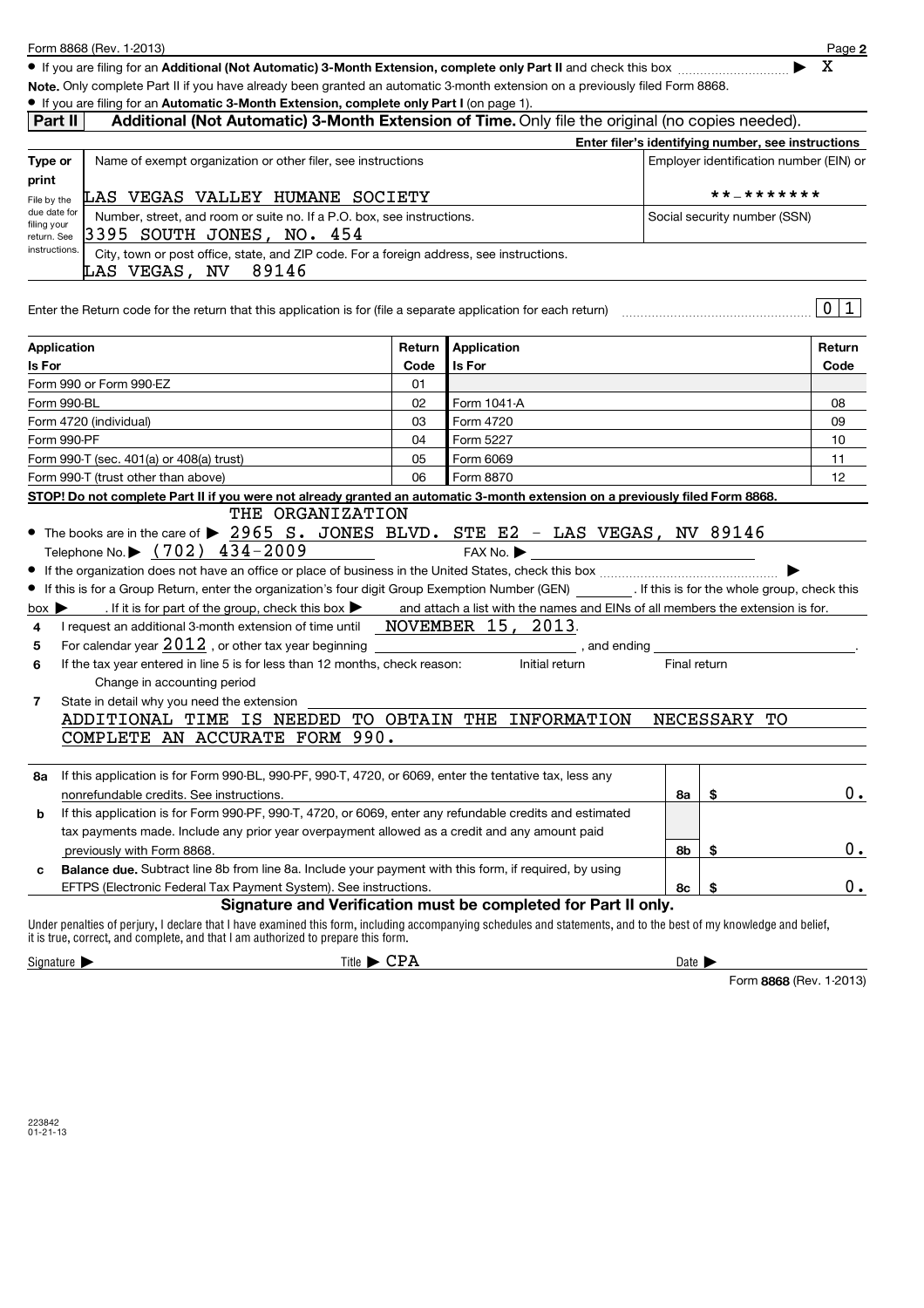|  | Form $8879$ -EO |  |  |  |
|--|-----------------|--|--|--|
|--|-----------------|--|--|--|

OMB No. 1545-1878

Department of the Treasury Internal Revenue Service Name of exempt organization **| Do not send to the IRS. Keep for your records.**

For calendar year 2012, or fiscal year beginning , 2012, and ending , 2012, and ending

**Employer identification number**

# LAS VEGAS VALLEY HUMANE SOCIETY \*\*-\*\*\*\*\*\*\*

| Part I    | <b>Type of Return and Return Information</b> (Whole Dollars Only) |  |
|-----------|-------------------------------------------------------------------|--|
| TREASURER |                                                                   |  |
|           | JASEY BAKER                                                       |  |
|           | Name and title of officer                                         |  |

on line **1a, 2a, 3a, 4a,** or **5a,** below, and the amount on that line for the return being filed with this form was blank, then leave line **1b, 2b, 3b, 4b,** or **5b,** whichever is applicable, blank (do not enter -0-). But, if you entered -0- on the return, then enter -0- on the applicable line below. **Do not** complete more Check the box for the return for which you are using this Form 8879-EO and enter the applicable amount, if any, from the return. If you check the box than 1 line in Part I.

| 1a Form 990 check here $\triangleright X$       | <b>b</b> Total revenue, if any (Form 990, Part VIII, column (A), line 12) <b>1b</b> |     | 273697 |
|-------------------------------------------------|-------------------------------------------------------------------------------------|-----|--------|
| 2a Form 990-EZ check here $\blacktriangleright$ | <b>b</b> Total revenue, if any (Form 990-EZ, line 9)                                | 2b. |        |
| 3a Form 1120-POL check here                     | <b>b</b> Total tax (Form 1120-POL, line 22)                                         | 3b  |        |
| 4a Form 990-PF check here $\blacktriangleright$ | <b>b</b> Tax based on investment income (Form 990-PF, Part VI, line 5)  4b          |     |        |
| 5a Form 8868 check here $\blacktriangleright$   | <b>b</b> Balance Due (Form 8868, Part I, line 3c or Part II, line 8c)               | 5b  |        |

## **Part II | Declaration and Signature Authorization of Officer**

(a) an acknowledgement of receipt or reason for rejection of the transmission, (b) the reason for any delay in processing the return or refund, and (c) Under penalties of perjury, I declare that I am an officer of the above organization and that I have examined a copy of the organization's 2012 electronic return and accompanying schedules and statements and to the best of my knowledge and belief, they are true, correct, and complete. I further declare that the amount in Part I above is the amount shown on the copy of the organization's electronic return. I consent to allow my intermediate service provider, transmitter, or electronic return originator (ERO) to send the organization's return to the IRS and to receive from the IRS the date of any refund. If applicable, I authorize the U.S. Treasury and its designated Financial Agent to initiate an electronic funds withdrawal (direct debit) entry to the financial institution account indicated in the tax preparation software for payment of the organization's federal taxes owed on this return, and the financial institution to debit the entry to this account. To revoke a payment, I must contact the U.S. Treasury Financial Agent at 1-888-353-4537 no later than 2 business days prior to the payment (settlement) date. I also authorize the financial institutions involved in the processing of the electronic payment of taxes to receive confidential information necessary to answer inquiries and resolve issues related to the payment. I have selected a personal identification number (PIN) as my signature for the organization's electronic return and, if applicable, the organization's consent to electronic funds withdrawal.

## **Officer's PIN: check one box only**

| l authorize | ELLSWORTH GILMAN & |  | STOUT                | <b>PAP</b> | to enter my PIN |                                                   |
|-------------|--------------------|--|----------------------|------------|-----------------|---------------------------------------------------|
|             |                    |  | <b>ERO</b> firm name |            |                 | Enter five numbers, but<br>do not enter all zeros |

as my signature on the organization's tax year 2012 electronically filed return. If I have indicated within this return that a copy of the return is being filed with a state agency(ies) regulating charities as part of the IRS Fed/State program, I also authorize the aforementioned ERO to enter my PIN on the return's disclosure consent screen.

As an officer of the organization, I will enter my PIN as my signature on the organization's tax year 2012 electronically filed return. If I have indicated within this return that a copy of the return is being filed with a state agency(ies) regulating charities as part of the IRS Fed/State program, I will enter my PIN on the return's disclosure consent screen.

| Officer's signature<br>the contract of the contract of the contract of the contract of the contract of the contract of the contract of | Date I |
|----------------------------------------------------------------------------------------------------------------------------------------|--------|
|----------------------------------------------------------------------------------------------------------------------------------------|--------|

| I )ate |  |
|--------|--|
|        |  |

# **Part III Certification and Authentication**

**ERO's EFIN/PIN.** Enter your six-digit electronic filing identification number (EFIN) followed by your five-digit self-selected PIN.

| 88352811111            |
|------------------------|
|                        |
| do not enter all zeros |

confirm that I am submitting this return in accordance with the requirements of Pub. 4163, Modernized e-File (MeF) Information for Authorized IRS *e-file* Providers for Business Returns. I certify that the above numeric entry is my PIN, which is my signature on the 2012 electronically filed return for the organization indicated above. I

ERO's signature  $\blacktriangleright$  Date is the latter of the latter of the latter of the latter of the latter of the latter of the latter of the latter of the latter of the latter of the latter of the latter of the latter of the latt

| te $\blacktriangleright$ |  | 08/15/13 |  |
|--------------------------|--|----------|--|
|--------------------------|--|----------|--|

## **ERO Must Retain This Form - See Instructions Do Not Submit This Form To the IRS Unless Requested To Do So**

223051 11-05-12 LHA For Paperwork Reduction Act Notice, see instructions. Form 8879-EO (2012)